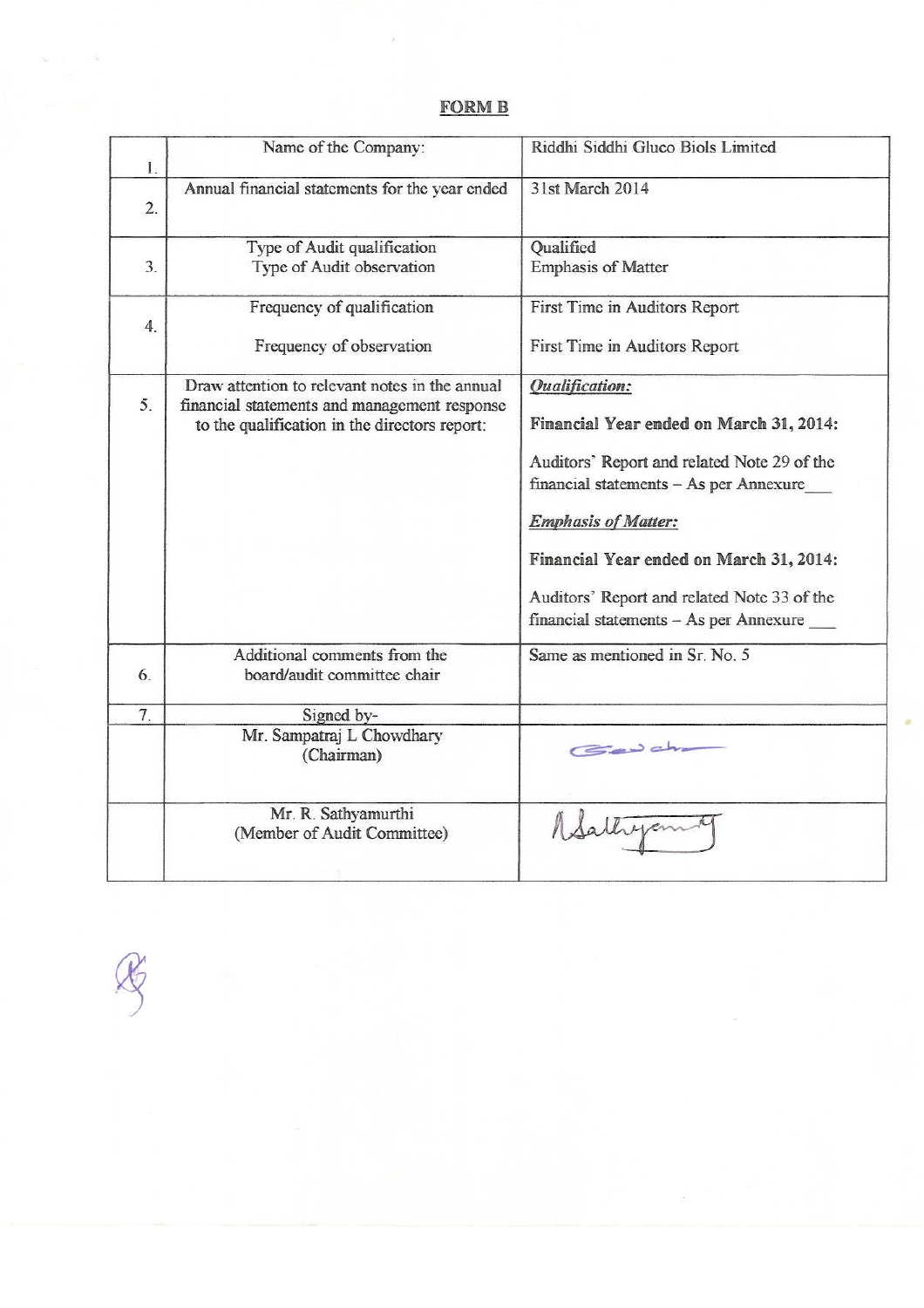Refer our audit report dated On the Stand alone financial statements of the Company For DELOITTE HASKINS & SELLS Chartered Accountants (Firm Registration No.117365W) Stal ANVIAN Mr. Gaurav J. Shah, Partner (Membership No. 35701) Ahmedabad, 20<sup>th</sup> May, 2014

 $\sim$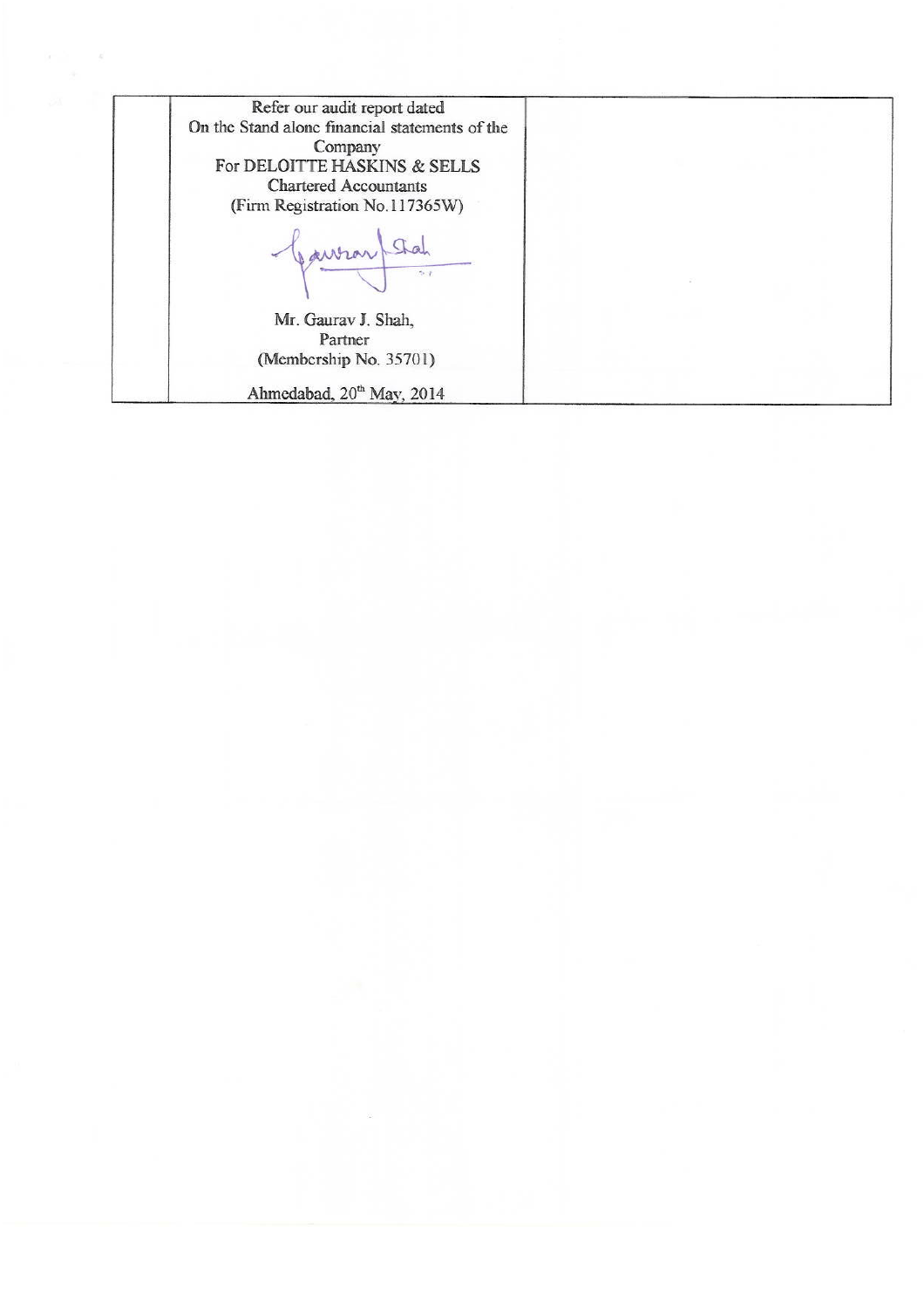

# **Annual Report 2013-2014**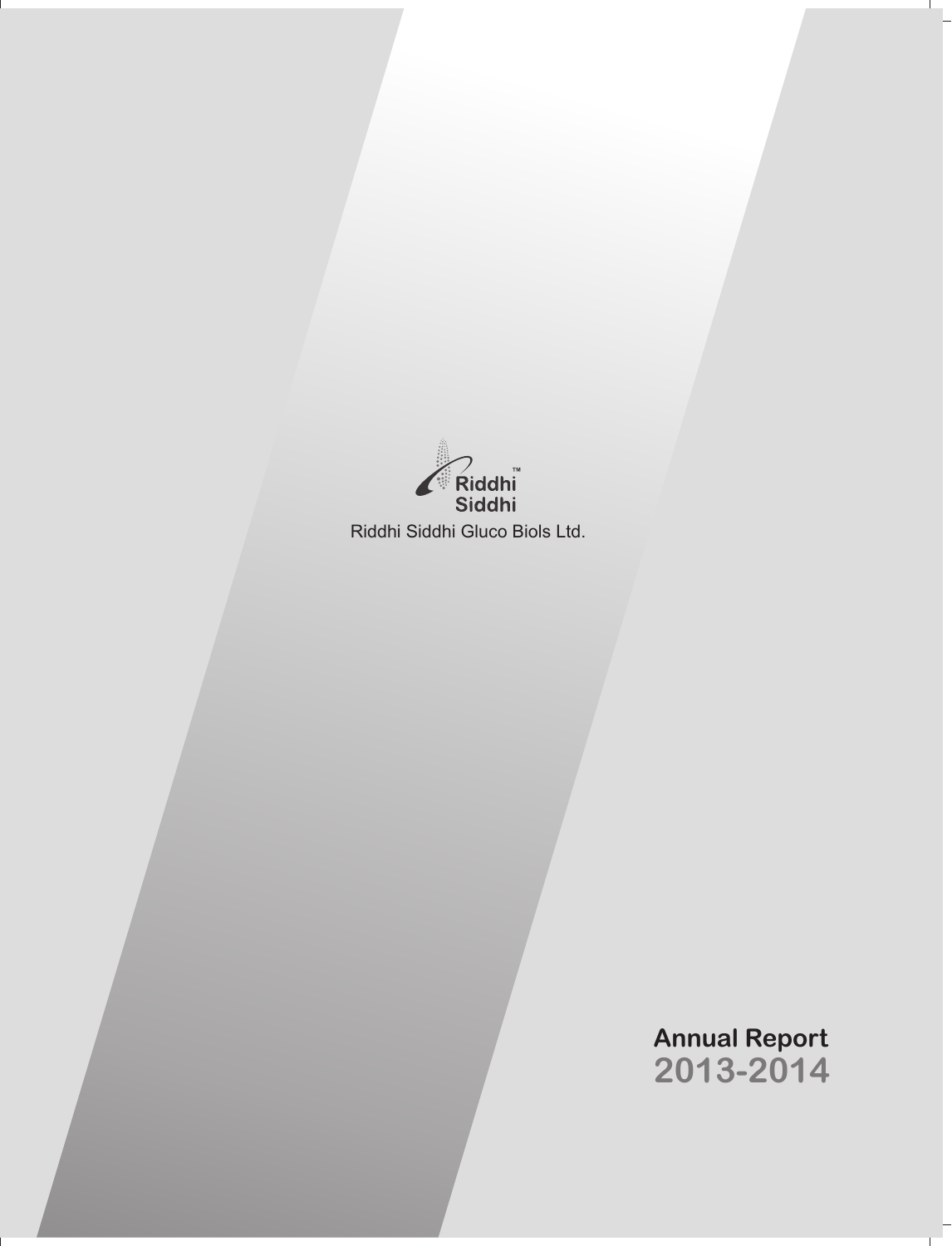# **CORPORATE INFORMATION**

# **BOARD OF DIRECTORS**

| Mr. Sampatraj L. Chowdhary | Chairman          |
|----------------------------|-------------------|
| Mr. Ganpatraj L. Chowdhary | Managing Director |
| Mr. P. G. Zalani           | Director          |
| Mr. R. Sathyamurthi        | Director          |
| Mr. Jayprakash M. Patel    | Director          |
| Mr. Mukesh Kumar Chowdhary | Director          |

# **AUDITORS**

M/s. Deloitte Haskins & Sells Chartered Accountants 3rd Floor, "Heritage", Near Gujarat Vidhyapith, Off. Ashram Road, Ahmedabad – 380 014, Gujarat, India.

# **BANKERS**

ICICI Bank Ltd.

# **REGISTERED OFFICE**

701, Sakar - 1, Opp. Ghandhigram Railway Station Ashram Road, Ahmedabad - 380 009 (India).

### **WORKS**

- 1. Taluka : Alangulam /Tenkasi District : Tirunelveli (Tamilnadu)
- 2. Site : KAS District : Satara (Maharastra)
- 3. Village : Vandhiya District : Kutch (Gujarat)

| <b>CONTENTS</b>                   | <b>PAGE</b> |
|-----------------------------------|-------------|
| Notice                            | $1 - 8$     |
| Directors' Report                 | $9 - 10$    |
| Management Discussion & Analysis  | 11          |
| Corporate Governance Report       | $12 - 16$   |
| Independent Auditors' Report      | $17 - 19$   |
| Balance Sheet                     | 20          |
| Statement of Profit & Loss        | 21          |
| Cash Flow Statement               | $22 - 23$   |
| Notes to the Financial Statements | 24-42       |

ddhi Siddhi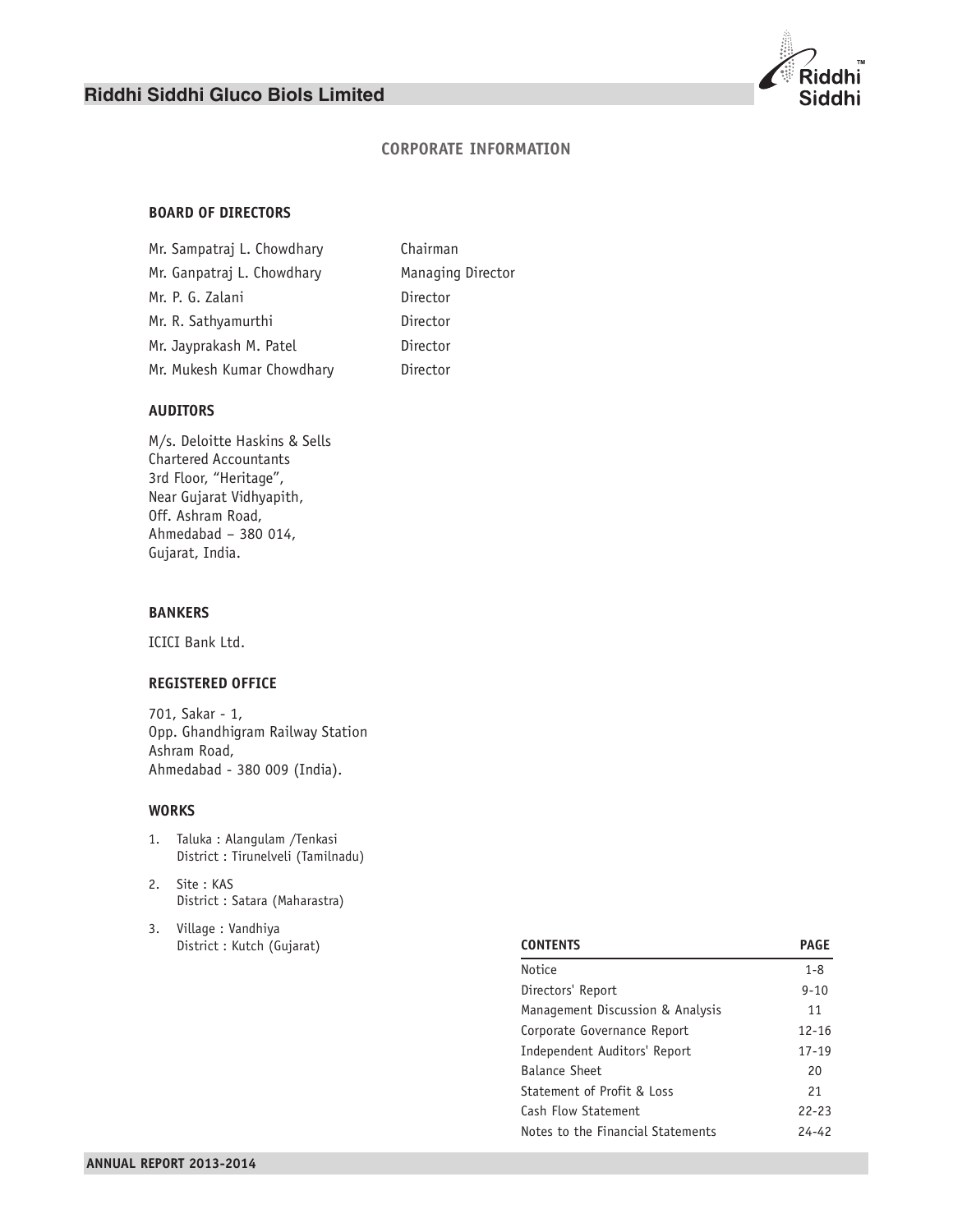

### **NOTICE**

Notice is hereby given that the 23<sup>rd</sup> Annual General Meeting of Riddhi Siddhi Gluco Biols Limited will be held on 20<sup>th</sup> September, 2014 at Ahmedabad Textile Mills' Association (Atma Hall), Ashram Road, Ahmedabad-380 009 at 10.00 a.m.

#### **ORDINARY BUSINESS:**

- 1. To receive, consider and approve the Statement of Profit & Loss Account for the year ended on March 31, 2014 and the Balance Sheet as on the said date together with the Auditor and Directors' Report thereon.
- 2. To declare dividend on 8%, Non Cumulative Redeemable Preference Shares for the year ended 31<sup>st</sup> March 2014.
- 3. To declare dividend on Equity Shares.
- 4. To appoint a Director in place of Mr. Sampatraj L. Chowdhary who retires by rotation and being eligible, offers himself for reappointment.
- 5. To appoint M/s. Deloitte Haskins & Sells, Chartered Accountants as Statutory Auditors of the Company for consolidated period of two years for the financial years 2014-15 and 2015-16 subject to ratification by members at every general meeting held during the above period of two years.

#### **SPECIAL BUSINESS:**

#### **6. To consider and if thought fit to pass the following Resolution, as Special Resolution.**

**"RESOLVED THAT** subject to the provisions of Section 188, Section 196 and Section 197 of the Companies Act, 2013 read with Schedule V of the Companies Act, 2013 consent of the Company be and is hereby granted for renewal of term of appointment of Mr. Ganpatraj L.Chowdhary as a Managing Director of the Company for a period of three years w.e.f. 1st October, 2013 with a remuneration of ₹ 5,00,000/- per month and other terms are as under:

Period : From 1st October, 2013 to 30<sup>th</sup> September, 2016

Perquisites : Perquisites payable are as under:

- a. Contribution to Provident Fund, Superannuation Fund or Annuity Fund as per the rules of the Company.
- b. Gratuity payable at the rate of not exceeding half a month salary for each completed year of service calculated as per the provisions of "The Payment of Gratuity Act, 1972."
- c. Encashment of leave at the end of the tenure as per the Company's rules.

**RESOLVED FURTHER THAT** notwithstanding to the above in the event of any loss or inadequacy of profit in any financial year of the Company during the tenure of Mr. Ganpatraj L. Chowdhary as Managing Director of the Company, the remuneration payable to him shall be in accordance with limit prescribed in section II of Part II of Schedule V of the Companies Act, 2013.

**RESOLVED FURTHER THAT** any one of the Directors of the Company be and is hereby authorized to do all such acts, deeds and execute such documents as may be required for the purpose of implementation of this resolution."

#### **7. To consider and if thought fit to pass the following Resolution, as Special Resolution.**

**"RESOLVED THAT** subject to the provisions of Section 188, Section 196 and Section 197 of the Companies Act, 2013 read with Schedule V of the Companies Act, 2013 consent of the Company be and is hereby granted for renewal of term of appointment of Mr. Sampatraj L.Chowdhary, Whole-time Director of the Company for a period of three years w.e.f.  $1<sup>st</sup>$  October, 2013 with a remuneration of ₹ 5,00,000/- per month and other terms are as under:

Period : From 1<sup>st</sup> October, 2013 to 30<sup>th</sup> September, 2016

Perquisites : Perquisites payable are as under:

- a. Contribution to Provident Fund, Superannuation Fund or Annuity Fund as per the rules of the Company.
- b. Gratuity payable at the rate of not exceeding half a month salary for each completed year of service calculated as per the provisions of "The Payment of Gratuity Act, 1972."
- c. Encashment of leave at the end of the tenure as per the Company's rules.

**RESOLVED FURTHER THAT** notwithstanding to the above in the event of any loss or inadequacy of profit in any financial year of the Company during the tenure of Mr. Sampatraj L. Chowdhary as Whole-time Director of the Company, the remuneration payable to him shall be in accordance with limit prescribed in section II of Part II of Schedule V of the Companies Act, 2013.

**RESOLVED FURTHER THAT** any one of the Directors of the Company be and is hereby authorized to do all such acts, deeds and execute such documents as may be required for the purpose of implementation of this resolution."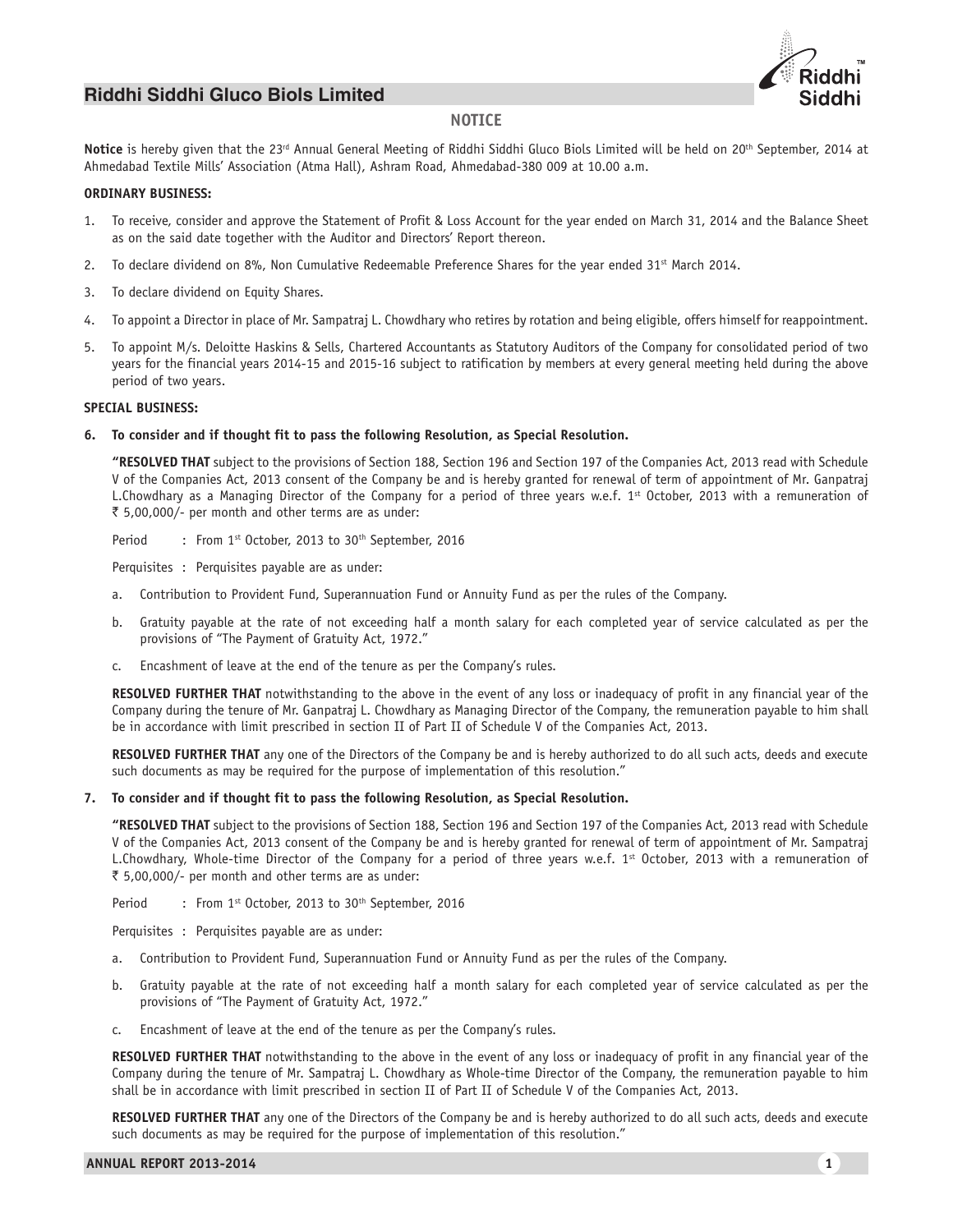

#### **8. To consider and if thought fit to pass the following Resolution, as Special Resolution.**

**"RESOLVED THAT** the consent of the Company be and is hereby accorded under the provisions of Section 180(1)(a) of Companies Act 2013, read with relevant rules or any other applicable provisions of the Companies Act, 2013 (including any statutory modification or re-enactment thereof for the time being in force and hereinafter collectively referred to as "Act"), to the Board of Directors of the Company to sell, lease or otherwise dispose of or to create charge, mortgage and/or hypothecate the whole or substantially the whole of undertaking(s) of the Company, where undertaking (both present and future) shall have the meaning as stated in explanation to Clause (a) of Sub-Section (1) of Section 180 of the Companies Act, 2013, at such time and on such terms and conditions as the Board may deem fit, in the best interest of the affairs of the Company."

**RESOLVED FURTHER THAT** the Board of Directors (for the purpose of this resolution, the "Board" would include any Director in single capacity and/or any Committee of Directors as may be authorized by the Board in this regard) shall have the power to mortgage or otherwise offer as collateral substantial property, assets and/or undertakings of the Company in certain events, to banks/financial institutions, non-banking Companies, other lending agencies, and/or trustees for the holders of debentures/bonds/other instruments, to secure any rupee loans, foreign currency loans and/or the issue of debentures whether partly or fully convertible or non-convertible and/or securities linked to equity shares and/or rupee/foreign currency convertible bonds and/or bonds with share warrants attached thereto and also to do all such acts, deeds and other things as may be required or considered necessary or incidental thereto for giving effect to this resolution."

### **9. To consider and if thought fit to pass the following Resolution, as Special Resolution.**

**"RESOLVED THAT** pursuant to the provisions of Section 180(1)(c) of the Companies Act, 2013 and other applicable provisions if any, authority be and is hereby given to the Board of Directors of the Company (herein- after referred to as "the Board") to borrow any sum or sums of money, from time to time, were the moneys to be Borrowed, together with the money already borrowed by the Company (apart from temporary loans obtained from the Company's Bankers in the ordinary course of business) may exceed, at any time, the aggregate of the paid up capital of the Company and its free reserves (that is to say reserves not set apart for any specific purpose), provided that the total amount so borrowed shall not at any time exceed  $\bar{\tau}$  500, 00,00,000/- (Rupees Five Hundred Crores only) and that the Board be and is hereby empowered and authorized to arrange or fix the terms and conditions of all such moneys to be borrowed, from time to time interest, repayment, security or otherwise howsoever as it may deem fit, as also to execute all such deeds and documents as may be necessary or required for this purpose.

#### **10. To consider and if thought fit to pass the following Resolution, as Special Resolution.**

**"RESOLVED THAT** pursuant to the provisions of Section 188 of the Companies Act, 2013 and Rule 15 of Companies (Meetings of Board and it's Powers) Rules 2014 and other applicable provisions if any, consent of the Company be and is hereby given to renew the Contract of leasing of property with M/s. Roquette Riddhi Siddhi Private Limited for a further period of two years on a lease rent of ` 72,00,000/- p.a.

**RESOLVED FURTHER THAT** any one of the directors of the Company be and is hereby authorised to sign and execute necessary lease agreement and to do all such acts, deeds and things as may be required in this matter on behalf of the Company."

#### **11. To consider and if thought fit to pass the following Resolution, as Ordinary Resolution.**

**"RESOLVED THAT** pursuant to the provisions of sections 149, 152 and other applicable provisions, if any, of the Companies Act, 2013 (Act) and the Rules framed there under, read with Schedule IV to the Act, as amended from time to time, **Mr. Pramod Zalani (DIN: 00811813),** a non-executive Director of the Company, who has submitted a declaration that he meets the criteria for independence as provided in section 149(6) of the Act and who is eligible for appointment, be and is hereby appointed as an Independent Director of the Company with effect from 20<sup>th</sup> September, 2014 up to 19<sup>th</sup> September, 2019."

### **12. To consider and if thought fit to pass the following Resolution, as Ordinary Resolution**

**"RESOLVED THAT** pursuant to the provisions of sections 149, 152 and other applicable provisions, if any, of the Companies Act, 2013 (Act) and the Rules framed there under, read with Schedule IV to the Act, as amended from time to time, **Mr. Sathyamurthi Rajagopal (DIN: 00013097),** a non-executive Director of the Company, who has submitted a declaration that he meets the criteria for independence as provided in section 149(6) of the Act and who is eligible for appointment, be and is hereby appointed as an Independent Director of the Company with effect from 20<sup>th</sup> September, 2014 up to 19<sup>th</sup> September, 2019."

### **13. To consider and if thought fit to pass the following Resolution, as Ordinary Resolution**

**"RESOLVED THAT** pursuant to the provisions of sections 149, 152 and other applicable provisions, if any, of the Companies Act, 2013 (Act) and the Rules framed there under, read with Schedule IV to the Act, as amended from time to time, Mr. Jayprakash Maneklal **Patel (DIN: 00256790),** a non-executive Director of the Company, who has submitted a declaration that he meets the criteria for independence as provided in section 149(6) of the Act and who is eligible for appointment, be and is hereby appointed as an Independent Director of the Company with effect from 20<sup>th</sup> September, 2014 up to 19<sup>th</sup> September, 2019.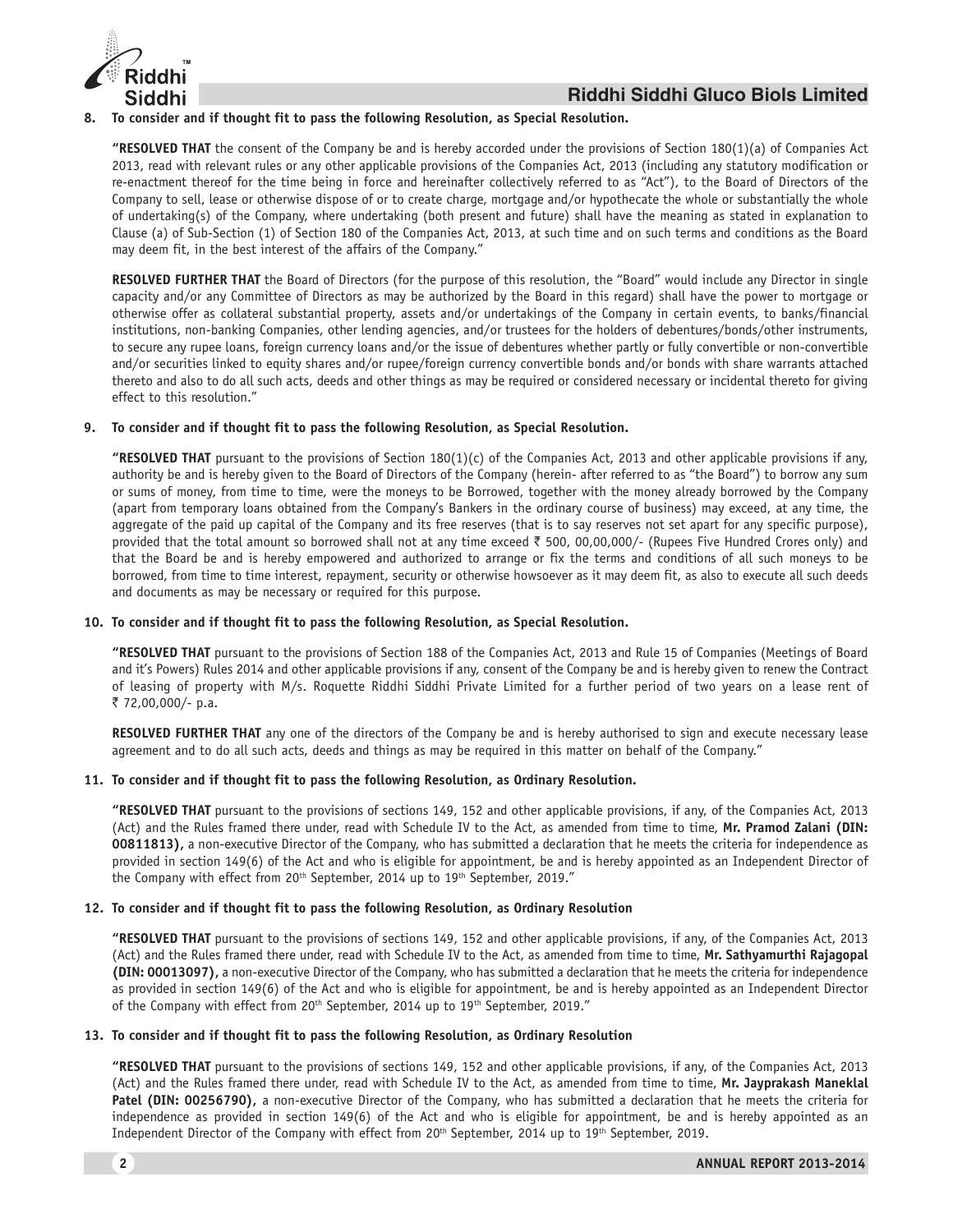

#### **14. To consider and if thought fit to pass the following Resolution, as Special Resolution:**

**"RESOLVED THAT** pursuant to the provisions of Section 181 of the Companies Act, 2013 and other applicable provisions if any, and subject to the approval of members of the Company consent of the Board be and is hereby given to make donation towards the charitable and other funds not exceeding  $\bar{\tau}$  13 Crores.

**RESOLVED FURTHER THAT** any one of the Directors of the Company be and is hereby authorised to do all such acts, deeds and things as may be required in this matter on behalf of the Company."

#### **For and on behalf of the Board of Directors**

**Place : Ahmedabad Company Secretary Date : 20/05/2014 Mem. No. FCS 7417 Registered office:** 701, Sakar-I, Opp. Gandhigram Railway Station, Ashram Road, Ahmedabad – 380 009.

**(Kinjal Shah)**

#### **NOTES**

- 1. A MEMBER ENTITLED TO ATTEND AND VOTE AT THE MEETING IS ENTITLED TO APPOINT PROXY OR PROXIES TO ATTEND AND VOTE INSTEAD OF HIMSELF AND THE PROXY NEED NOT BE A MEMBER.
- 2. The Register of Members and Share Transfer Books of the Company will remain closed from 15<sup>th</sup> September, 2014 to 19<sup>th</sup> September, 2014 (Both days inclusive).
- 3. Company is proposing to make payment of dividend through Electronic Clearing System (ECS). All the shareholders are therefore requested to provide details as per the enclose format.
- 4. Pursuant to Section 205A read with Section 205C of the Companies Act, 1956, the Company is required to transfer the dividends declared for the Financial Year ended 2007, which remains unpaid or unclaimed for a period of seven years to the Investors Education and Protection Fund. It may be noted that no claims will lie against the Company or the Investors Education and Protection Fund in respect of the said unclaimed dividend amount transferred to the Fund. The members who have not claimed their dividend for the financial year ended  $31^{st}$  March, 2007 and onwards are requested to lodge their claim with the Company. Company in terms of requirement of Ministry of Corporate Affairs (MCA) would upload the name of the shareholders on the web site of Company and that of MCA (www.mca.gov.in)
- 5. Members are requested to notify immediately the change in address, if any, to the Company or to the Registrar and Transfer Agents (R&TA).
- 6. The Ministry of Corporate Affairs (vide circular nos. 17/2011 and 18/2011 dated April 21, 2011 and April 29, 2011 respectively), has undertaken a 'Green Initiative in Corporate Governance' and allowed companies to share documents with its shareholders through an electronic mode. A recent amendment to the Listing Agreement with the Stock Exchanges permits companies to send soft copies of the Annual Report to all those shareholders who have registered their email address for the said purpose. Members are requested to support this Green Initiative by registering/updating their e-mail addresses for receiving electronic communication.
- 7. The Board of Directors has appointed Mr. Ravi Kapoor, Practicing Company Secretary and Proprietor of M/s. Ravi Kapoor & Associates, Ahmedabad as Scrutinizer to scrutinize the e-voting process in a fair and transparent manner.

#### **8. The instructions for members for voting electronically are as under:-**

#### **In case of members receiving e-mail:**

- i) Log on to the e-voting website www.evotingindia.com
- ii) Click on "Shareholders" tab.
- iii) Now Enter your User ID
	- a. For CDSL: 16 digits beneficiary ID,
	- b. For NSDL: 8 Character DP ID followed by 8 Digits Client ID,
	- c. Members holding shares in Physical Form should enter Folio Number registered with the Company.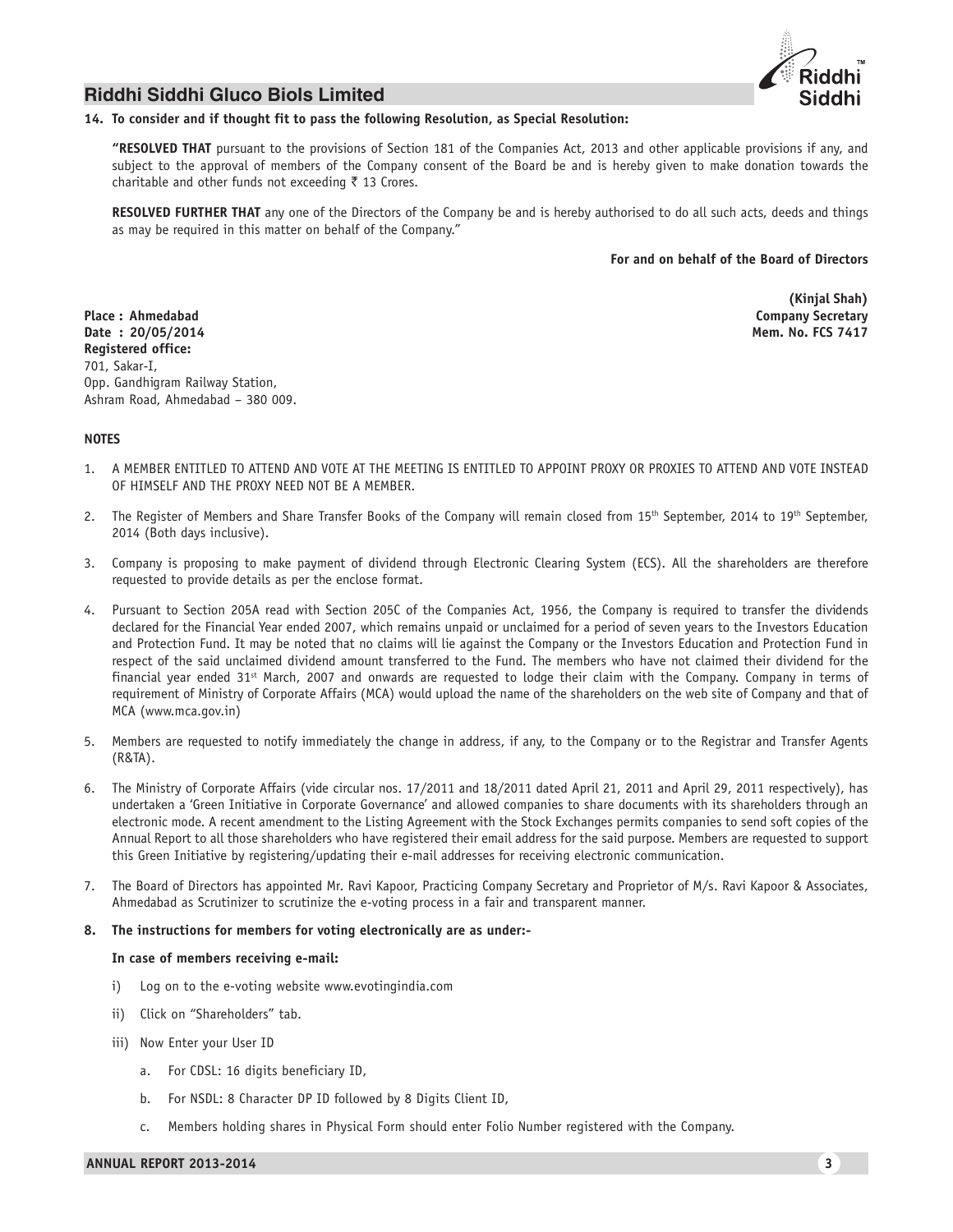

- iv) Next enter the Image Verification as displayed and Click on Login.
- v) If you are holding shares in demat form and had logged on to www.evotingindia.com and voted on an earlier voting of any company, then your existing password is to be used.
- vi) If you are a first time user follow the steps given below:

|                        | For Members holding shares in Demat Form and Physical Form                                                                                                                                                                                                                |
|------------------------|---------------------------------------------------------------------------------------------------------------------------------------------------------------------------------------------------------------------------------------------------------------------------|
| PAN <sup>*</sup>       | Enter your 10 digit alpha-numeric *PAN issued by Income Tax Department (Applicable for both<br>demat shareholders as well as physical shareholders)                                                                                                                       |
|                        | Members who have not updated their PAN with the Company/Depository Participant are<br>$\bullet$<br>requested to use the first two letters of their name and the last 8 digits of the demat account/<br>folio number in the PAN field.                                     |
|                        | • In case the folio number is less than 8 digits enter the applicable number of O's before the<br>number after the first two characters of the name in CAPITAL letters. Eg. If your name is<br>Ramesh Kumar with folio number 100 then enter RA00000100 in the PAN field. |
| DOB#                   | Enter the Date of Birth as recorded in your demat account or in the company records for the said<br>demat account or folio in dd/mm/yyyy format.                                                                                                                          |
| Dividend Bank Details# | Enter the Dividend Bank Details as recorded in your demat account or in the company records for<br>the said demat account or folio.                                                                                                                                       |
|                        | Please enter the DOB or Dividend Bank Details in order to login. If the details are not recorded<br>$\bullet$<br>with the depository or company please enter the number of shares held by you as on the cut<br>off date in the Dividend Bank details field.               |

- vii) After entering these details appropriately, click on "SUBMIT" tab.
- viii) Members holding shares in physical form will then reach directly the Company selection screen. However, members holding shares in demat form will now reach 'Password Creation' menu wherein they are required to mandatorily enter their login password in the new password field. Kindly note that this password is to be also used by the demat holders for voting for resolutions of any other company on which they are eligible to vote, provided that company opts for e-voting through CDSL platform. It is strongly recommended not to share your password with any other person and take utmost care to keep your password confidential.
- ix) For Members holding shares in physical form, the details can be used only for e-voting on the resolutions contained in this Notice.
- x) Click on the EVSN for the relevant Riddhi Siddhi Gluco Biols Limited on which you choose to vote.
- xi) On the voting page, you will see "RESOLUTION DESCRIPTION" and against the same the option "YES/NO" for voting. Select the option YES or NO as desired. The option YES implies that you assent to the Resolution and option NO implies that you dissent to the Resolution.
- xii) Click on the "RESOLUTIONS FILE LINK" if you wish to view the entire Resolution details.
- xiii) After selecting the resolution you have decided to vote on, click on "SUBMIT". A confirmation box will be displayed. If you wish to confirm your vote, click on "OK", else to change your vote, click on "CANCEL" and accordingly modify your vote.
- xiv) Once you "CONFIRM" your vote on the resolution, you will not be allowed to modify your vote.
- xv) You can also take out print of the voting done by you by clicking on "Click here to print" option on the Voting page.
- xvi) If Demat account holder has forgotten the changed password then Enter the User ID and the image verification code and click on Forgot Password & enter the details as prompted by the system.
	- Institutional shareholders (i.e. other than Individuals, HUF, NRI etc.) are required to log on to https://www.evotingindia.com and register themselves as Corporates.
	- They should submit a scanned copy of the Registration Form bearing the stamp and sign of the entity to helpdesk.evoting@cdslindia.com.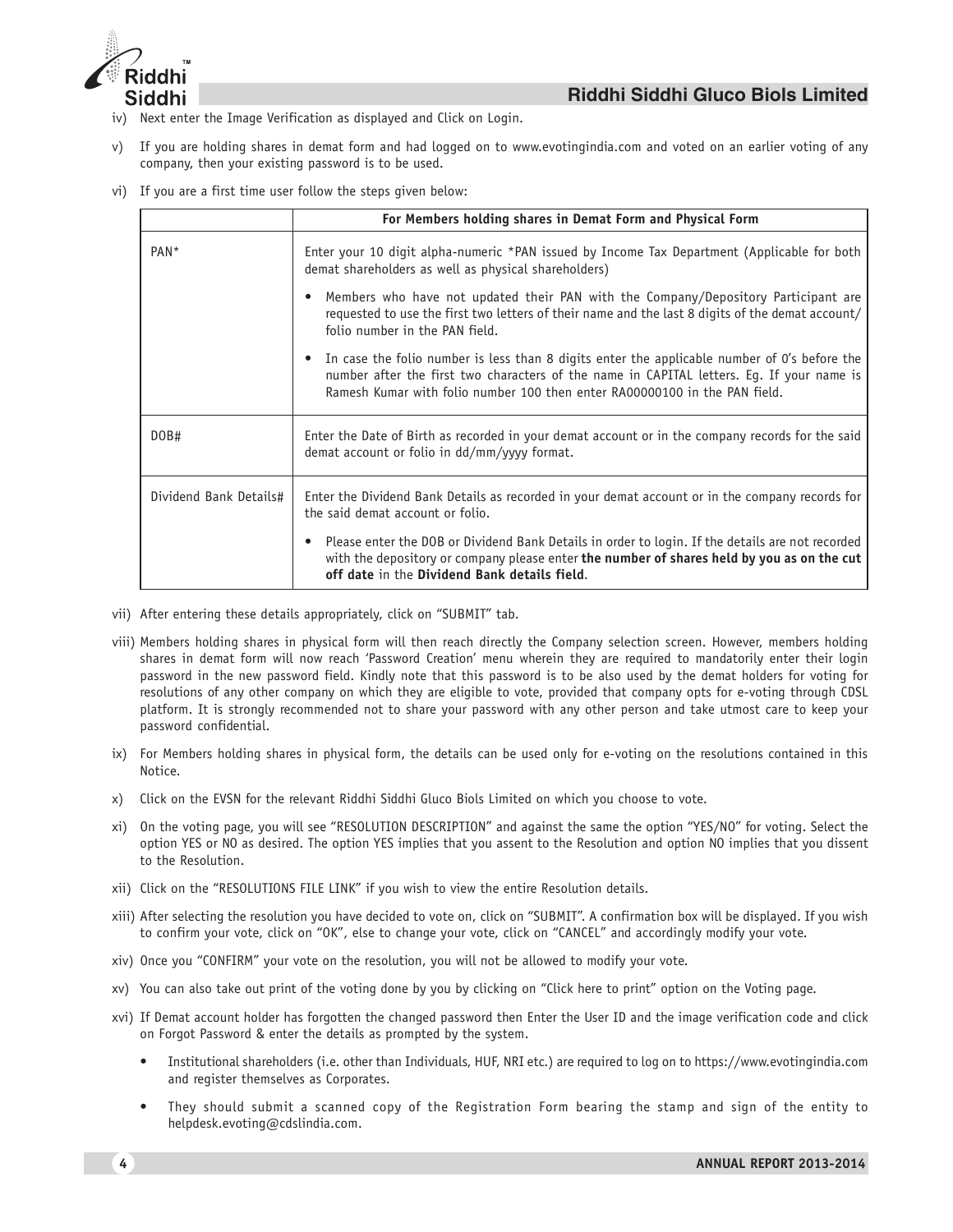

- After receiving the login details they have to create a user who would be able to link the account(s) which they wish to vote on.
- The list of accounts should be mailed to helpdesk.evoting@cdslindia.com and on approval of the accounts they would be able to cast their vote.
- They should upload a scanned copy of the Board Resolution and Power of Attorney (POA) which they have issued in favour of the Custodian, if any, in PDF format in the system for the scrutinizer to verify the same.

# **In case of members receiving the physical copy:**

- (A) Please follow all steps from sl. no. (i) to sl. no. (xvi) above to cast vote.
- (B) The voting period begins on **10th September, 2014 at 10.00 a.m.** and ends on **12th September, 2014 at 6.00 p.m.** During this period shareholders' of the Company, holding shares either in physical form or in dematerialized form, as on the cut-off date of **22nd August, 2014,** may cast their vote electronically. The e-voting module shall be disabled by CDSL for voting thereafter.
- (C) In case you have any queries or issues regarding e-voting, you may refer the Frequently Asked Questions ("FAQs") and e-voting manual available at www.evotingindia.com under help section or write an email to helpdesk.evoting@cdslindia.com.

# **ANNEXURE DETAILS OF DIRECTORS SEEKING APPOINTMENT / REAPPOINTMENT AT THE ANNUAL GENERAL MEETING (IN PURSUANCE OF CLAUSE 49 OF THE LISTING AGREEMENT)**

| Name of the Director                      | Mr. Sampatraj L. Chowdhary                                                                                                                                                                                                                  | Mr. Pramod Zalani                                                                                                                       | Mr. R. Sathyamurthi                                                                                            | Mr. Jayprakash Maneklal Patel                                                                                                                                  |
|-------------------------------------------|---------------------------------------------------------------------------------------------------------------------------------------------------------------------------------------------------------------------------------------------|-----------------------------------------------------------------------------------------------------------------------------------------|----------------------------------------------------------------------------------------------------------------|----------------------------------------------------------------------------------------------------------------------------------------------------------------|
| Date of Birth                             | 01-11-1954                                                                                                                                                                                                                                  | 20-10-1939                                                                                                                              | 06-10-1947                                                                                                     | 09-02-1948                                                                                                                                                     |
| Date of Appointment                       | 02-07-1990                                                                                                                                                                                                                                  | 28-06-1996                                                                                                                              | 16-08-2005                                                                                                     | 18-10-2012                                                                                                                                                     |
| Experience in specific<br>functional area | Mr. Sampatraj L.<br>Chowdhary is involved<br>with the Company since<br>three decades and has<br>played a significant role<br>in growth of the<br>Company.<br>He actively participates<br>in the day to day<br>operations of the<br>Company. | Project related work<br>especially Chemical<br>and Food Processing.                                                                     | Finance and Accounts,<br>Audit, Taxation,<br>Management<br>Consultancy, Tax<br>Planning, Project<br>Financing. | Organisation Building,<br>Strategic Planning.<br>A veteran of Dyes &<br>Chemical Industry.<br>Nurturing talent and<br>building leaders in the<br>organization. |
| Directorship in other<br>companies        | 1. Vascroft Design<br>Private Limited<br>2. Grainspan Nurients<br>Pvt. Itd.<br>3. Imperio Realties<br>Private Limited<br>4. Indigro Exports<br>Private Limited                                                                              | 1. Long Island Trading<br>Company Private<br>Limited<br>2. Kyanite Industries<br>India Limited<br>3. Ruchi Acroni<br>Industries Limited | None                                                                                                           | 1. Dye-O-Print(Guj) Pvt.<br>$1td$ .<br>2. Loxim Industries<br>Limited<br>3. Aksharchem (India)<br>Limited                                                      |
| No. of Shares held<br>in the Company      | 2,00,000 Equity Shares                                                                                                                                                                                                                      | 205 Equity Shares                                                                                                                       | Nil                                                                                                            | Nil                                                                                                                                                            |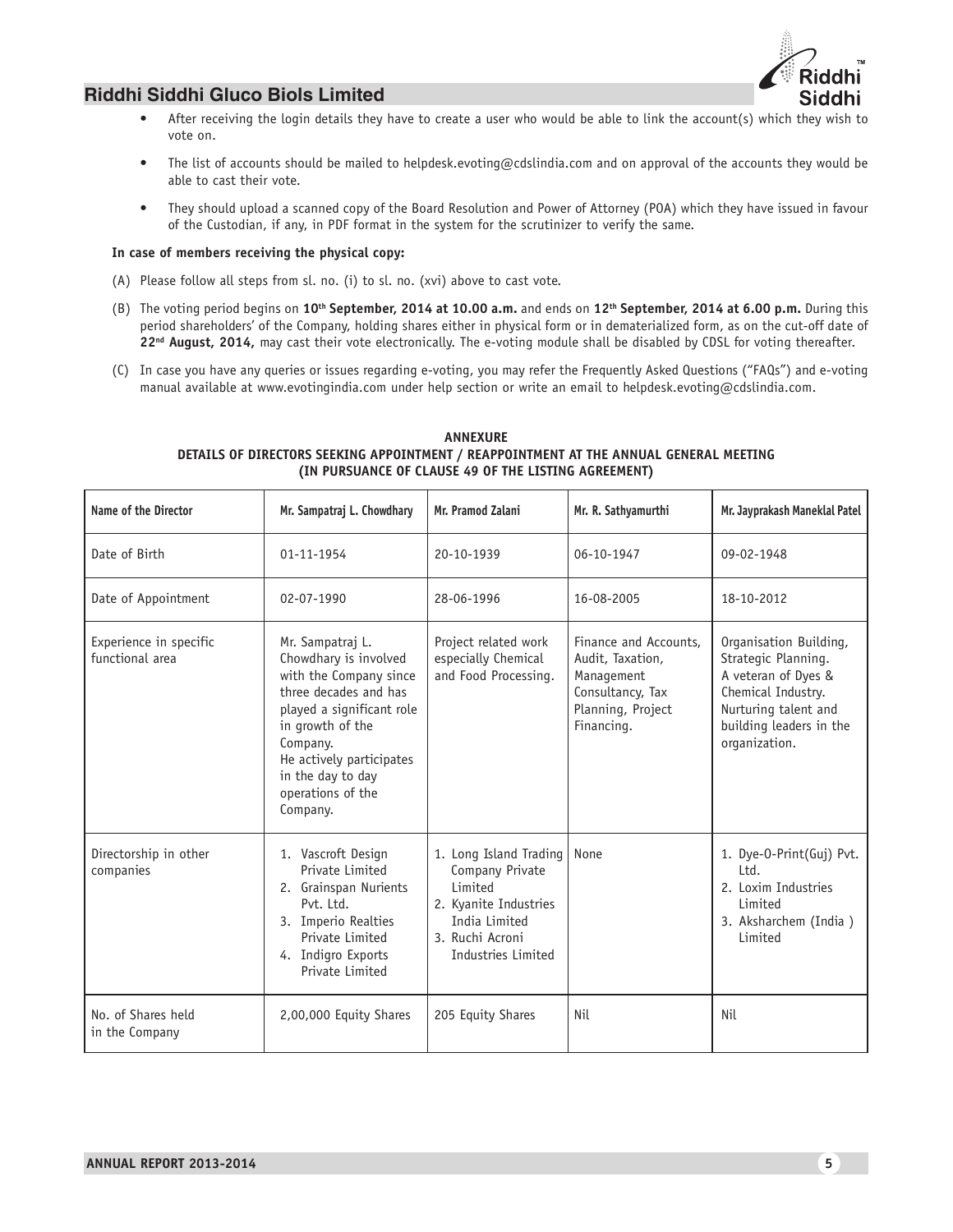

### **EXPLANATORY STATEMENT PURSUANT TO PROVISIONS OF SECTION 102 OF THE COMPANIES ACT, 2013**

#### *ITEM NO.6:*

The Board has reappointed Mr. Ganpatraj L. Chowdhary, Managing Director of the Company with a Remuneration of  $\bar{\tau}$  5,00,000/- per month plus perquisites as mentioned in resolution for a period of three years in it's meeting held on 14<sup>th</sup> November, 2013 as recommended by Remuneration Committee. As per provisions of Section 196 of the Companies Act, 2013 it is required to obtain approval of members in the next general meeting of the Company for reappointment of Managing Director.

Accordingly approval of members sought for reappointment of Mr. Ganpatraj L. Chowdhary as Managing Director of the Company.

The Board of Directors recommend the resolution for your approval.

None of the Directors (except Mr. Ganpatraj L. Chowdhary, Mr. Sampatraj L. Chowdhary) Key Managerial Personnel, relatives of Directors and Key Managerial Personnel of the Company is directly/ indirectly interested in the above resolution.

### *ITEM NO.7:*

The Board has reappointed Mr. Sampatraj L. Chowdhary, Whole-time Director of the Company with a Remuneration of  $\bar{\tau}$  5,00,000/- per month plus perquisites as mentioned in resolution for a period of three years in it's meeting held on 14<sup>th</sup> November, 2013 as recommended by Remuneration Committee. As per provisions of Section 196 of the Companies Act, 2013 it is required to obtain approval of members in the next general meeting of the Company for reappointment of Whole-time Director.

Accordingly, approval of members sought for reappointment of Mr. Sampatraj L. Chowdhary as Managing Director of the Company.

The Board of Directors recommend the resolution for your approval.

None of the Directors (except Mr. Ganpatraj L. Chowdhary, Mr. Sampatraj L. Chowdhary), Key Managerial Personnel, relatives of Directors and Key Managerial Personnel of the Company is directly/ indirectly interested in the above resolution.

### *ITEM NO.8:*

As per General Circular no. 04/2014 dated 25/03/2014 issued by Ministry of Corporate Affairs it is clarified that the resolution passed under Section 293 of the Companies Act, 1956 prior to 12.09.2013 with reference to borrowings (subject to the limit prescribed) and or creation of security on assets of the Company will be regarded as sufficient compliance of the requirements of Section 180 of the Companies Act, 2013 for a period of one year from the date of notification of section 180 of the Act. In view of the same it is required for every company to obtain consent of shareholders by passing special resolution for delegation of powers to the Board sanctioning the limit for creation of security on the Assets of the Company. Accordingly members approval is sought for authorizing the Board to create security on Assets of the Company.

None of the Directors, Key Managerial Personnel, relatives of Directors and Key Managerial Personnel of the Company is directly/ indirectly interested in the above resolution except to the extent of their respective interest as shareholders of the Company. The Board of Directors recommend the resolution for your approval.

### *ITEM NO.9:*

As per General Circular no. 04/2014 dated 25/03/2014 issued by Ministry of Corporate Affairs it is clarified that the resolution passed under Section 293 of the Companies Act, 1956 prior to 12.09.2013 with reference to borrowings (subject to the limit prescribed) and or creation of security on assets of the Company will be regarded as sufficient compliance of the requirements of Section 180 of the Companies Act, 2013 for a period of one year from the date of notification of section 180 of the Act. In view of the same it is required for every company to obtain consent of shareholders by passing special resolution for delegation of powers to the Board sanctioning the limit for Borrowings exceeding the paid up capital and free reserves of the Company.

Accordingly members approval is sought for authorizing the Board to borrow money not exceeding ₹ 500,00,00,000/- (Five Hundred Crores.)

None of the Directors, Key Managerial Personnel, relatives of Directors and Key Managerial Personnel of the Company is directly/ indirectly interested in the above resolution except to the extent of their respective interest as shareholders of the Company. The Board of Directors recommend the resolution for your approval.

### *ITEM NO.10:*

Earlier the Board has given its consent to renew the contract entered in to between the company and M/s. Roquette Riddhi Siddhi Private Limited for leasing of property for further period of Two years on lease rent of  $\bar{z}$  72,00,000/- p.a. As per provisions of Section 188 of the Companies Act, 2013 it is necessary to avail members approval by way of passing special resolution in order to enter in to a related party transactions. Accordingly members approval is sought for renewing the contract entered in to between the Company and M/s. Roquette Riddhi Siddhi Pvt. Ltd.

None of the Directors (except Mr. Ganpatraj L. Chowdhary), Key Managerial Personnel, relatives of Directors and Key Managerial Personnel of the Company is directly/ indirectly interested in the above resolution except to the extent of their respective interest as shareholders of the Company. The Board of Directors recommend the resolution for your approval.

### *ITEM NO.11, & 12 & 13:*

The Company had, pursuant to the provisions of clause 49 of the Listing Agreements entered with the Stock Exchanges, appointed Mr. Pramodkumar Zalani, Mr. R. Sathyamurthy and Mr. Jayprakash Patel as Independent Directors at various times, in compliance with the requirements of the clause.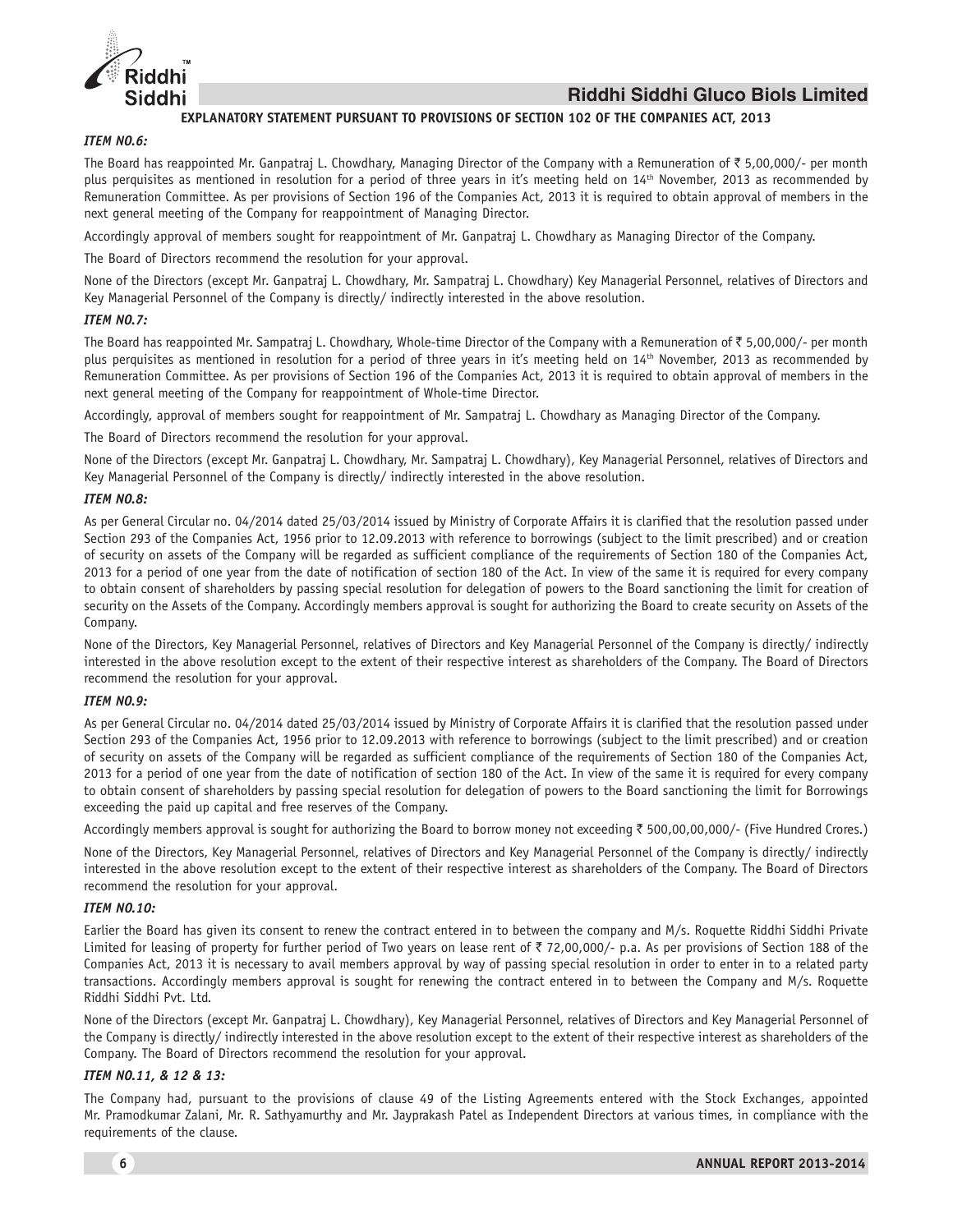

Pursuant to the provisions of section 149 of the Act, which came in to effect from April 1, 2014, every listed public company is required to have at least one-third of the total number of directors as independent directors, who are not liable to retire by rotation. As per the clarification issues by the Ministry of Corporate Affairs under General Circular Number 14/2014 all independent directors are to be reappointed under Sec. 149(10)/ (11 ) read with Schedule IV of the Act.

In view of the above notification, the Remuneration Committee has recommended the appointment of these directors as Independent Directors from 20th September, 2014 up to 19th September, 2019.

Mr. Pramodkumar Zalani, Mr. R. Sathyamurthy and Mr. Jayprakash M. Patel non-executive directors of the Company, have given a declaration to the Board that they meet the criteria of independence as provided under section 149(6) of the Act. In the opinion of the Board, each of these directors fulfill the conditions specified in the Act and the Rules framed there under for appointment as Independent Director and they are independent of the management.

In compliance with the provisions of section 149 read with Schedule IV of the Act, the appointment of these directors as Independent Directors is now being placed before the Members for their approval.

The terms and conditions of appointment of the above Directors shall be open for inspection by the Members at the Registered Office of the Company during normal business hours on any working day, excluding Saturday.

The Board recommends the resolution in relation to appointment of Mr. Pramodkumar Zalani, Mr. R. Sathyamurthy and Mr. Jayprakash M. Patel, as an Independent Director, for the approval by the shareholders of the Company

None of the Directors (except Mr. Pramodkumar Zalani, Mr. R. Sathyamurthy and Mr. Jayprakash M. Patel) Key Managerial Personnel, relatives of Directors and Key Managerial Personnel of the Company is directly/ indirectly interested in the above resolution.

#### *ITEM NO.14:*

In order to support the charitable activities, it is proposed to make donation to charitable and other funds not exceeding an amount of  $\bar{\tau}$  13 Crores which exceeds the limit of 5% of average net profits for the three immediately preceding financial years.

As per provisions of Section 181 of the Companies Act, 2013, prior permission of members of the Company in general meeting shall be required in case any amount the aggregate of which, in any financial year exceed 5% of it's average net profits for the three immediately preceding financial years. The Board recommends the above resolution for your approval.

None of the Directors, Key Managerial Personnel, relatives of Directors and Key Managerial Personnel of the Company is directly/ indirectly interested in the above resolution. The Board of Directors recommend the resolution for your approval.

**For and on behalf of the Board of Directors**

**(Kinjal Shah)**

**Place : Ahmedabad Company Secretary Date : 20/05/2014 Mem. No. FCS 7417 Registered office:** 701, Sakar-I, Opp. Gandhigram Railway Station, Ashram Road, Ahmedabad – 380 009.

#### **STATEMENT AS REQUIRED UNDER CLAUSE (B) OF SECTION II OF SCHEDULE V TO THE COMPANIES ACT, 2013**

#### **I. General Information:**

**(1) Nature of industry:**

Company is engaged in the Investment business and Generation of Electricity through Wind Mills.

**(2) Date or expected date of commencement of commercial production:**

Commercial Production already started in the year 2011

**(3) In case of new companies, expected date of commencement of activities as per project approved by financial institutions appearing in the prospectus:**

(**4) Financial performance based on given indicators (As on 31/03/2014)**

| <b>Particulars</b>              | $($ ₹ In Lacs) |
|---------------------------------|----------------|
| Turnover including other income | 52156.12       |
| Total Expenses                  | 51602.08       |
| Profit/Loss Before Tax          | 554.04         |
| Profit/Loss After Tax           | 468.47         |
| Earnings Per Share              | 4.45           |
| Dividend Rate                   | 30%            |
|                                 |                |

N.A.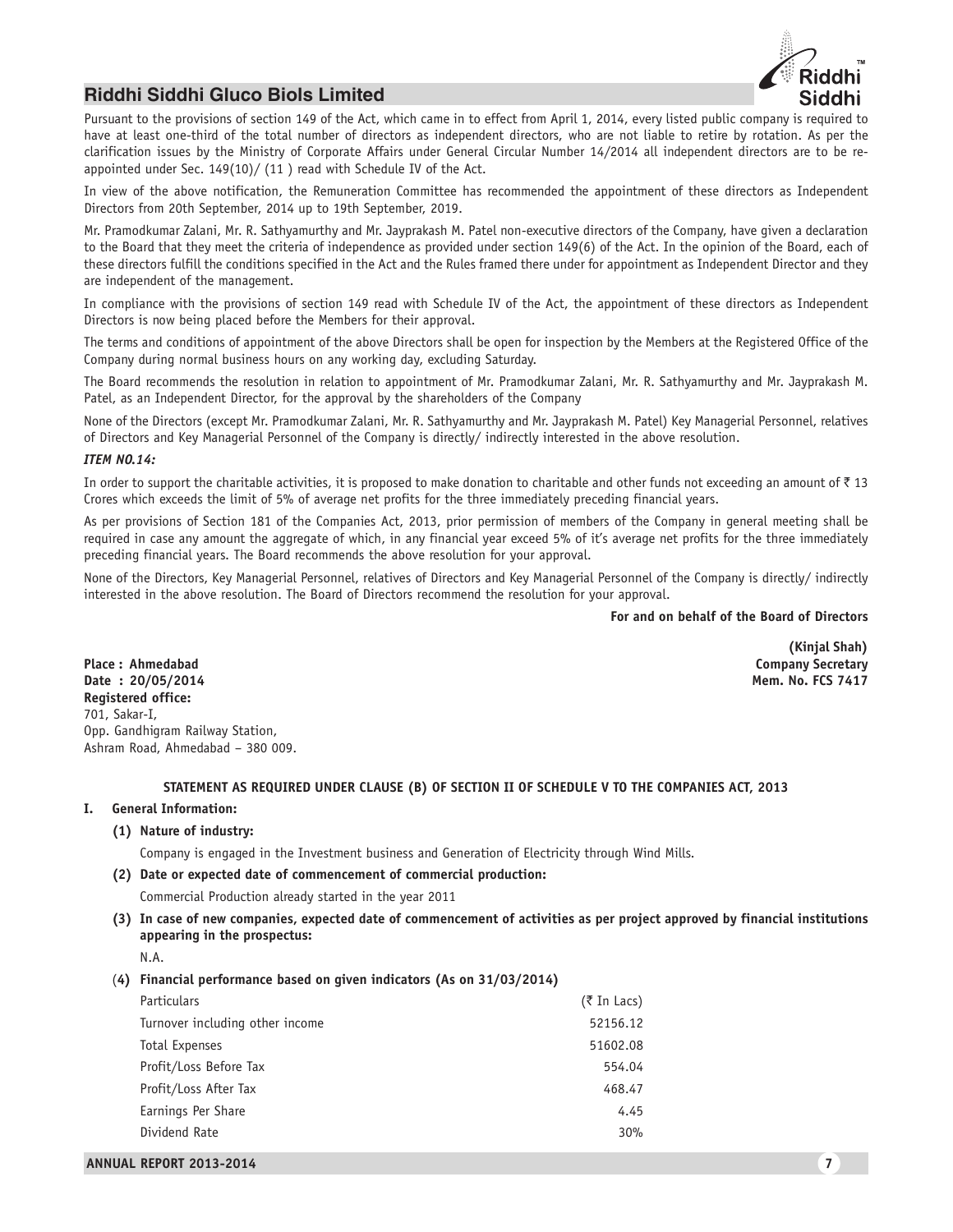

**(5) Foreign investments or collaborations, if any.** FOB Value of Exports: NIL

### **II. Information about the appointee:**

# **(1) Background details**

Mr. Ganpatraj L. Chowdhary: Mr. Ganpatraj L. Chowdhary is Commerce Graduate and is involved in the activities of the Company since it's inception.

Mr. Sampatraj L. Chowdhary: Mr. Sampatraj L. Chowdhary is Commerce Graduate and is involved in the activities of the Company since it's inception.

### **(2) Past remuneration:**

- (1) Mr. Ganpatraj L. Chowdhary : (From 01.10.2008 to 30.09.2013) ₹ 5,00,000/- per month (Remuneration includes Salary, Allowances and Perquisites)
- (2) Mr. Sampatraj L. Chowdhary : (From 01.10.2008 to 30.09.2013) ₹ 5,00,000/- per month (Remuneration includes Salary, Allowances and Perquisites)

### **(3) Recognition or awards:**

### **Mr. Ganpatraj L. Chowdhary:**

Mr. Ganpatraj L. Chowdhary is involved with the Company since last twenty four years and has played a significant role in growth of the Company. He actively participates in the day to day operations of the Company.

### **Mr. Sampatraj L. Chowdhary:**

Mr. Sampatraj L. Chowdhary is involved with the Company since last twenty four years and has played a significant role in growth of the Company. He actively participates in the day to day operations of the Company.

### **(4) Job profile and his suitability:**

### **Mr. Ganpatraj L. Chowdhary :**

Mr. Ganpatraj L. Chowdhary is associated with the Company since 1990. He is having full control of the operations of the Company. He has the expertise in various field such as marketing, technical, accounts etc.

### **Mr. Sampatraj L. Chowdhary :**

Mr. Sampatraj L. Chowdhary is associated with the Company since 1990. He is having sound business and managerial skills. He has the expertise in various field such as marketing, technical, accounts etc.

### **(5) Remuneration proposed**

As Proposed

**(6) Comparative remuneration profile with respect to industry, size of the company, profile of the position and person (in case of expatriates the relevant details would be with respect to the country of his origin):**

In view of inadequacy of profit in the financial year 2013-14, the appointees have opted for drawing much less remuneration compared to the remuneration being drawn by their counterparts in the Industry though the appointees are entitled to receive remuneration at par with their counterparts in the industry by virtue of his profile of the position and person.

### **(7) Pecuniary relationship directly or indirectly with the company, or relationship with the managerial personnel, if any.:** There is a direct pecuniary relationship with the Company.

### **III OTHER INFORMATION**

### **(1) Reasons of loss or inadequate profits**

Due to persistent grid problems and local issues in Tamilnadu affected generation from the wind mills in that state and Changing wind pattern due to early and prolonged rains affected generation in other locations.

### **(2) Steps taken or proposed to be taken for improvement**

The Southern grid has now been connected to the National grid and the Tamilnadu Electricity Board is in the process of commissioning/ strengthening the sub-stations which will improve the grid availability and power generation in Tamilnadu in the current year. Also various legal issues have been sorted out and we do not expect any stoppage of machines in Tamilnadu . This would in higher generation of about 60 lac units and higher income of about ₹200 lacs.

### **(3) Expected increase in productivity and profits in measurable terms.**

With the above measures with respect to wind mills in Tamilnadu and expected higher inflow from investment activities overall profit is expected be higher by  $\bar{\tau}$  200 lacs in the year 2014-15.

### **IV. Disclosures:**

The following disclosures shall be mentioned in the Board of Director's report under the heading "Corporate Governance", if any, attached to the financial statement:-

- (*i*) all elements of remuneration package such as salary, benefits, bonuses, stock options, pension, etc., of all the directors;
- (*ii*) details of fixed component and performance linked incentives along with the performance criteria;
- (*iii*) service contracts, notice period, severance fees;
- (*iv*) stock option details, if any, and whether the same has been issued at a discount as well as the period over which accrued and over which exercisable.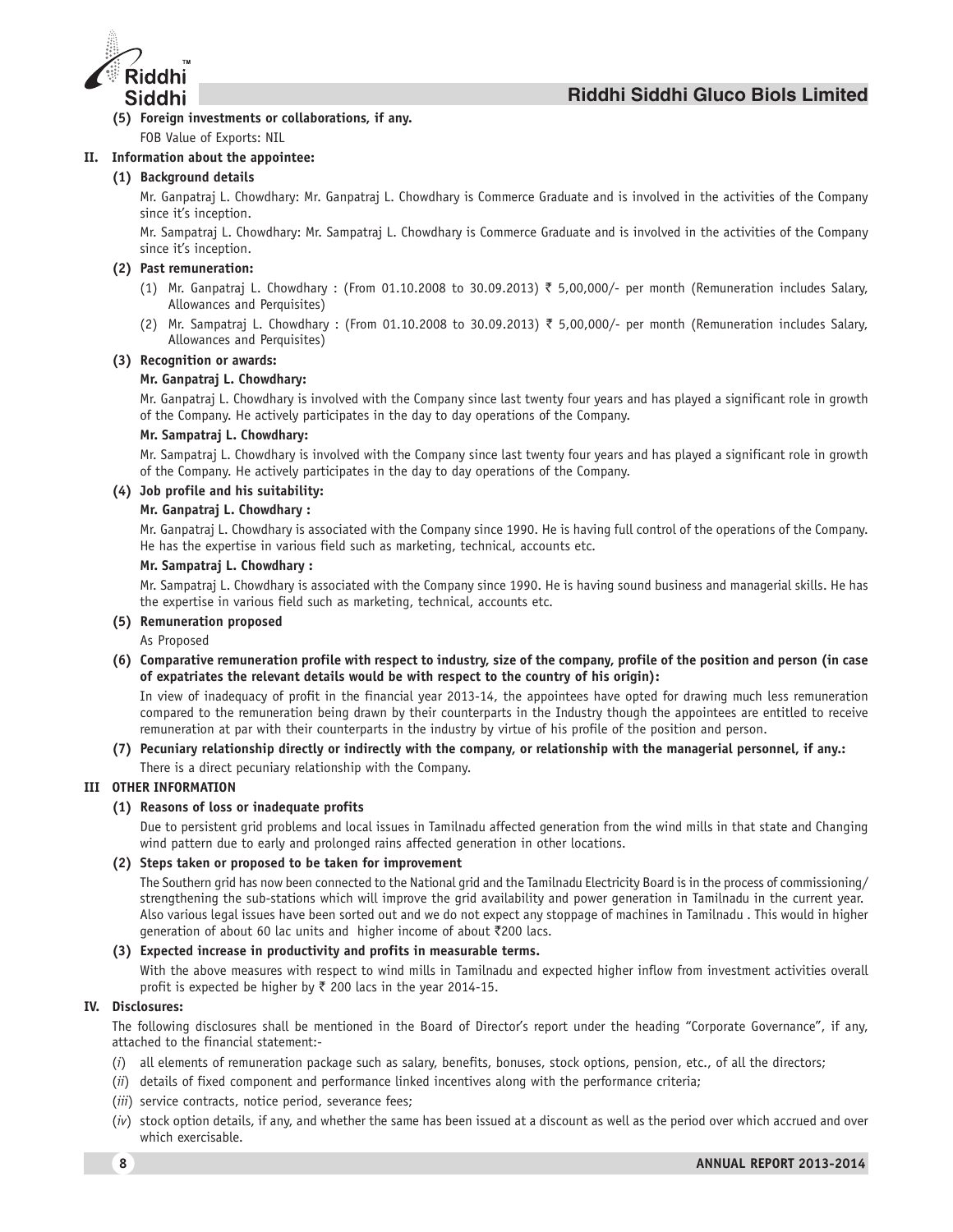

# **DIRECTORS' REPORT**

### Dear Members,

We have pleasure in presenting the Twenty Third Annual Report along with the audited statements of Accounts of the Company for the year ended 31<sup>st</sup> March, 2014.

| <b>Financial Highlights:</b>                                     |          | $($ ₹ in Lacs) |
|------------------------------------------------------------------|----------|----------------|
| <b>Particulars</b>                                               | 2013-14  | 2012-13        |
| Revenue from Operations                                          | 48604.44 | 47545.31       |
| Profit before Exceptional Item, Finance Cost, Depreciation & Tax | 3765.37  | 6499.54        |
| Financial Expenses                                               | 755.09   | 760.71         |
| Depreciation                                                     | 2456.25  | 2868.79        |
| Provision for Taxation                                           | 85.57    | 599.05         |
| Net Profit for the period                                        | 468.47   | 2271.00        |

#### **Operations:**

The members are aware that the operations of the Company at present comprises of Wind Farm Business, Trading and Investment Activities. Revenue from these operations for the year ended March 31, 2014, was  $\bar{\tau}$  48604.44 lacs against  $\bar{\tau}$  47545.31 lacs in the previous year. Net Profit for the period was  $\bar{\tau}$  468.47 lacs (Excluding accrued income of  $\bar{\tau}$  7249.60 lacs from mutual funds which has not accounted for in the current year as per Accounting Standard-13) against ₹ 2271.00 lacs of previous financial year. Earning per share (EPS) for the year was ₹4.45 as against ₹23.48 in the previous year. Lower profit is mainly due to fluctuation in foreign currency in respect of ECB availed for the Wind Mill Power Project and substantially lower income from wind mills due to persistent grid problems in Tamilnadu and changes in wind pattern in Maharashtra and Gujarat.

### **Dividend:**

Your directors recommended a dividend of  $\bar{\zeta}$  3/- per share of  $\bar{\zeta}$  10/- face value i.e. 30% on the paid up equity share capital of Company and dividend of 8% on non-cumulative redeemable preference shares of  $\bar{\tau}$  500 lacs. The total outgo towards dividend would be  $\bar{\tau}$  324.14 lacs (Excluding dividend tax).

### **Deposits:**

During the period under review, the Company has not accepted Deposits from the public within the meaning of Section 58A of the Companies Act, 1956 and the Companies (Acceptance of Deposits) Rules, 1975.

### **Insurance:**

Adequate insurance cover has been taken for both the movable and the immovable properties of the Company including Buildings, Plant & Machineries, and Stocks etc.

### **Buy Back of Equity Shares:**

With an objective to reduce outstanding number of shares and return surplus funds to the shareholders of the Company in an efficient and investor friendly manner, the Board of Directors of the Company in their meeting held on 20<sup>th</sup> May, 2014 have recommended Buy-Back of up to 23,69,575 (Twenty Three Lacs Sixty Nine Thousand Five Hundred Seventy Five) equity shares of face value of ₹ 10 each (representing 25% of the paid-up equity capital of the Company) at the price not exceeding  $\bar{\tau}$  450 (Rupees Four Hundred and Fifty only) per Equity Share payable in cash for a total consideration not exceeding ₹ 10663.09 lacs (Rupees One Hundred and Six Crores Sixty Three Lacs Nine Thousand only) through "Tender Offer" route as prescribed under the Securities and Exchange Board of India (Buy Back of Securities) Regulations, 1998, subject to necessary regulatory approvals.

#### **Corporate Governance:**

Your Company complied with the relevant provisions of Corporate Governance as prescribed in Clause 49 of the Listing Agreement and Provisions of the Companies Act, 1956. A report on compliance with Corporate Governance forms a part of the Annual Report.

# **Listing:**

The equity shares of your Company are listed on the Bombay Stock Exchange Ltd. The Company has paid the listing and others payable fees for 2014-15.

#### **Directors:**

At the ensuing Annual General Meeting Mr. Sampatraj L. Chowdhary retire by rotation and being eligible offer himself for reappointment.

In terms of Sections 149, 152, Schedule IV and other applicable provisions, if any, of the Companies Act, 2013 read with Companies (Appointment and Qualification of Directors) Rules, 2014, the Independent Directors can hold office for a term of upto five (5) consecutive years on the Board of Directors of your Company and are not liable to retire by rotation.

Accordingly, it is proposed to appoint Mr. Pramod Zalani, Mr. R. Sathyamurthi and Mr. Jayprakash Maneklal Patel as Independent Directors of your Company up to 5 (five) consecutive years from the date of this Annual General Meeting.

There being no other changes in directorship of the Company during the year under review.

#### **Directors Responsibility Statement:**

Pursuant to the requirement under section 217 (2AA) of the Companies Act, 1956, which requires company to give a Directors Responsibility Statement, your directors hereby confirm -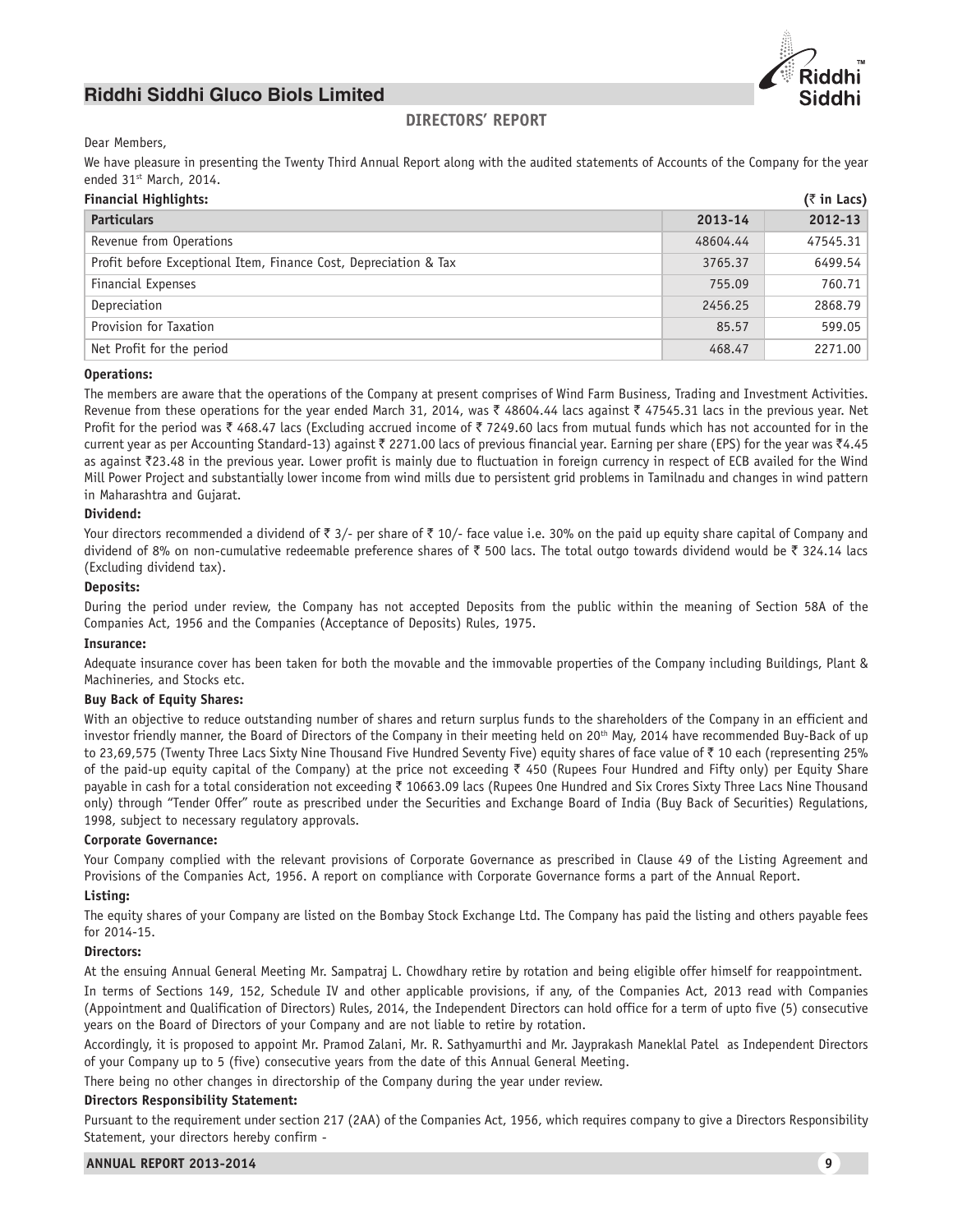

That in preparation of annual accounts, the applicable accounting standards had been followed along with proper explanation relating to material departure.

That Company has selected Mercantile accounting policies and applied them consistently and made judgments and estimates that are reasonable and prudent so as to give a true and fair view of the state of affairs of the company at the end of the financial year and of the profit or loss of the company for that period.

That the directors had taken proper and sufficient care for the maintenance of adequate accounting records in accordance with the provisions of this Act for the safeguarding the assets of the Company and for preventing and detecting fraud and other irregulations.

That the directors have prepared the Annual accounts on a going concern basis for the year ended on  $31^{st}$  March, 2014.

#### **Energy Conservation, Technology and Foreign Exchange Earnings and Outgo:**

The Wind Mills generate power from renewable sources (wind) and does not use fossil fuel.

For the year 2013-14, there is no foreign exchange earnings while outgo was ₹103.17 lacs being the interest paid on the Foreign Currency loan availed for the Wind Mills.

#### **Particulars of Employees and Others:**

Particulars regarding employees receiving remuneration of ₹ 5,00,000/- per month or ₹ 60,00,000/- per annum is given in **Annexure-A** to the Director's Report.

### **Auditors:**

M/s. Deloitte Haskins and Sells, Chartered Accountants, who are the statutory auditors of the Company, hold office till the conclusion of the forthcoming AGM and are eligible for re-appointment. Pursuant to the provisions of section 139 of the Companies Act, 2013 and the Rules framed there under, it is proposed to appoint M/s. Deloitte Haskins and Sells, as statutory auditors of the Company for the financial year 2014-15 and 2015-16 subject to ratification of their appointment at every AGM.

The Company has received letters from M/s Deloitte Haskins and Sells- Chartered Accountants, to the effect that their appointment, if made, would be within the prescribed limits under Section 141(3)(g) of the Companies Act, 2013 and that they are not disqualified from being appointed as Statutory Auditors of the Company.

#### **Comment on Auditors' Report:**

- 1. The Statutory Auditors have qualified the account on the trade receivables of  $\bar{\zeta}$ 7623.55 lacs pertaining to various commodities contract executed through brokers on the National Spot Exchange Limited (NSEL). As explained in Note 29 of the Annual Accounts, the Company has pursued legal action against NSEL through Investor Forum and various Statutory Agencies have been taking appropriate action on the recovery of dues from various borrowers of NSEL. The company therefore believes that the outstanding dues could be recovered over a period of time and hence no provision is required to be made as of March 31, 2014.
- 2. The Statutory Auditors have drawn attention to the low PLF of Wind Mills in operation, their opinion on the recoverable amount and provision of Impairment of Assets under Emphasis of Matter. However as explained in Note 33 of the Annual Accounts, the management is confident that the Recoverable amounts would be higher looking to the improvement in the work being carried out by the Electricity Board in strengthening the internal grid, connection of Southern grid to the National grid and expected improvement in operational efficiencies. Hence management has decided that view could be taken on the provisioning for Impairment of Assets at a later date after observing the performance of the wind mills.

#### **Acknowledgements:**

Your Directors are grateful to various stakeholders – banks, shareholders, vendors, other business partners and employees for their continued support during the year under review. The Management places on record its deep appreciation to all those associated with the Company and their continued support.

701, Sakar-I, Opp. Gandhigram Railway Station, Ashram Road, Ahmedabad – 380 009

**For and on behalf of the Board of Directors Place : Ahmedabad Sampatraj L. Chowdhary Date : 20th May, 2014 Chairman Registered office: DIN:00025834**

**Annexure-A**

**Information as per section 217 (2A) of the Companies Act, 1956 read with Companies (Particulars of Employees) Rules 1975 and forming part of Director's Report for the financial year ended on 31/03/2014**

| Name and Age (Years)               | Designation /<br><b>Nature of Duties</b> | <b>Remuneration</b><br>(Gross $\bar{z}$ ) | Qualification | Experience<br>(Years) | Date of<br>Commencement<br>of Employment | Last<br>Employment<br>held | $%$ of<br>equity<br>shares held |
|------------------------------------|------------------------------------------|-------------------------------------------|---------------|-----------------------|------------------------------------------|----------------------------|---------------------------------|
| Mr. Sampatraj L. Chowdhary<br>(60) | Chairman –<br>Overall in charge          | 60,00,000                                 | B. Com        | 35                    | Since Inception                          | Self-Employed              | 2.11%                           |

**Mr. Ganpatraj L. Chowdhary, Managing Director of the Company and for whom Share Holders of the Company had passed the resolution approving his remuneration of** ` **60,00,000/- p.a. However, during the Financial Year under review Mr. Ganpatraj L. Chowdhary has nto drawn remuneration and therefore, his information u/s 217(2A) of the Companies Act, 1956 are not furnished.**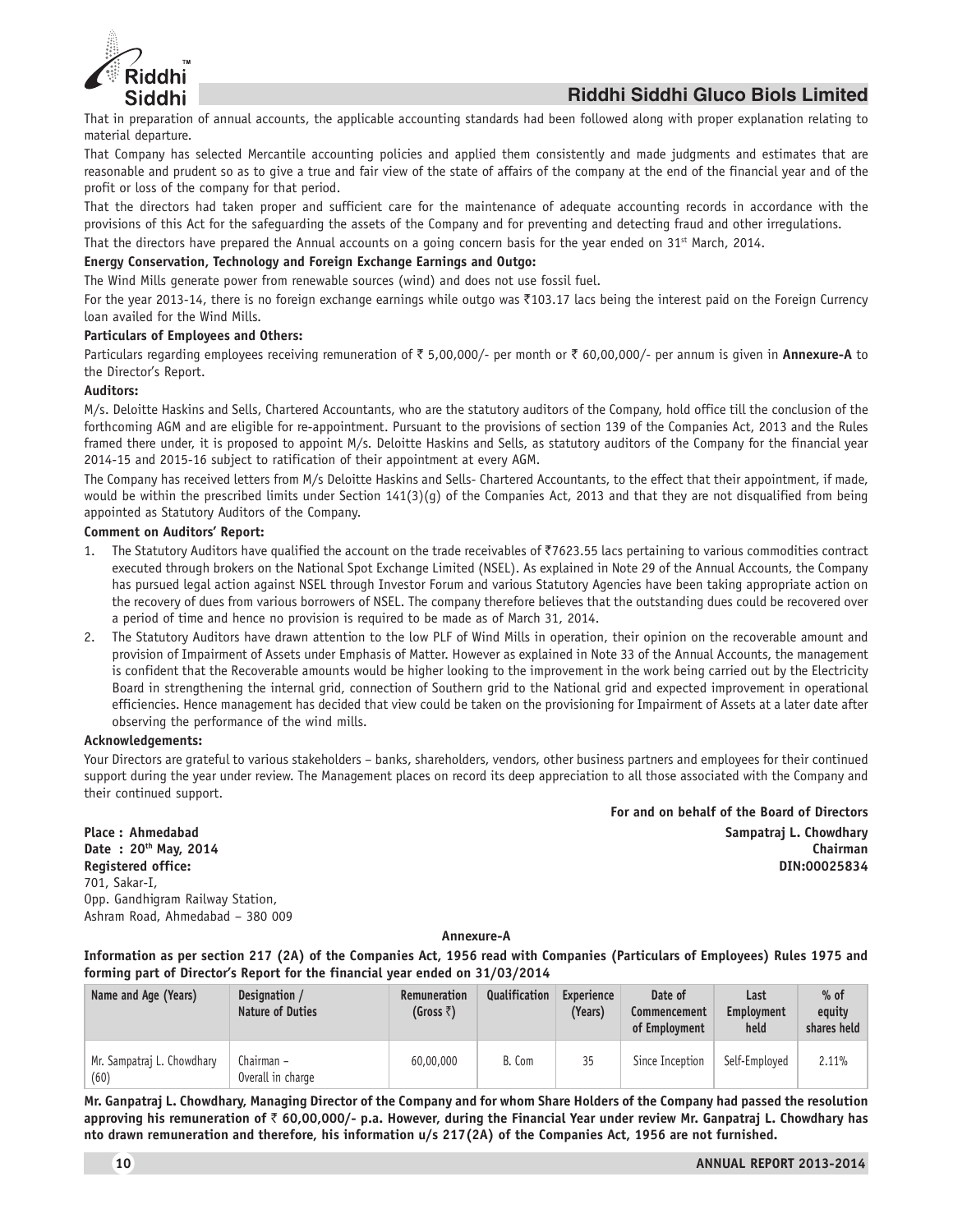

# **MANAGEMENT DISCUSSION AND ANALYSIS**

Indian economy continued to witness difficult times largely caused by slow pace of reforms, declining manufacturing output, high inflation leading to high borrowing cost and adverse fluctuation in Foreign exchange rates. These factors have affected the business sentiment and growth prospects of our country in the financial year ended March 31, 2014 as well. Consequently India's GDP growth slumped to 4.5%. However some of the interim measures taken by the Government and RBI brought down the Fiscal and Current account deficits to a manageable level. With the stable Government at the centre, hopes of revival of Indian economy and sustainable growth prospects have improved the business sentiments. Economic recovery in US and Europe will also aid the positive business sentiments, but the domestic macro-economic environment still remains challenging.

As the shareholders are already aware, the company, pursuant to transfer of starch business is engaged in the Investment business and Generation of electricity through Wind Mills.

#### **Wind Energy Business**

As at the end of March 31, 2014 the total capacity of wind mills stood at 33.15 MW located in Tamilnadu (28.5 MW), Maharashtra (3 MW) and Gujarat (1.65 MW). Energy generated from the wind mills were sold to the respective state level distribution companies. Total energy generated during the year under review was 39.744 million as against 49.637 million units in the previous year yielding revenue of ` 1337.70lakh. Persistent grid problems and local issues in Tamilnadu affected generation from the wind mills in that state. Changing wind pattern due to early and prolonged rains affected generation in other locations. The company is hopeful of grid stability in Tamilnadu by the middle of 2014 since the Southern grid is connected to National Net work. However, the impact on the wind pattern due to much talked about El Nino effect in the current monsoon season and resultant generation of electricity may have to be watched in the current financial year.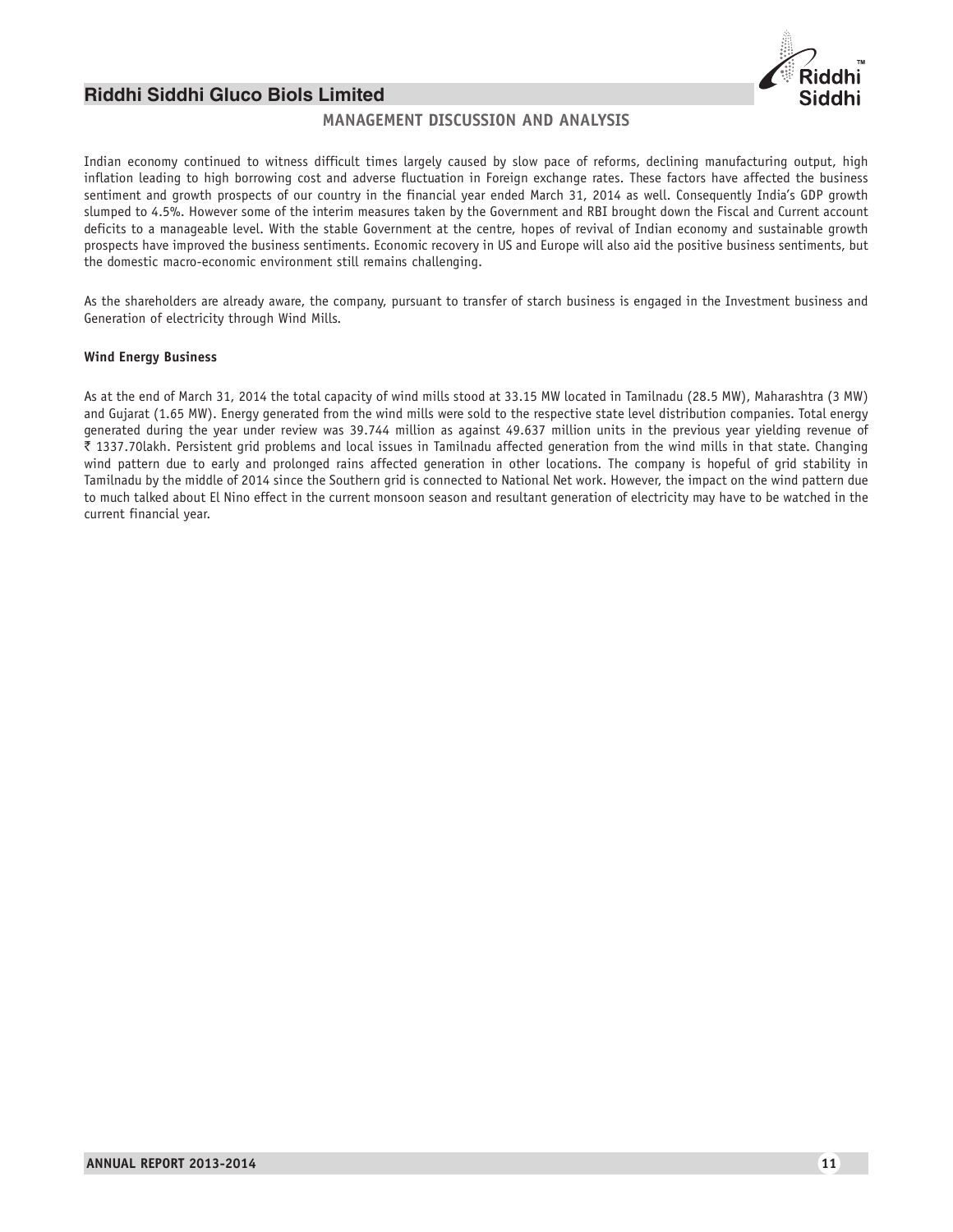



# **COMPLIANCE REPORT ON CORPORATE GOVERNANCE**

#### **A. Company's philosophy on code of governance:**

Your Company believes in simple, moral, accountable, responsive and transparent policies to attain the highest standards of Corporate Governance by ensuring transparency in all its actions & operations and to maximize values of its stakeholders.

The Company recognizes its responsibility towards all its stakeholders and therefore constantly endeavors to create and enhance their wealth and value by implementing its business plans at appropriate times and thus taking maximum advantage of available opportunities to benefit the Company, its stakeholders and society at large.

#### **B. Board of directors :**

#### **Board Meetings**

The Board of Directors comprises six directors out of which three are executive directors and three are non-executive directors. All nonexecutive directors are independent directors.

The Company places before the Board all the relevant and necessary information at their meetings for the information of the Board. During the year from 1st April 2013 to 31st March 2014, Four Board Meetings were held on 23<sup>rd</sup> May, 2013, 14<sup>th</sup> August, 2013, 14<sup>th</sup> November, 2013 and 11<sup>th</sup> February, 2014.

During the year no resolution was passed through circulation.

#### • **Composition and attendance of each director at the meetings of the Board and the last AGM**

| <b>Directors</b>           | <b>Category &amp; Designation</b> | No. of Board<br>meetings Held | No. of Board<br>meetings attended | <b>Last AGM</b><br>attendance (Yes/No) |
|----------------------------|-----------------------------------|-------------------------------|-----------------------------------|----------------------------------------|
| Mr. Sampatraj L. Chowdhary | Promoter/ Chairman                | 4                             | 4                                 | Yes                                    |
| Mr. Ganpatraj L. Chowdhary | Promoter/ Managing Director       | 4                             | 4                                 | Yes                                    |
| Mr. Pramodkumar G. Zalani  | Independent Director              | 4                             | 2                                 | Yes                                    |
| Mr. Mukesh S. Chowdhary    | Promoter/ Whole Time Director     | 4                             | 4                                 | No                                     |
| Mr. R. Sathyamurthi        | Independent Director              | 4                             | 4                                 | Yes                                    |
| Mr. Jayprakash Patel       | Independent Director              | 4                             |                                   | Yes                                    |

- None of the non-executive directors of the company have any pecuniary relationships or transactions with the company.
- The non-executive directors of the company are highly respected and accomplished professionals in the corporate and academic worlds.
- There is no compensation package for non-executive directors.
- There is no nominee director on the board as on 31st March, 2014
- All the information required to be furnished to the Board was made available to them along with detail agenda notes.

#### **Remuneration of Directors** ( $\vec{\tau}$  in lacs)

| <b>Directors</b>           | <b>Salary</b> | <b>Perguisites</b> | <b>Sitting Fees</b> | <b>Total</b> |
|----------------------------|---------------|--------------------|---------------------|--------------|
| Mr. Sampatraj L. Chowdhary | 60.00         |                    |                     | 60.00        |
| Total                      | 60.00         |                    |                     | 60.00        |

#### **Audit Committee :**

Company has formed audit committee comprising of two independent directors and a Managing Director of the company. Mr. R. Sathyamurthi is the Chairman and Mr. Jayprakash M. Patel and Mr. Ganpatraj L. Chowdhary are members of audit committee. Mr. R. Sathyamurthi, Chairman of audit committee was present at last annual general meeting of the Company.

The terms of reference and powers of the Audit Committee are in compliance with the provisions of the Corporate Governance – Clause 49 of the Listing Agreement and Section 292(A) of the Companies Act, 1956. Minutes of the Committee meetings are circulated and discussed at the Board meetings.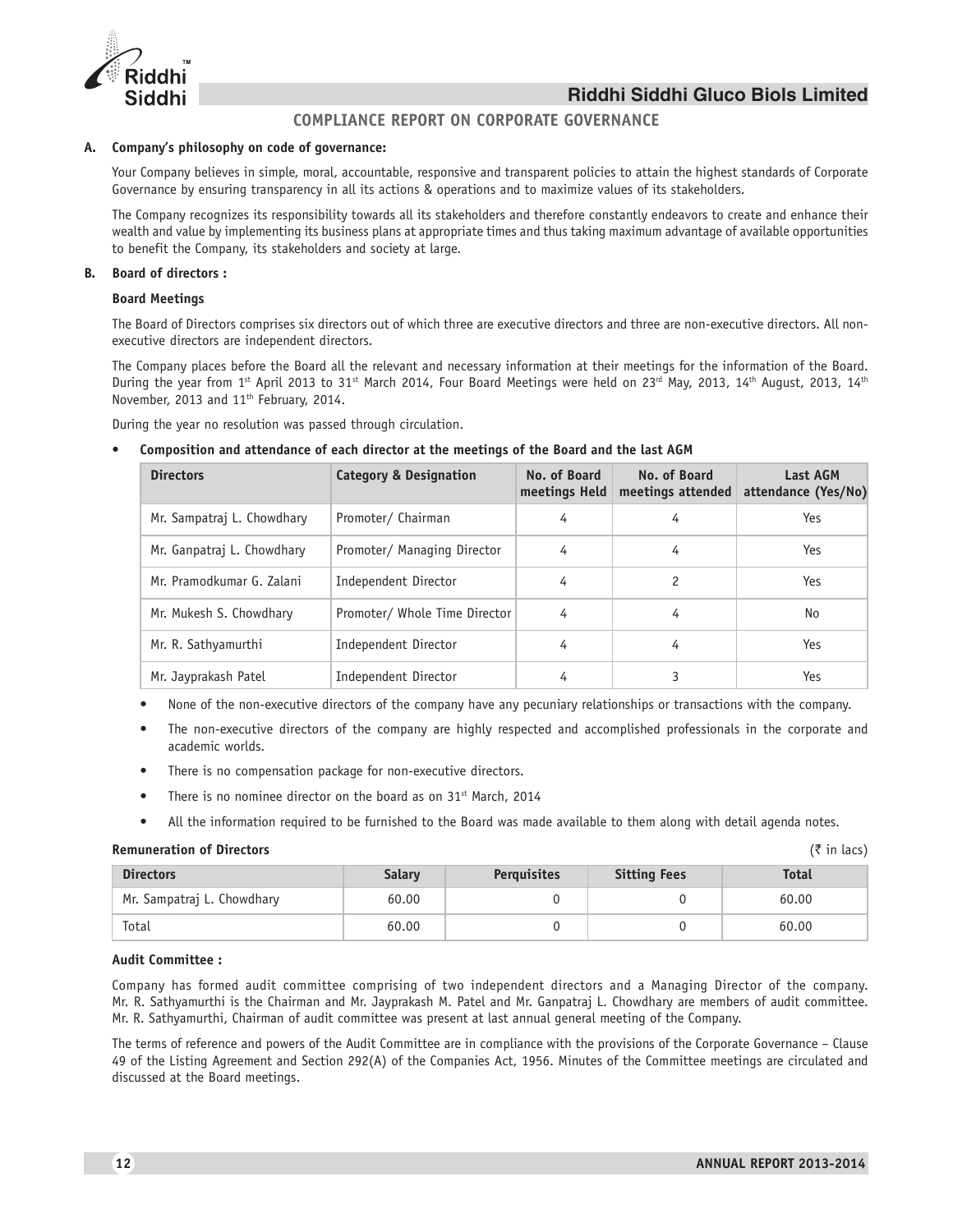

During the year Four meetings of the Audit Committee were held on 23<sup>rd</sup> May, 2013, 14<sup>th</sup> August, 2013, 14<sup>th</sup> November, 2013 and 11<sup>th</sup> February, 2014 and attendance of each member of Audit Committee at Audit Committee Meetings are as mentioned below:

| Name of Member             | <b>Designation</b><br><b>Meetings held</b> | <b>No. of Audit Committee</b><br><b>Meetings Attended</b> |
|----------------------------|--------------------------------------------|-----------------------------------------------------------|
| Mr. R. Sathyamurthi        | Chairman                                   |                                                           |
| Mr. Ganpatraj L. Chowdhary | Member                                     |                                                           |
| Mr. Jayprakash M. Patel    | Member                                     |                                                           |

#### **Remuneration Committee: Composition, name of members**

| <b>Name of Directors</b>   | Category             | <b>Designation</b> |
|----------------------------|----------------------|--------------------|
| Mr. R. Sathyamurthi        | Independent Director | Chairman           |
| Mr. Jayprakash M. Patel    | Independent Director | Member             |
| Mr. Pramod Kumar G. Zalani | Independent Director | Member             |

Company has formed Remuneration committee comprising of three independent directors of the Company. During the year one meeting of Remuneration Committee was held on 14<sup>th</sup> November, 2013.

# **E. Investor grievance committee:**

Company has formed Investor grievance committee. The committee oversees the share transfers as well as takes care of investor grievances.

The members of the company's investor grievance committee are:

Mr. Ganpatraj L. Chowdhary

Mr. P.G. Zalani

Name and designation of compliance officer :

Mr. Mukesh R. Jain, General Manager (Finance and Accounts)

• Number of shareholders complaints received, solved and pending complaints.

| <b>Nature of Complaints</b>              | <b>Received</b> | <b>Solved</b> | Pending |
|------------------------------------------|-----------------|---------------|---------|
| Demat / Non receipt of Dividend / Others | 15              | 15            |         |
| Stock Exchange                           |                 |               |         |
| <b>SEBI</b>                              |                 |               |         |

The company has attended to the most of the investor's grievances / correspondence with in a period of 15 days from the date of the receipt of the same.

### **F. Share Transfer Committee**

The Board of Directors has also constituted separately a Share Transfer Committee for transfer of shares. The Executive Directors are members of the said Transfer Committee Meeting. Mostly in every month there are two meetings and the shares are being transferred to the transferees within a period of fifteen days as stipulated in the Listing Agreement with Stock Exchange.

### **G. General Body Meeting:**

Location and time for the last three AGMs

| <b>Year Ending</b> | Date                             | <b>Venue</b>                                                | <b>Time</b> | No. of special<br>resolutions passed |
|--------------------|----------------------------------|-------------------------------------------------------------|-------------|--------------------------------------|
| 31st March, 2013   | 20 <sup>th</sup> September, 2013 | ATMA Hall, Opp. City Gold Cinema,<br>Ashram Road, Ahmedabad | 10.00 A.M.  | Nil                                  |
| 31st March, 2012   | 30 <sup>th</sup> November, 2012  | ATMA Hall, Opp. City Gold Cinema,<br>Ashram Road, Ahmedabad | 10.00 A.M.  | 4                                    |
| 31st March, 2011   | 28 <sup>th</sup> September, 2011 | ATMA Hall, Opp. City Gold Cinema,<br>Ashram Road, Ahmedabad | 10.00 A.M.  | NIL                                  |

#### **H. Disclosures:**

### **Disclosures on materially significant related party transactions:**

The related party transactions entered during the year are disclosed in the notes to the accounts in this Annual Report.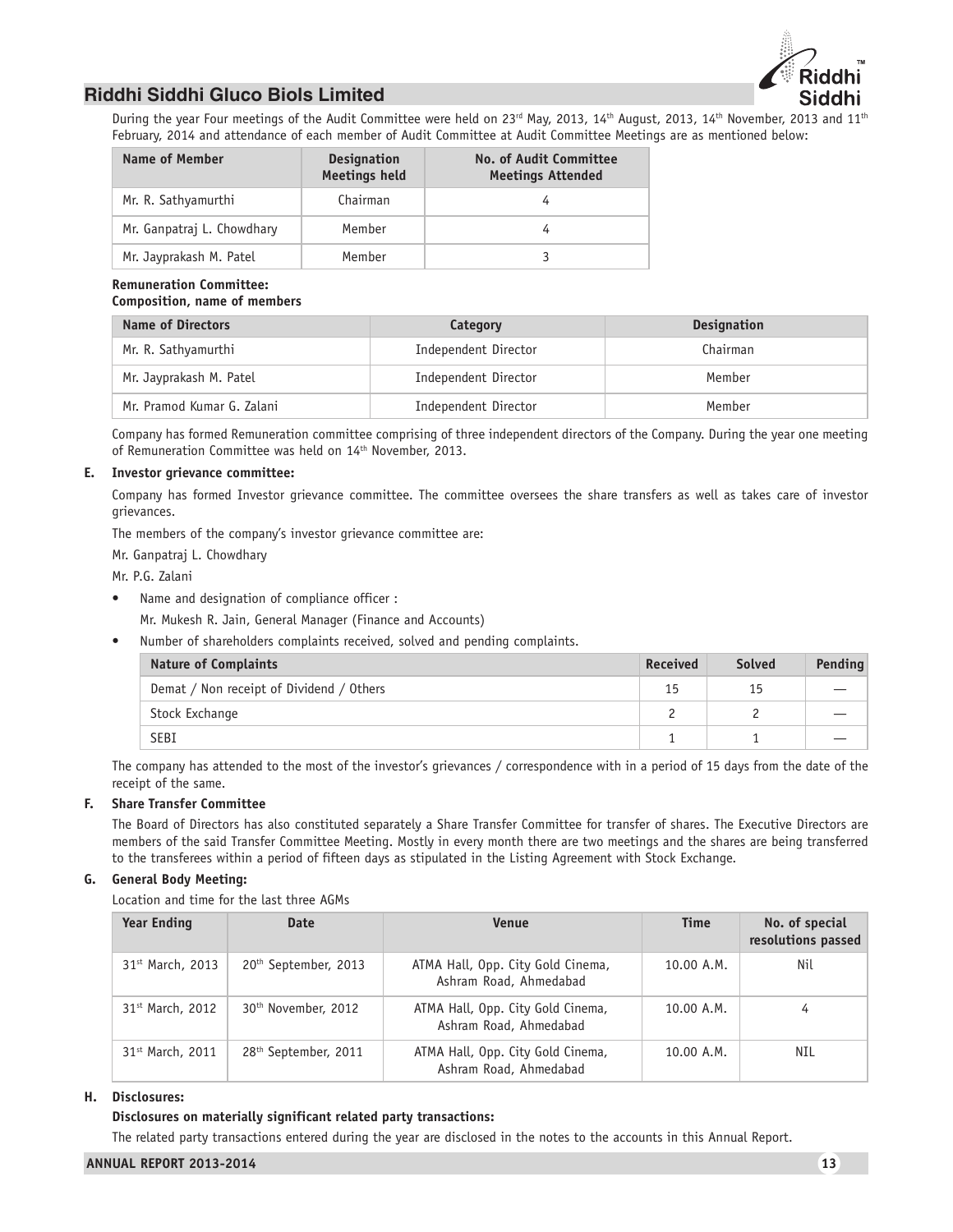

# **Code of Conduct:**

The Code of Conduct for all Board Members and Senior Management of the Company has been prescribed by the company.

# **Certification under Clause 49 V:**

The Managing Director of the Company has furnished the requisite certificate to the Board of Directors under Clause 49 V of the Listing Agreement.

# **Cases of Non-compliance / Penalties:**

There are no non-compliances by the Company on any matter related to capital markets, during the last three years. Similarly, there are no penalties or strictures imposed on the Company by Stock Exchanges, SEBI or any other statutory authorities on any matter related to capital markets during the last three years.

# **I. Means of communication:**

The Company normally publishes the quarterly and annual results in leading English daily such as Business Standard, Economic Times, Business Lines and Jansatta in Varnacular language.

The Company has its own website www.riddhisiddhi.co.in on which the quarterly results are displayed.

Half yearly results are not sent to the shareholders. The management discussion and analysis report is attached with Directors' Report and form part of the Annual Report.

# **J. General Shareholder Information:**

### **1. Annual General Meeting:**

- Date : 20<sup>th</sup> September, 2014
- Time : 10.00 a.m.

**2. Venue :** Ahmedabad Textile Mills' Association (Atma Hall), Ashram Road, Ahmedabad-380 009.

**3. Financial Calendar:** [Tentative]

| Financial Year                                            | : April-March                                  |
|-----------------------------------------------------------|------------------------------------------------|
| First Quarter Results                                     | : on or before 14 <sup>th</sup> August, 2014   |
| Half yearly Results                                       | : on or before 14 <sup>th</sup> November, 2014 |
| Third Quarter Results                                     | : on or before 14 <sup>th</sup> February, 2015 |
| Result for the year ending March 31, 2014 : End May, 2015 |                                                |

# 4. Book Closure Date : (Both days Inclusive)

- 15<sup>th</sup> September, 2014 to 19<sup>th</sup> September, 2014
- **5. Dividend Payment Date:**
- 25th September, 2014
- **6. Listing on Stock Exchange(s):**

Your Company's Shares are listed on

#### Sr. No. Name of Stock Exchange **Address of Stock Exchange**

1 Bombay Stock Exchange Limited Phiroze Jeejeebhoy Towers, Dalal Street, Fort, Mumbai -400 001.

### **Notes:**

1. Annual Listing fees for the year 2014 -15 have been duly paid to the stock exchange.

#### **Stock Code:**

- a) Bombay Stock Exchange Ltd : 524480
- b) ISIN with NSDL & CDSL : INE249D01019

# **7. Market Price Data & Stock Performance**

Market price data of Bombay Stock Exchange Limited, Mumbai for the year 2013 – 2014 and Performance of share price in comparison to BSE Sensex is given below:

| Month          | High   | Low    | <b>BSE Sensex</b> |
|----------------|--------|--------|-------------------|
| April 2013     | 305.00 | 280.00 | 19504.18          |
| May 2013       | 299.95 | 260.00 | 19760.30          |
| June 2013      | 283.00 | 240.00 | 19395.81          |
| July 2013      | 273.00 | 220.20 | 19345.70          |
| August 2013    | 248.40 | 201.55 | 18619.72          |
| September 2013 | 225.00 | 174.40 | 19379.77          |
| October 2013   | 252.00 | 201.25 | 21164.52          |
| November 2013  | 249.00 | 210.00 | 20791.93          |
| December 2013  | 248.00 | 202.25 | 21170.68          |
| January 2014   | 239.95 | 212.00 | 20513.85          |
| February 2014  | 235.00 | 202.00 | 21120.12          |
| March 2014     | 249.90 | 198.00 | 22386.27          |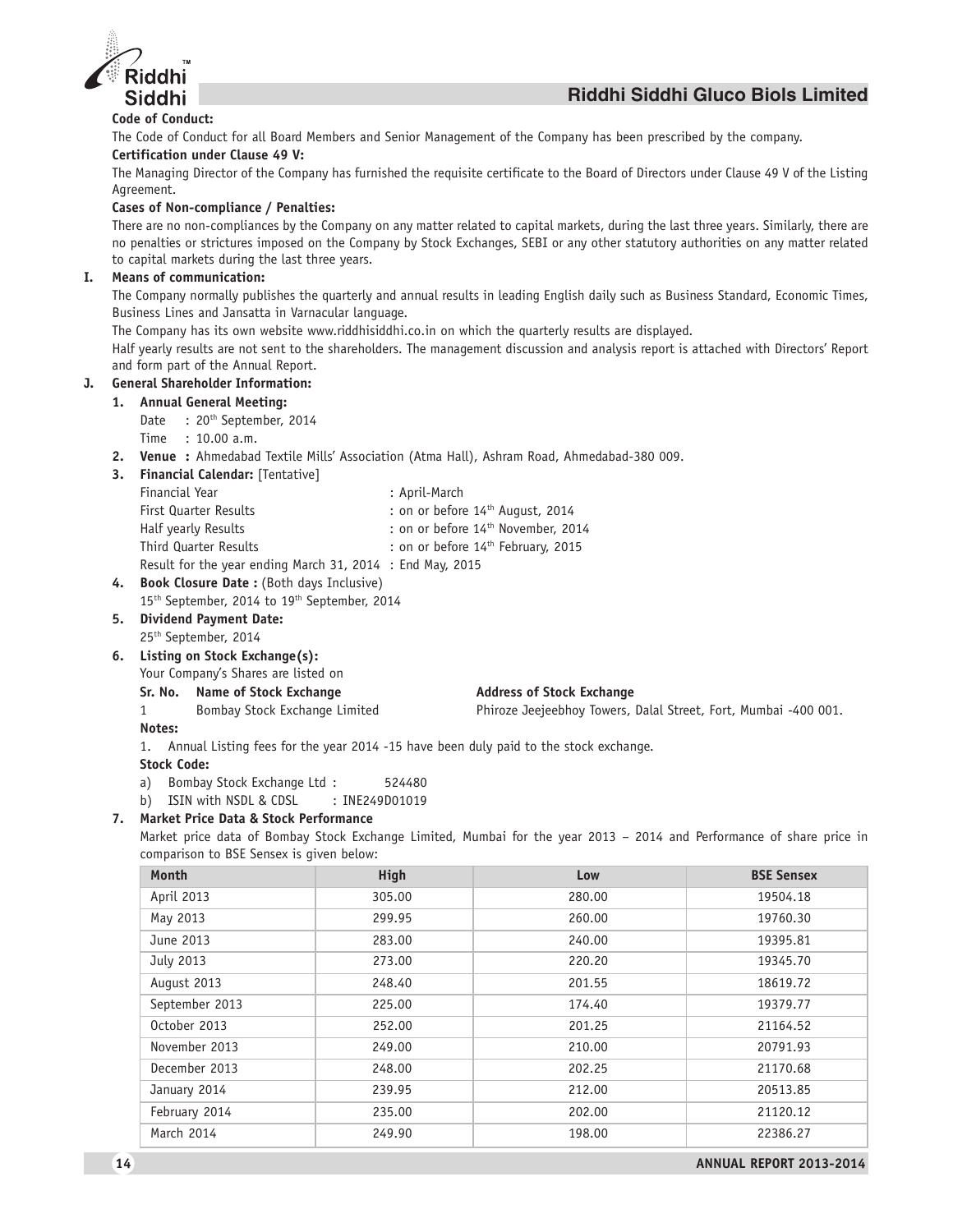

### **8. Registrars and Transfer Agents:-**

M/s Link Intime India Private Limited is the Share Transfer Agent for entire functions of share registry, both for physical transfers as well as dematerialisation / rematerialisation of shares, issue of duplicate / split / consolidation of shares etc.

Shareholders are requested to send their share transfer related requests at the following address: Link Intime India Private Ltd.,

303, Shoppers Plaza-V, Opp. Municipal Market, Off. C. G. Road, Navrangpura, Ahmedabad – 380 009 Phone No. (079) 2646 5179 E-mail Address: ahmedabad@linkintime.co.in

### **9. Share Transfer Systems:**

Since the Company's shares are compulsorily traded in the demat segment on stock exchanges, bulk of the transfers take place in the electronic form.

### 10. Categories of Shareholding Pattern as on 31<sup>st</sup> March,2014

| Sr. No.        | Category                                           | No. of Shares held | % age of Shareholding |
|----------------|----------------------------------------------------|--------------------|-----------------------|
| 1              | Promoters                                          | 4789632            | 50.53                 |
| $\overline{c}$ | Mutual Funds                                       | 679                | 0.01                  |
| 3              | Banks, Financial Institutions, Insurance Companies |                    |                       |
| 4.             | Foreign Institutional Investor                     | 264728             | 2.79                  |
| 5.             | Private Bodies Corporate                           | 1716978            | 18.11                 |
| 6.             | Indian Public                                      | 2655195            | 28.02                 |
| 7.             | NRIs/OCBs                                          | 51088              | 0.54                  |
| 8.             | GDR / ADR                                          |                    |                       |
|                | <b>GRAND TOTAL</b>                                 | 9478300            | 100.00                |

### **11. Distribution of Shareholding as on 31st March, 2014**

| <b>No. of Equity Shares</b> | No. of Folio | % to Total Folios | No. of Shares | % Share Holding |
|-----------------------------|--------------|-------------------|---------------|-----------------|
| Less than 500               | 5617         | 92.89             | 468586        | 04.94           |
| 501 to 1000                 | 179          | 02.96             | 144025        | 01.52           |
| 1001 to 2000                | 83           | 01.37             | 126612        | 01.34           |
| 2001 to 3000                | 30           | 00.50             | 78280         | 00.83           |
| 3001 to 4000                | 28           | 00.46             | 98641         | 01.04           |
| 4001 to 5000                | 17           | 00.28             | 78954         | 00.83           |
| 5001 to 10000               | 28           | 00.46             | 201766        | 02.13           |
| 10001 & above               | 65           | 01.08             | 8281436       | 87.37           |
|                             | 6047         | 100.00            | 9478300       | 100.00          |

### **12. Dematerialisation of Shares and Liquidity.**

The Company's shares are available for dematerialisation on both the Depositories viz. National Securities Depository Limited (NSDL) and Central Depository Services Limited (CDSL). Shares of the Company are compulsorily traded in the demat form on Stock Exchanges by all investors. 9331980 shares amounting to 98.46% of the capital have been dematerialised by investors and bulk of the transfer takes place in the demat form.

**13.** Outstanding GDRs/ADRs/Warrants or any convertible instruments and conversion date and likely impact on equity: Nil.

### **14. Plant Locations:**

- 1. Taluka : Alangulam / Tenkasi District: Tirunelveli (Tamilnadu)
- 2. Site: KAS District: Satara (Maharastra)
- 3. Village: Vandhiya District: Kutch (Gujarat)

### **15. Address for Correspondence:**

Shareholders may correspond with the Company at the Registered Office the Company.

The Secretarial Department

Riddhi Siddhi Gluco Biols Limited

701, Sakar – I, Opp. Gandhigram Railway Station, Ashram Road, Ahmedabad – 380 009.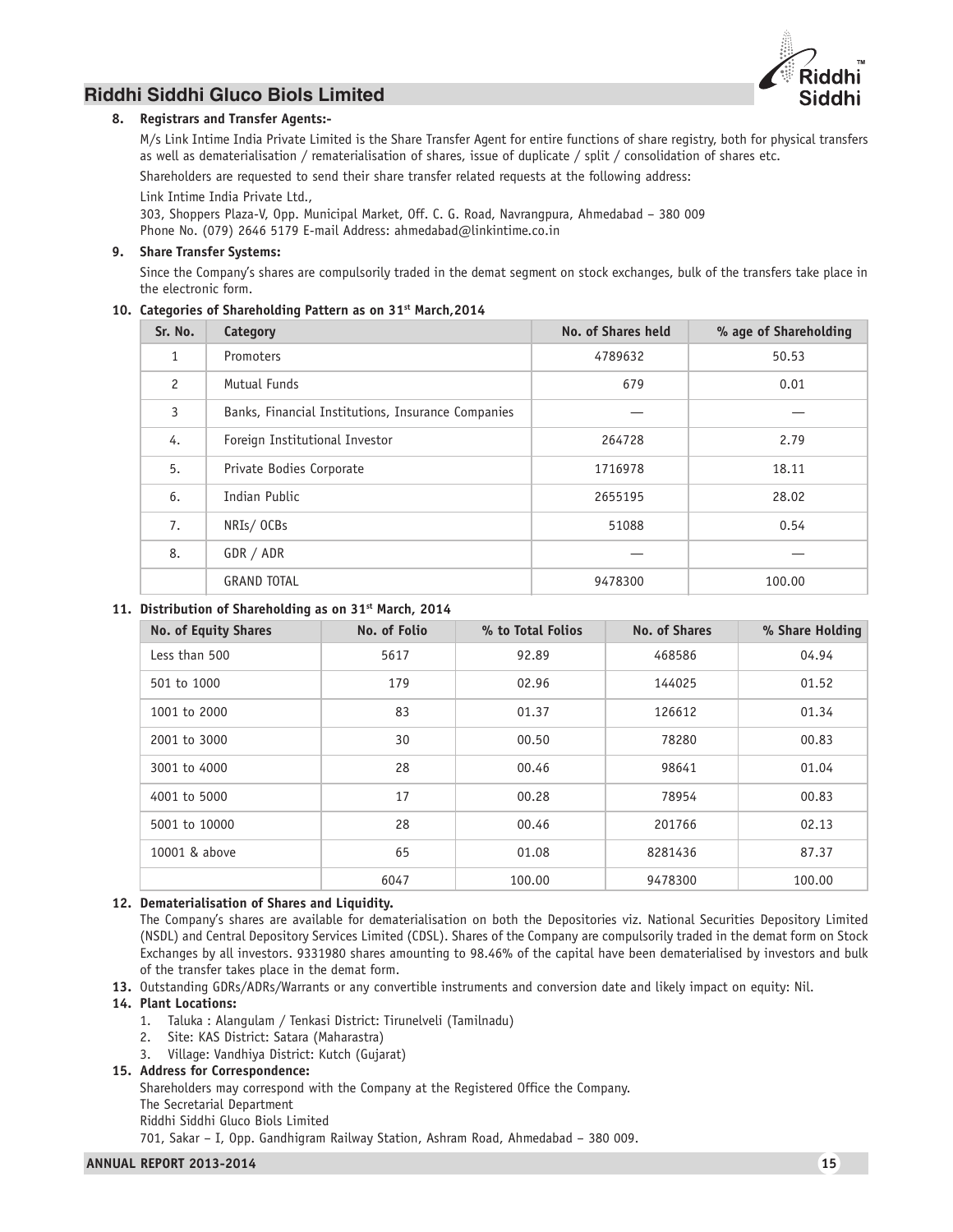

# **CERTIFICATION FROM CEO OF THE COMPANY**

To The Board of Directors Riddhi Siddhi Gluco Biols Limited, Ahmedabad

# **CERTIFICATE**

I have reviewed the financial results and the cash flow statement of Riddhi Siddhi Gluco Biols Limited for the financial year ended 31st March, 2014 and certify that:

- (a) These results and statements, to the best of my knowledge and belief:
	- (i) do not contain any materially untrue statement or omit any material fact or contain statements that might be misleading;
	- (ii) present a true and fair view of the Company's affairs and are in compliance with existing accounting standards, applicable laws and regulations.
- (b) To the best of my knowledge and belief, there are no transactions entered into by the Company during the year, which are fraudulent, illegal or violative of the Company's Code of Conduct.
- (c) I accept responsibility for establishing and maintaining internal controls and have evaluated the effectiveness of the internal control systems of the Company and have disclosed to the Auditors and the Audit Committee, deficiencies in the design or operation of internal controls of which I am aware, and the steps taken and proposed to be taken to rectify these deficiencies.
- (d) I have also indicated to the Auditors and the Audit committee:
	- (i) Significant changes in the internal controls with respect to financial reporting during the year;
	- (ii) Significant changes in accounting policies during the year and that the same have been disclosed in the notes to the financial statements; and
	- (iii) To the best of my knowledge and belief, there are no instances of fraud involving either the Management or employees having a significant Role in the Company's internal control systems with respect to financial reporting.

Ahmedabad, May 20, 2014 *Managing Director & CEO*

# **CODE OF CONDUCT**

The Board has laid down a code of conduct for all the Board Members and Senior Management of the Company. All the Board Members and Senior Management Personnel have affirmed compliance with the Code on an annual basis.

Ahmedabad, May 20, 2014 *Managing Director & CEO*

### **DECLARATION**

As provided under Clause 49 of the Listing Agreement signed with the Stock Exchanges, the Board Members and the Senior Management personnel have confirmed compliance with the code of conduct for the financial year ended 31<sup>st</sup> March, 2014.

Ahmedabad, May 20, 2014 *Managing Director & CEO*

### **CERTIFICATE**

The Members of Riddhi Siddhi Gluco Biols Limited

We have examined the compliance conditions of Corporate Governance by **Riddhi Siddhi Gluco Biols Limited** for the year ended on **31st March, 2014** as stipulated in Clause 49 of the Listing Agreement of the said Company with stock exchanges.

The Compliance of conditions of Corporate Governance is the responsibility of the management. Our examination was limited to review of the procedures and implementation thereof, adopted by the Company for ensuring the compliance of the conditions of the Corporate Governance. It is neither an audit nor an expression of opinion on the financial statements of the Company.

In our opinion and to the best of our information and according to explanation given to us, and the representation made by the Directors and the Management, we certify that the company has materially complied with the conditions of Corporate Governance as stipulated in Clause 49 of the above mentioned listing Agreement.

We further state that such compliance is neither an assurance as to the future viability of the Company nor the efficiency or effectiveness with which the management has conducted the affairs of the Company.

> For **Ravi Kapoor & Associates** *Company Secretaries*

**Ganpatraj L. Chowdhary**

**Ganpatraj L. Chowdhary**

**Ganpatraj L. Chowdhary**

**Ravi Kapoor** Ahmedabad *Proprietor* 20th May, 2014 Membership No.2587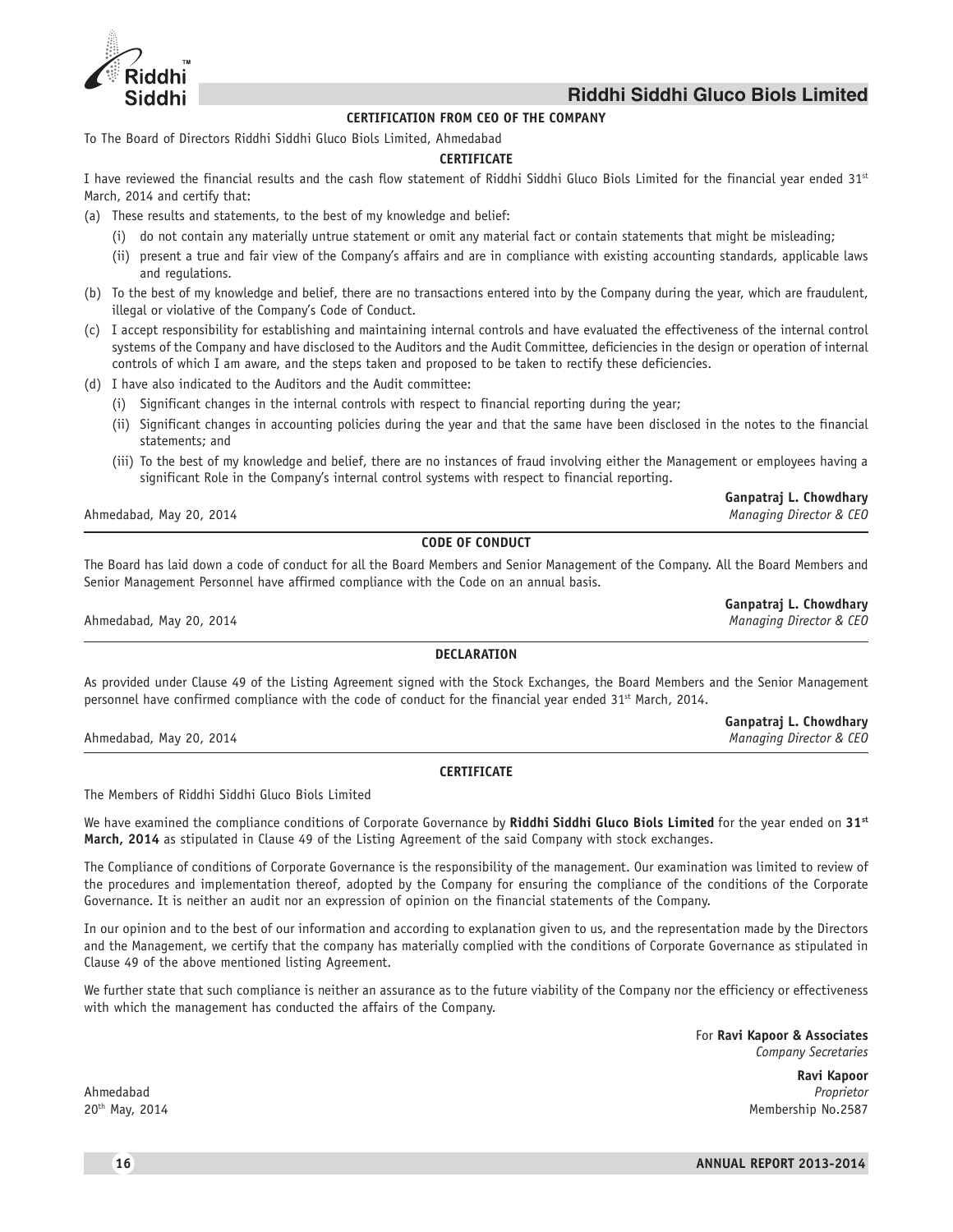

# **INDEPENDENT AUDITORS' REPORT**

# **TO THE MEMBERS OF RIDDHI SIDDHI GLUCO BIOLS LIMITED**

#### **Report on the Financial Statements**

We have audited the accompanying financial statements of **RIDDHI SIDDHI GLUCO BIOLS LIMITED** ("the Company"), which comprise the Balance Sheet as at 31<sup>st</sup> March, 2014, the Statement of Profit and Loss and the Cash Flow Statement for the year then ended, and a summary of the significant accounting policies and other explanatory information.

#### **Management's Responsibility for the Financial Statements**

The Company's Management is responsible for the preparation of these financial statements that give a true and fair view of the financial position, financial performance and cash flows of the Company in accordance with the Accounting Standards notified under the Companies Act, 1956 ("the Act") (which continue to be applicable in respect of Section 133 of the Companies Act, 2013 in terms of General Circular 15/2013 dated 13th September, 2013 of the Ministry of Corporate Affairs) and in accordance with the accounting principles generally accepted in India. This responsibility includes the design, implementation and maintenance of internal control relevant to the preparation and presentation of the financial statements that give a true and fair view and are free from material misstatement, whether due to fraud or error.

#### **Auditors' Responsibility**

Our responsibility is to express an opinion on these financial statements based on our audit. We conducted our audit in accordance with the Standards on Auditing issued by the Institute of Chartered Accountants of India. Those Standards require that we comply withethical requirements and plan and perform the audit to obtain reasonable assurance about whether the financial statements are free from material misstatement. An audit involves performing procedures to obtain audit evidence about the amounts and the disclosures in the financial statements. The procedures selected depend on the auditor's judgment, including the assessment of the risks of material misstatement of the financial statements, whether due to fraud or error. In making those risk assessments, the auditor considers internal control relevant to the Company's preparation and fair presentation of the financial statements in order to design audit procedures that are appropriate in the circumstances, but not for the purpose of expressing an opinion on the effectiveness of the Company's internal control. An audit also includes evaluating the appropriateness of the accounting policies used and the reasonableness of the accounting estimates made by theManagement, as well as evaluating the overall presentation of the financial statements.

We believe that the audit evidence we have obtained is sufficient and appropriate to provide a basis for our qualified audit opinion.

# **Basis for Qualified Opinion**

*We draw attention to Note 29 of the Statement regarding the recoverability of the trade receivables of ₹7,623.55 lacs pertaining to various commodities contracts executed by the Company through brokers on the National Spot Exchange Limited (NSEL). On account of uncertainty regarding the NSEL's ability to fulfil its scheduled payment obligations and the fact that the Company has received only* `*5.79 lacs as on the date of our report, we are unable to determine the amount of provision for doubtful receivables to be made in this regard.*

### **Qualified Opinion**

In our opinion and to the best of our information and according to the explanations given to us, *except for the effects of the matter described in the Basis for Qualified Opinion paragraph above*, the aforesaid financial statements give the information required by the Act in the manner so required and give a true and fair view in conformity with the accounting principles generally accepted in India:

(a) in the case of the Balance Sheet, of the state of affairs of the Company as at31st March, 2014;

- (b) in the case of the Statement of Profit and Loss, of the profit of the Company for the year ended on that date; and
- (c) in the case of the Cash Flow Statement, of the cash flows of the Company for the year ended on that date.

#### **Emphasis of matter**

Attention is drawn to Note 33 to the financial statements which describe the key sources of estimation uncertainties with regard to assessment of recoverable amount of the windmills in terms of Accounting Standard (AS) 28, Impairment of Assets, and basis for not recognising impairment.

Our opinion is not qualified in respect of this matter.

#### **Report on Other Legal and Regulatory Requirements**

- 1. As required by the Companies (Auditor's Report) Order, 2003 ("the Order") issued by the Central Government in terms of Section 227(4A) of the Act, we give in the Annexure a statement on the matters specified in paragraphs 4 and 5 of the Order.
- 2. As required by Section 227(3) of the Act, we report that:
	- (a) We have obtained all the information and explanations which to the best of our knowledge and belief were necessary for the purposes of our audit.
	- (b) *Except for the effects of the matter described in the Basis for Qualified Opinion paragraph above*, in our opinion proper books of account as required by law have been kept by the Company so far as it appears from our examination of those books.
	- (c) The Balance Sheet, the Statement of Profit and Loss and the Cash Flow Statement dealt with by this Report are in agreement with the books of account.
	- (d) *Except for the effects of the matter described in the Basis for Qualified Opinion paragraph above*, in our opinion, the Balance Sheet, the Statement of Profit and Loss and the Cash Flow Statement comply with the Accounting Standards notified under the Act(which continue to be applicable in respect of Section 133 of the Companies Act, 2013 in terms of General Circular 15/2013 dated 13<sup>th</sup> September, 2013 of the Ministry of Corporate Affairs).
	- (e) On the basis of the written representations received from the directors as on  $31<sup>st</sup>$  March, 2014 taken on record by the Board of Directors, none of the directors is disqualified as on 31<sup>st</sup> March, 2014 from being appointed as a director in terms of Section  $274(1)(q)$  of the Act.

**For DELOITTE HASKINS & SELLS**

Chartered Accountants (Firm Registration No.117365W)

> **(Gaurav J. Shah)** Partner

**Ahmedabad**, 20th May, 2014 (Membership No. 35701)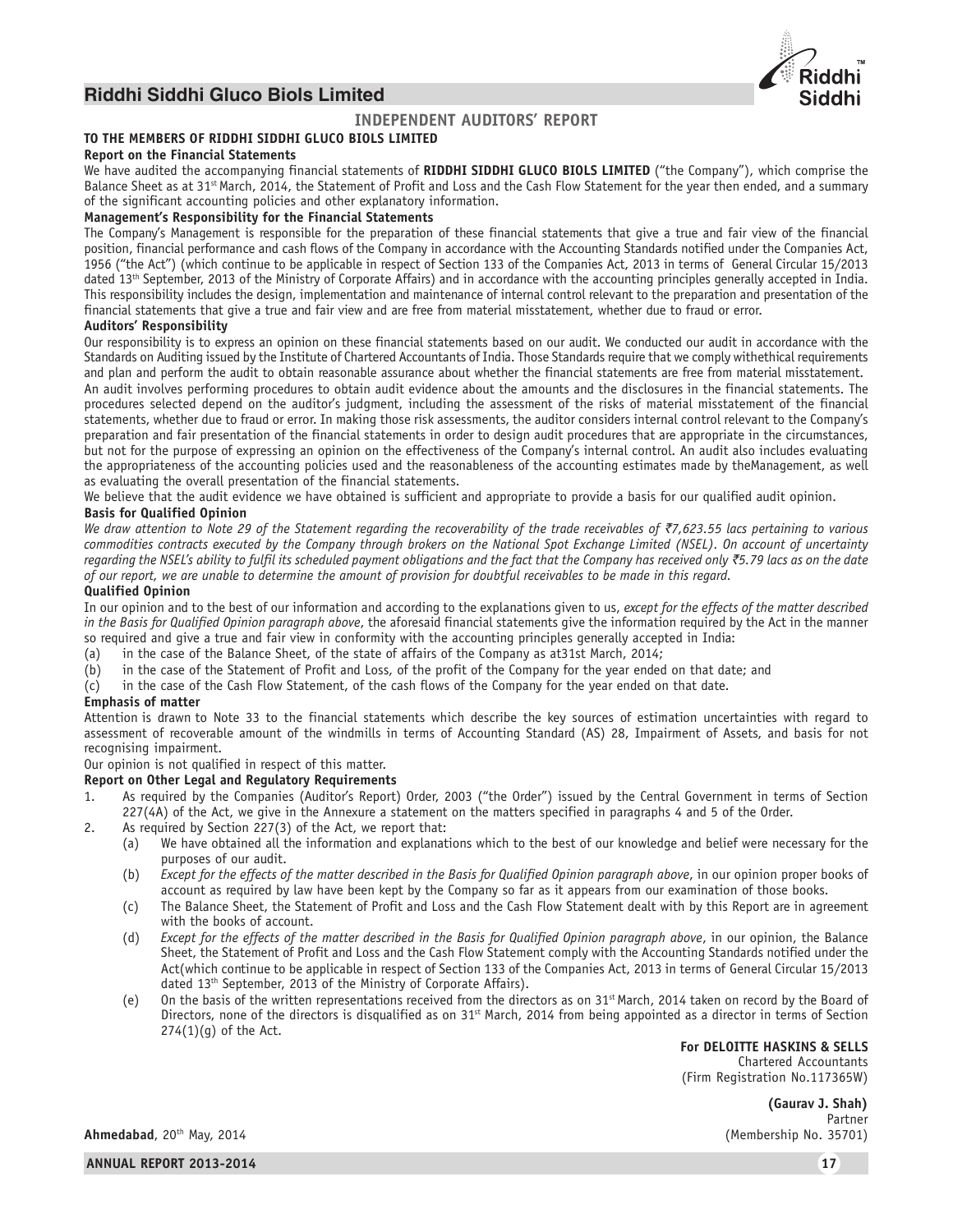

# **ANNEXURE TO THE INDEPENDENT AUDITORS' REPORT**

### **(Referred to in paragraph on "Report on Other Legal and Regulatory Requirements" section of our report of even date)**

- (i) The nature of the Company's business / activities during the year are such that clauses  $(x)$ ,  $(xiii)$ ,  $(xiv)$  and  $(xv)$  of Paragraph 4 of the Companies (Auditor's Report) Order, 2003 are not applicable.
- (ii) In respect of its fixed assets:
	- (a) The Company has maintained proper records showing full particulars, including quantitative details and situation of the fixed assets.
	- (b) The fixed assets were physically verified during the year by the Management in accordance with a regular programme of verification which, in our opinion, provides for physical verification of all the fixed assets at reasonable intervals. According to the information and explanations given to us, no material discrepancies were noticed on such verification.
	- (c) There are no disposals of fixed assets during the year.
- (iii) In respect of its inventories:
	- (a) As explained to us, the inventories which are held in dematerialised form, except lying with the third parties, have been verified by the management at reasonable intervals. In case inventories lying with the third parties, certificates confirming inventories have been received.
	- (b) In our opinion and according to the information and explanations given to us, the procedures of obtaining confirmations and verification of inventories followed by the Management were reasonable and adequate in relation to the size of the Company and the nature of its business.
	- (c) In our opinion and according to the information and explanations given to us, the Company has maintained proper records of its inventories and no material discrepancies were noticed between demateriliased stocks and the book records.
- (iv) The Company has not taken or granted any loans, secured or unsecured, from companies, firms or other parties covered in the Register maintained under Section 301 of the Companies Act, 1956, , according to the information and explanation given to us.
- (v) In our opinion and according to the information and explanations given to us, there are adequate internal control procedures commensurate with the size of the Company and the nature of its business for the purchase of inventory and fixed assets and for the sale of goods. During the course of audit, we have not observed any major weakness in such internal control system. The Company does not render any services due to the nature of its business.
- (vi) In respect of contracts or arrangements entered in the Register maintained in pursuance of Section 301 of the Companies Act, 1956, to the best of our knowledge and belief and according to the information and explanations given to us:
	- (a) The particulars of contracts or arrangements referred to in Section 301 that needed to be entered in the Register maintained under the said Section have been so entered.
	- (b) Where each of such transaction is in excess of  $\bar{\tau}$  5 lacs in respect of any party, the transactions have been made at prices which are *prima facie* reasonable having regard to the prevailing market prices at the relevant time.
- (vii) According to the information and explanations given to us, the Company has not accepted any deposits during the year from public within the meaning of the provisions of section 58A and 58AA or any other relevant provisions of the Companies Act, 1956 and rules made thereunder.
- (viii) In our opinion, the scope of the internal audit functions carried out during the year by a firm of Chartered Accountants appointed by the Management requires to be increased to be commensurate with the size and the nature of its business.
- (ix) We have broadly reviewed the cost records maintained by the Company pursuant to the Companies (Cost Accounting Records) Rules, 2011 prescribed by the Central Government under Section 209(1) (d) of the Companies Act, 1956 and are of the opinion that prima facie the prescribed cost records have been maintained. We have, however, not made a detailed examination of the cost records with a view to determine whether they are accurate or complete.
- (x) According to the information and explanations given to us in respect of statutory dues:
	- (a) The Company has generally been regular in depositing undisputed dues, including, Investor Education and Protection Fund, Income-tax, Sales Tax, Wealth Tax, Service Tax, Custom Duty, Excise Duty, Cess and other material statutory dues applicable to it with the appropriate authorities. As informed the provisions of Provident Fund and Employees' State Insurance are not applicable to the Company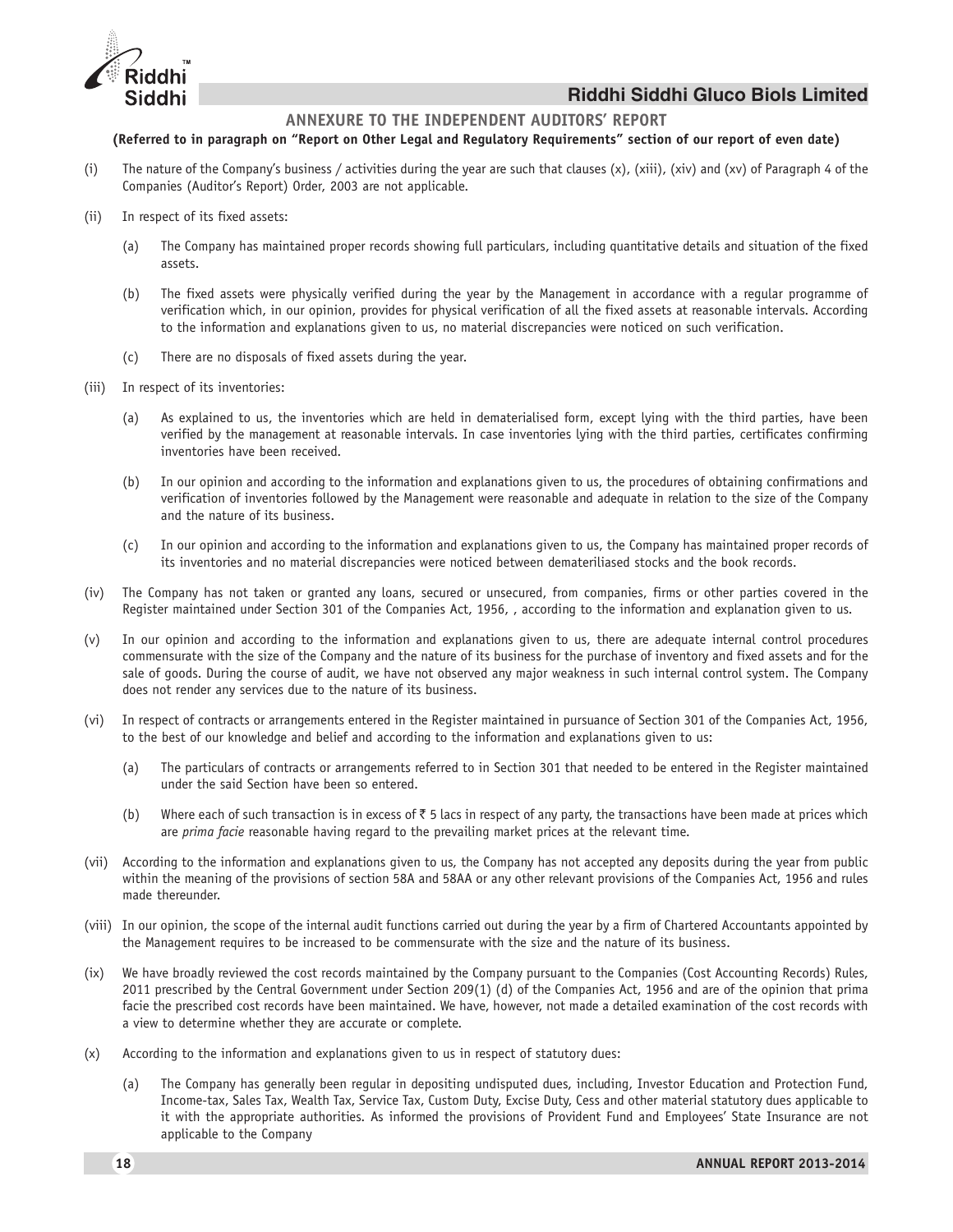

- (b) There were no undisputed amounts payable in respect of Investment Education and Protection Fund, Income-tax, Sales Tax, Wealth Tax, Service Tax, Custom Duty, Excise Duty, Cess and other material statutory dues in arrears as at 31 March, 2014 for a period of more than six months from the date they became payable.
- (c) Details of dues of Excise Duty, Service Tax, Sales Tax and Income tax which have not been deposited as on 31 March, 2014 on account of disputes are given below:

| Nature of Statute                      | <b>Nature of Dues</b>                               | Amount involved<br>$(3 \in \mathbb{R})$ in lacs) | Period to which<br>the amount relates | Forum where<br>Dispute is pending                  |
|----------------------------------------|-----------------------------------------------------|--------------------------------------------------|---------------------------------------|----------------------------------------------------|
| Central Excise and<br>Custom Act, 1944 | Dispute on account of<br>classification of finished | 295.30                                           | 2003-04                               | CESTAT, Delhi<br>Commissioner (A), Mangalore       |
|                                        | goods (including penalty)                           | 99.93                                            | 2004-05                               | Commissioner (A), Ahmedabad                        |
|                                        |                                                     | 1,535.87                                         | 2006-10                               | Commissioner (A), Belgaum                          |
|                                        |                                                     | 555.38                                           | 2009-11                               | Commissioner (A), Belgaum                          |
| Finance Act, 1994                      | Service tax refund on                               | 2.04                                             | 2007-08                               | CESTAT, Gujarat                                    |
|                                        | services availed on                                 |                                                  |                                       | Assistant                                          |
|                                        | export of goods                                     | 4.30                                             | 2008-09                               | Commissioner, Belgaum                              |
|                                        |                                                     | 1.69                                             | 2009-10                               | Assistant Commissioner, Belgaum                    |
|                                        |                                                     | 19.57                                            | 2009-12                               | Assistant Commissioner, Gujarat                    |
| Gujarat Sales Tax<br>Act, 1969         | Penalty on delay in<br>submission of Form 19        | 1.00                                             | 2000-01                               | Joint Commissioner of<br>Commercial Tax, Ahmedabad |
| Income tax Act.<br>1961                | Disallowance of<br>Expenditure                      | 329.55                                           | 2007-08                               | Commissioner of Income tax.<br>Appeals             |
|                                        |                                                     | 112.29                                           | 2008-09                               | Commissioner of Income tax.<br>Appeals             |
|                                        |                                                     | 5.02                                             | 2009-10                               | Commissioner of Income tax.<br>Appeals             |
|                                        |                                                     | 328.87                                           | 2010-11                               | Commissioner of Income tax.<br>Appeals             |
|                                        |                                                     | 2200.91                                          | 2012-13                               | Commissioner of Income tax.<br>Appeals             |

(xi) In our opinion and according to the information and explanations given to us, the Company has not defaulted in the repayment of dues to banks.

- (xii) In our opinion and according to the information and explanations given to us, the Company has not granted any loans and advances on the basis of security by way of pledge of shares, debentures and other securities.
- (xiii) In our opinion and according to the information and explanations given to us, the term loans have been applied by the Company during the year for the purposes for which they were obtained.
- (xiv) In our opinion and according to the information and explanations given to us and on an overall examination of the Balance Sheet, we report that funds raised on short-term basis have, *prima facie,* not been used during the year for long- term investment.
- (xv) The Company has not made any preferential allotment of shares to parties and companies covered in the Register maintained under Section 301 of the Companies Act, 1956.
- (xvi) The Company has not issued any debentures during the year.
- (xvii) The Company has not raised any money by way of public issue during the year.
- (xviii) To the best of our knowledge and according to the information and explanations given to us, no fraud by the Company and no material fraud on the Company has been noticed or reported during the year.

**For DELOITTE HASKINS & SELLS** Chartered Accountants (Firm Registration No.117365W)

> **(Gaurav J. Shah)** Partner<br>(Membership No. 35701)

Ahmedabad, 20<sup>th</sup> May, 2014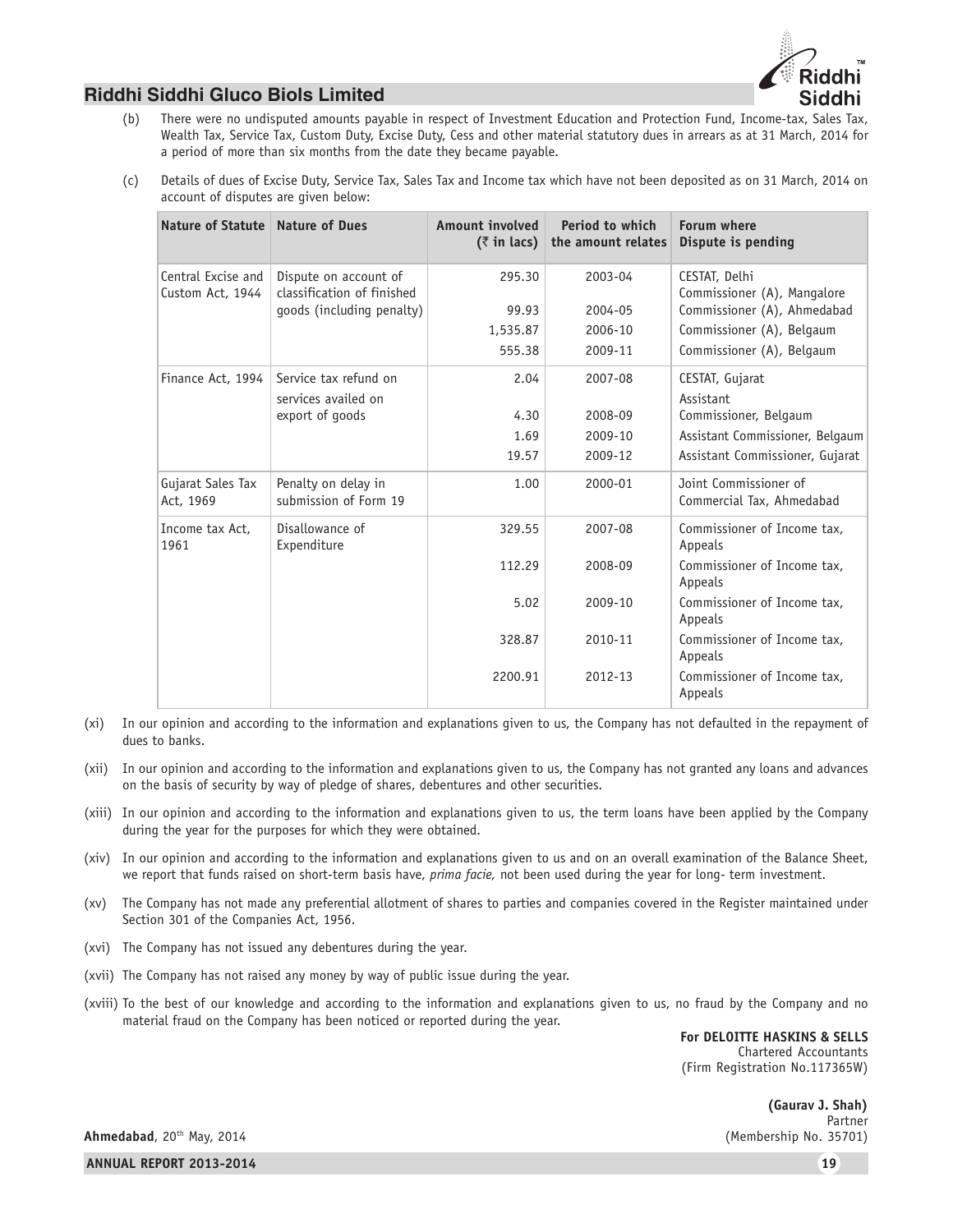

**BALANCE SHEET AS AT 31ST MARCH, 2014**

|     |                                                                | <b>Notes</b>        | As at<br>31 <sup>st</sup> March, 2014<br>$(\bar{z}$ in Lacs) | As at<br>31st March, 2013<br>$(\bar{z}$ in Lacs) |
|-----|----------------------------------------------------------------|---------------------|--------------------------------------------------------------|--------------------------------------------------|
| I.  | <b>Equity and Liabilities</b>                                  |                     |                                                              |                                                  |
|     | (1) Shareholders' funds                                        |                     |                                                              |                                                  |
|     | (a) Share capital                                              | 3                   | 1,447.48                                                     | 1,447.48                                         |
|     | (b) Reserves and Surplus                                       | 4                   | 100,778.81                                                   | 100,689.56                                       |
|     |                                                                |                     | 102,226.29                                                   | 102,137.04                                       |
|     |                                                                |                     |                                                              |                                                  |
|     | (2) Non-current liabilities                                    |                     |                                                              |                                                  |
|     | (a) Long-term borrowings                                       | 5                   | 11,089.49                                                    | 12,031.10                                        |
|     | (b) Deferred tax liabilities (net)<br>(c) Long-term provisions | 6<br>$\overline{7}$ | 1,087.40<br>22.57                                            | 1,668.01<br>22.90                                |
|     |                                                                |                     |                                                              |                                                  |
|     |                                                                |                     | 12,199.46                                                    | 13,722.01                                        |
|     | (3) Current liabilities                                        |                     |                                                              |                                                  |
|     | (a) Short-term borrowings                                      | 8                   | 607.96                                                       | 2,100.00                                         |
|     | (b) Trade payables                                             | 9                   | 198.13                                                       | 41.25                                            |
|     | (c) Other current liabilities                                  | 10                  | 5,610.47                                                     | 5,592.05                                         |
|     | (d) Short-term provisions                                      | $\overline{7}$      | 612.32                                                       | 1,157.36                                         |
|     |                                                                |                     | 7,028.88                                                     | 8,890.66                                         |
|     | <b>TOTAL</b>                                                   |                     | 121,454.63                                                   | 124,749.71                                       |
|     |                                                                |                     |                                                              |                                                  |
| II. | Assets                                                         |                     |                                                              |                                                  |
|     | (1) Non-current assets                                         |                     |                                                              |                                                  |
|     | (a) Fixed assets                                               | 11                  |                                                              |                                                  |
|     | (i) Tangible assets                                            |                     | 14,173.85                                                    | 16,617.05                                        |
|     | (ii) Intangible assets                                         |                     |                                                              |                                                  |
|     | (b) Non-current investments                                    | 12                  | 3,210.90                                                     | 3,946.59                                         |
|     | (c) Long term loans and advances                               | 13                  | 1,319.08                                                     | 1,020.62                                         |
|     |                                                                |                     | 18,703.83                                                    | 21,584.26                                        |
|     | (2) Current assets                                             |                     |                                                              |                                                  |
|     | (a) Current Investments                                        | 14                  | 67,140.02                                                    | 65,528.94                                        |
|     | (b) Inventories                                                | 15                  | 746.31                                                       | 13,250.82                                        |
|     | (c) Trade receivables                                          | 16                  | 7,795.22                                                     | 1,348.56                                         |
|     | (d) Cash and cash equivalents                                  | 17                  | 1,172.83                                                     | 1,433.76                                         |
|     | (e) Short term loans and advances                              | 13                  | 24,073.09                                                    | 20,827.26                                        |
|     | Other current assets<br>(f)                                    | 18                  | 1,823.33                                                     | 776.11                                           |
|     |                                                                |                     | 102,750.80                                                   | 103,165.45                                       |
|     | <b>TOTAL</b>                                                   |                     | 121,454.63                                                   | 124,749.71                                       |
|     |                                                                |                     |                                                              |                                                  |

See accompanying notes forming part of the financial statements

*Chartered Accountants*

**Gaurav J. Shah** Membership No. 35701<br>Place: Ahmedabad Place : Ahmedabad **Place : Ahmedabad** Place : Ahmedabad **Place : Ahmedabad** Place : Ahmedabad **Place : Ahmedabad** Place : 20<sup>th</sup> May, 20

In terms of our report attached  $\blacksquare$  For and on behalf of the Board of Directors of For Deloitte Haskins & Sells  $\blacksquare$ **RIDDHI SIDDHI GLUCO BIOLS LIMITED** 

**Sampatraj L Chowdhary Ganpatraj L Chowdhary**<br>Chairman **Managing Director** *Managing Director* Din No. : 00344816 <br>**Kinjal Shah Din No. : 00025834** *Partner Company Secretary*

Date : 20<sup>th</sup> May, 2014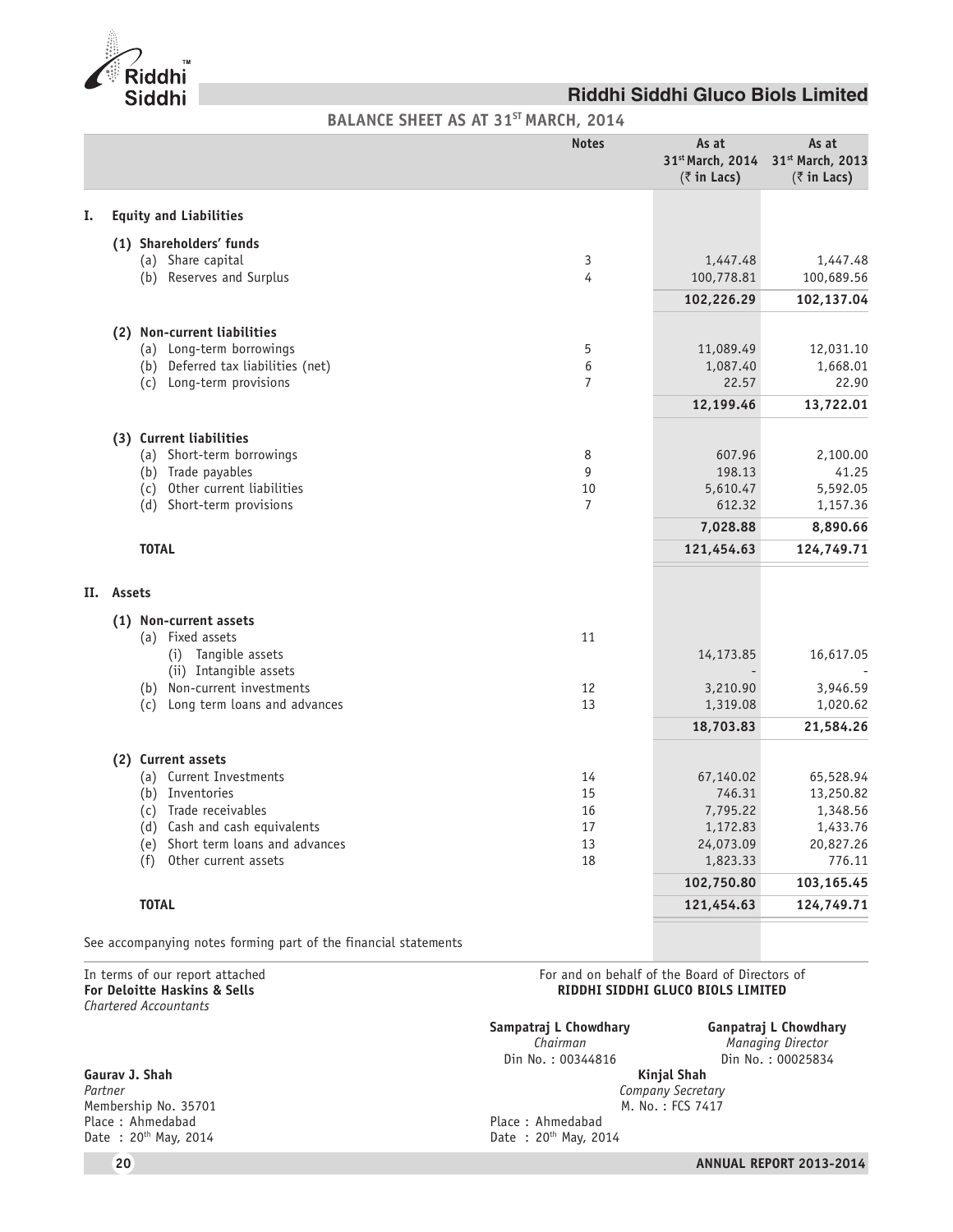STATEMENT OF PROFIT AND LOSS FOR THE YEAR ENDED 31<sup>ST</sup> MARCH, 2014

|    |                                                                 | <b>Notes</b> | For the<br>year ended<br>31st March, 2014<br>$(\bar{z}$ in Lacs) | For the<br>year ended<br>31st March, 2013<br>$(\bar{z}$ in Lacs) |
|----|-----------------------------------------------------------------|--------------|------------------------------------------------------------------|------------------------------------------------------------------|
|    | <b>REVENUE</b>                                                  |              |                                                                  |                                                                  |
| Ι. | Revenue from operations                                         | 19           | 48,604.45                                                        | 47,545.31                                                        |
| П. | Other Income                                                    | 20           | 3,551.67                                                         | 4,804.06                                                         |
|    | III. TOTAL REVENUE (I+II)                                       |              | 52,156.12                                                        | 52,349.37                                                        |
|    | IV. EXPENSES                                                    |              |                                                                  |                                                                  |
|    | Purchases of Stock-in-Trade                                     | 21           | 34,017.60                                                        | 58,299.79                                                        |
|    | Changes in inventories of Stock-in-Trade                        | 22           | 12,504.51                                                        | (13, 250.82)                                                     |
|    | Employee benefits expenses                                      | 23           | 124.15                                                           | 143.75                                                           |
|    | Finance costs                                                   | 24           | 1,911.76                                                         | 1,178.23                                                         |
|    | Depreciation and amortisation expenses                          | 11           | 2,456.25                                                         | 2,868.79                                                         |
|    | Other expenses                                                  | 25           | 587.81                                                           | 239.58                                                           |
|    | <b>TOTAL EXPENSES</b>                                           |              | 51,602.08                                                        | 49,479.32                                                        |
| V. | Profit before Exceptional Items and Taxes                       |              | 554.04                                                           | 2,870.05                                                         |
|    | VI. Exceptional items                                           |              |                                                                  |                                                                  |
|    | VII. Profit before tax                                          |              | 554.04                                                           | 2,870.05                                                         |
|    | <b>VIII. Tax expenses</b>                                       |              |                                                                  |                                                                  |
|    | Current tax                                                     |              |                                                                  |                                                                  |
|    | Current year<br>÷,                                              |              | 859.80                                                           | 484.00                                                           |
|    | Prior year                                                      |              | (193.36)                                                         | (215.95)                                                         |
|    | Deferred tax charge                                             |              | (580.87)                                                         | 331.00                                                           |
|    | Total tax expense                                               |              | 85.57                                                            | 599.05                                                           |
|    | IX. Profit for the year (VII-VIII)                              |              | 468.47                                                           | 2,271.00                                                         |
|    | Earnings per Equity Share (₹ 10 each)                           | 30           |                                                                  |                                                                  |
|    | <b>Basic and Diluted</b>                                        |              | 4.45                                                             | 23.48                                                            |
|    | See accompanying notes forming part of the financial statements |              |                                                                  |                                                                  |

*Chartered Accountants*

**Gaurav J. Shah**<br>Partner Membership No. 35701 M. No. : FCS 7417 Place : Ahmedabad<br>Date : 20<sup>th</sup> May, 2014

# **ANNUAL REPORT 2013-2014 21**

In terms of our report attached  $\blacksquare$  For and on behalf of the Board of Directors of For Deloitte Haskins & Sells  $\blacksquare$ **RIDDHI SIDDHI GLUCO BIOLS LIMITED** 

> **Sampatraj L Chowdhary Ganpatraj L Chowdhary**<br>Chairman **Managing Director** *Chairman Managing Director* Din No. : 00344816 <br>**Kinjal Shah Din No. : 00025834** *Company Secretary*<br>*M. No.: FCS 7417* Date : 20<sup>th</sup> May, 2014

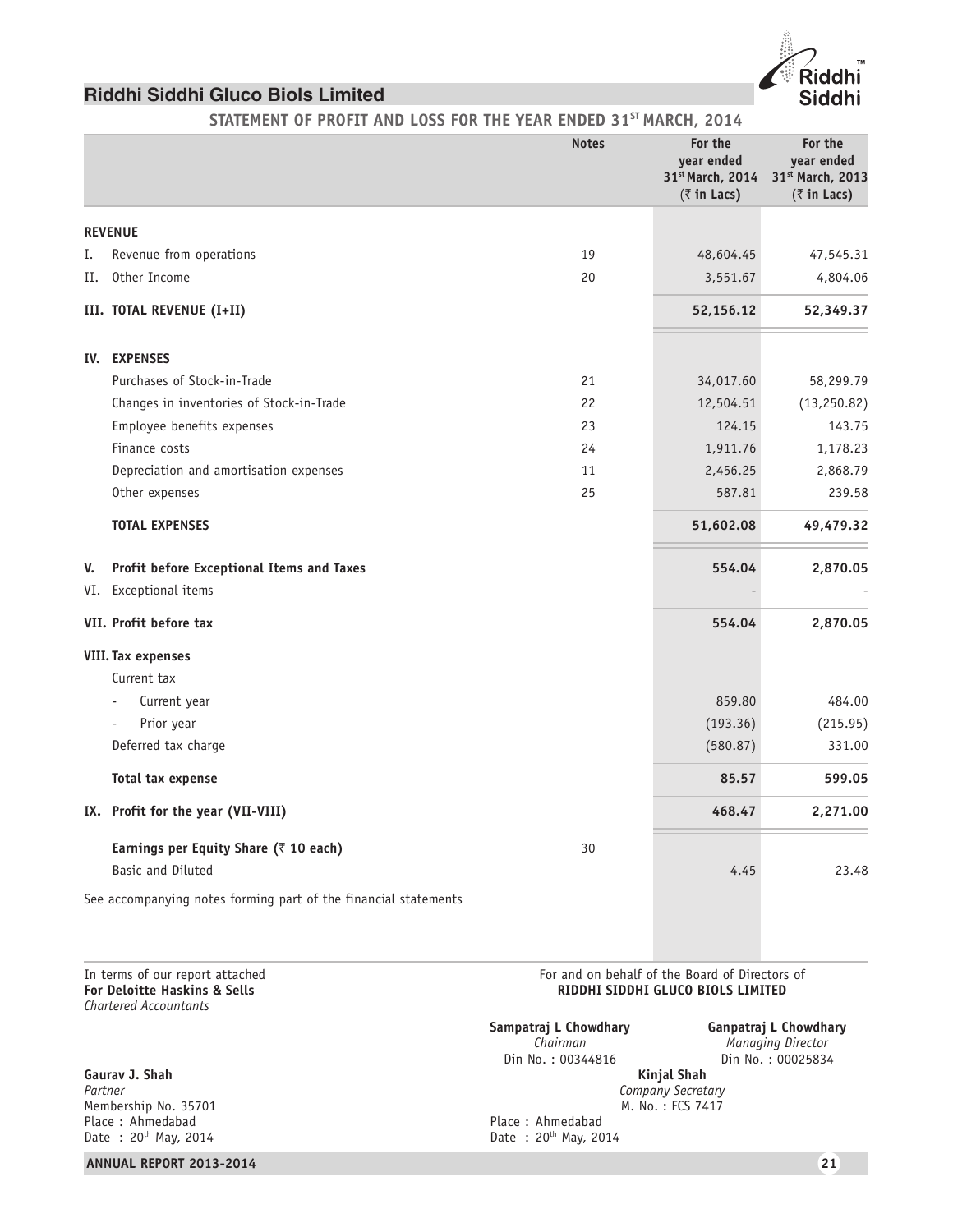

CASH FLOW STATEMENT FOR THE YEAR ENDED 31<sup>ST</sup> MARCH, 2014

|                                                                                           | For the<br>vear ended<br>31st March, 2014<br>$(\bar{z}$ in Lacs) | For the<br>year ended<br>31st March, 2013<br>$(\bar{z}$ in Lacs) |
|-------------------------------------------------------------------------------------------|------------------------------------------------------------------|------------------------------------------------------------------|
| Cash flow from operating activities                                                       |                                                                  |                                                                  |
| Profit before tax                                                                         | 554.04                                                           | 2,870.05                                                         |
| Adjustments for:                                                                          |                                                                  |                                                                  |
| Depreciation/amortization                                                                 | 2,456.25                                                         | 2,868.79                                                         |
| Loss/(profit) on sale of fixed assets                                                     |                                                                  | 3.90                                                             |
| Bad debts                                                                                 | 300.00                                                           | 16.39                                                            |
| Foreign currency fluctuation                                                              | 1,156.67                                                         | 319.16                                                           |
| Interest expense                                                                          | 755.09                                                           | 760.71                                                           |
| Dividend Income from Mutual Funds and Equity Shares                                       | (232.81)                                                         | (452.28)                                                         |
| Profit on sale of Mutual Funds and Equity Shares                                          | (326.45)                                                         | (619.81)                                                         |
| Interest Income                                                                           | (2,881.26)                                                       | (3,639.80)                                                       |
| Operating profit before working capital changes                                           | 1,781.53                                                         | 2,127.11                                                         |
| Adjustments for (increase) / decrease in working capital:                                 |                                                                  |                                                                  |
| Current liabilities and provisions                                                        | 199.26                                                           | (9,375.28)                                                       |
| Trade receivables                                                                         | (6,446.66)                                                       | (555.66)                                                         |
| Inventories                                                                               | 12,504.51                                                        | (13, 250.82)                                                     |
| Short term Loans and advances                                                             | 1,061.16                                                         | (2,318.28)                                                       |
| Long term Loans and advances                                                              | (100.00)                                                         | (7.29)                                                           |
| Other current assets                                                                      |                                                                  |                                                                  |
| Cash generated from operations                                                            | 8,999.80                                                         | (23, 380.22)                                                     |
| Income tax paid (net)                                                                     | (633.09)                                                         | (16,902.33)                                                      |
| Net cash flow from / (used in) operating activities (A)                                   | 8,366.71                                                         | (40, 282.55)                                                     |
| Cash flows from investing activities                                                      |                                                                  |                                                                  |
| Capital expenditure on fixed assets, including capital advances                           | (147.83)                                                         | (712.22)                                                         |
| Proceeds from sale of fixed assets                                                        |                                                                  | 1.00                                                             |
| Proceeds from transfer of Demerged Undertaking (Refer Note 28)                            |                                                                  | 113,592.93                                                       |
| Redemption/maturity of bank deposits (having original maturity of more than three months) | 1,050.00                                                         | 17,500.00                                                        |
| Fixed deposits placed                                                                     | (1, 116.41)                                                      | (18, 550.00)                                                     |
| Inter-Corporate Deposits placed                                                           | (32,644.43)                                                      | (35, 469.23)                                                     |
| Redemption of Inter-Corporate Deposits                                                    | 28,685.38                                                        | 31,621.15                                                        |
| Purchase of Investments (Current and Non-current)                                         | (39, 567.76)                                                     | (144, 675.41)                                                    |
| Proceeds on Sale of Investments (Current and Non-current)                                 | 39,028.33                                                        | 75,819.91                                                        |
| Interest received                                                                         | 1,177.10                                                         | 3,550.67                                                         |
| Dividends received on Investments (Current and Non current)                               | 232.81                                                           | 452.28                                                           |
| Net cash flow from / (used in) investing activities (B)                                   | (3,302.81)                                                       | 43,131.08                                                        |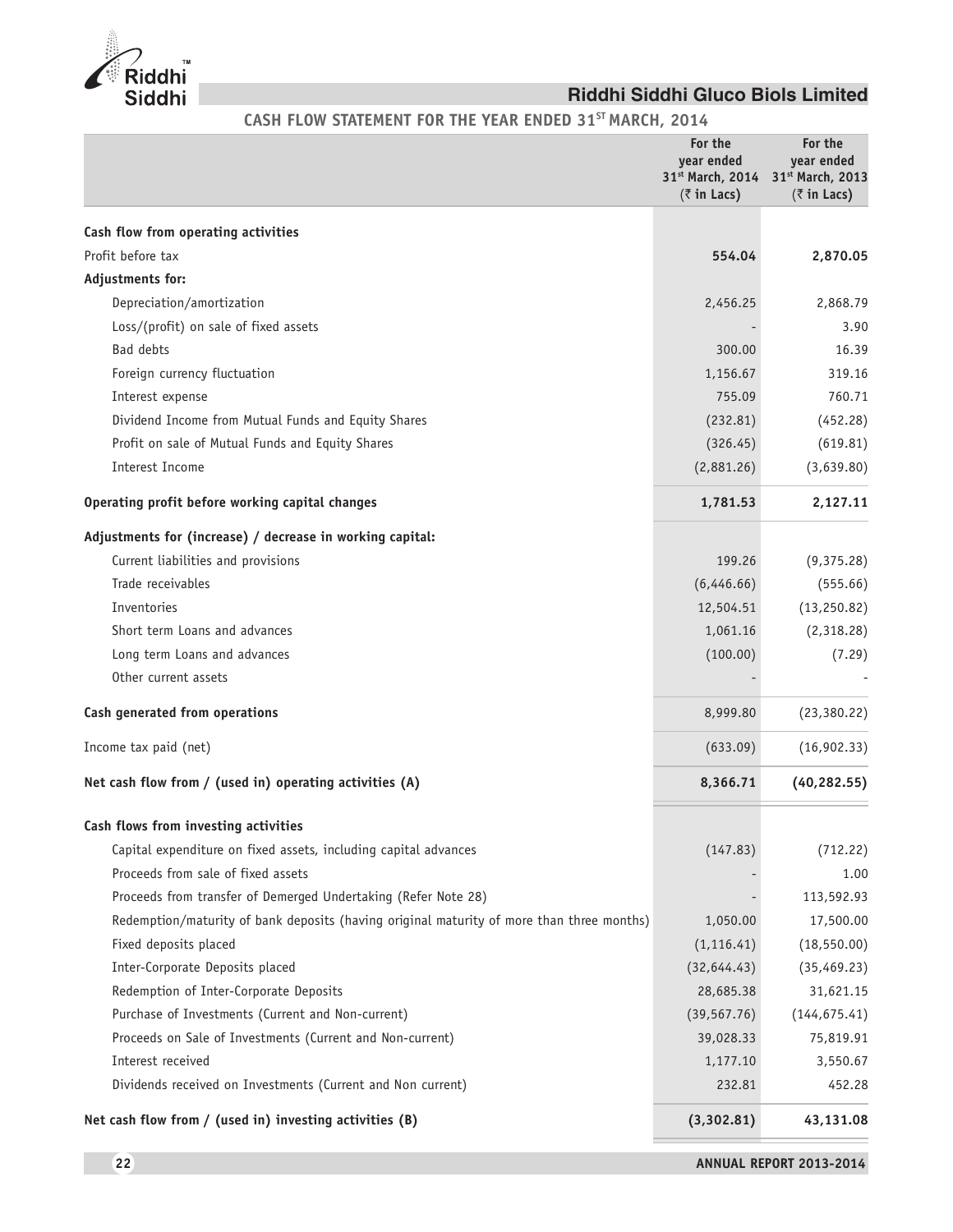CASH FLOW STATEMENT FOR THE YEAR ENDED 31<sup>ST</sup> MARCH, 2014 (contd...)

|                                                                                       | For the<br>year ended<br>31 <sup>st</sup> March, 2014<br>$(\bar{z}$ in Lacs) | For the<br>vear ended<br>31st March, 2013<br>$(\bar{z}$ in Lacs) |
|---------------------------------------------------------------------------------------|------------------------------------------------------------------------------|------------------------------------------------------------------|
| Cash flows from financing activities                                                  |                                                                              |                                                                  |
| Interest paid                                                                         | (771.37)                                                                     | (751.59)                                                         |
| Proceeds from short-term borrowings                                                   | 2,857.96                                                                     | 2,100.00                                                         |
| Repayment of short-term borrowings                                                    | (4,350.00)                                                                   |                                                                  |
| Proceeds from long-term borrowings                                                    | 10.16                                                                        |                                                                  |
| Repayment of long-term borrowings                                                     | (1,985.71)                                                                   | (1,759.10)                                                       |
| Dividend paid                                                                         | (984.52)                                                                     | (2,407.54)                                                       |
| Tax on Dividend paid                                                                  | (167.76)                                                                     | (390.89)                                                         |
| Net cash flow from / (used in) financing activities (C)                               | (5, 391.24)                                                                  | (3, 209.12)                                                      |
| Net increase in cash and cash equivalents $(A + B + C)$                               | (327.34)                                                                     | (360.59)                                                         |
| Cash and cash equivalents at the beginning of the year                                | 383.76                                                                       | 744.35                                                           |
| Cash and cash equivalents at the end of the year                                      | 56.42                                                                        | 383.76                                                           |
| Components of cash and cash equivalents                                               |                                                                              |                                                                  |
| Cash on hand                                                                          | 0.36                                                                         | 0.61                                                             |
| With banks                                                                            |                                                                              |                                                                  |
| in current accounts                                                                   | 13.75                                                                        | 343.45                                                           |
| in dividend accounts (earmarked for dividends)<br>÷,                                  | 42.31                                                                        | 39.70                                                            |
| Total cash and cash equivalents (Refer Note 17)                                       | 56.42                                                                        | 383.76                                                           |
| Cash and cash equivalents as per Balance sheet (Refer Note 17)                        | 1,172.83                                                                     | 1,433.76                                                         |
| Less: Fixed Deposits pledged with bankers not considered as Cash and cash equivalents | (1, 116.41)                                                                  | (1,050.00)                                                       |
| Cash and cash equivalents as per Cash Flow Statement                                  | 56.42                                                                        | 383.76                                                           |

# **Notes:**

1. The above Cash Flow Statement has been prepared under the "Indirect Method" as set out in Accounting standard-3 "Cash Flow Statement".

See accompanying notes forming part of the financial statements

| In terms of our report attached<br><b>For Deloitte Haskins &amp; Sells</b><br>Chartered Accountants | For and on behalf of the Board of Directors of<br>RIDDHI SIDDHI GLUCO BIOLS LIMITED |                                                                 |
|-----------------------------------------------------------------------------------------------------|-------------------------------------------------------------------------------------|-----------------------------------------------------------------|
|                                                                                                     | Sampatraj L Chowdhary<br>Chairman<br>Din No.: 00344816                              | Ganpatraj L Chowdhary<br>Managing Director<br>Din No.: 00025834 |
| Gauray J. Shah<br>Partner<br>Membership No. 35701<br>Place: Ahmedabad<br>Date: $20^{th}$ May, 2014  | Place: Ahmedabad<br>Date: $20^{th}$ May, 2014                                       | Kinjal Shah<br>Company Secretary<br>M. No.: FCS 7417            |
| <b>ANNUAL REPORT 2013-2014</b>                                                                      |                                                                                     | 23                                                              |

dhi Siddhi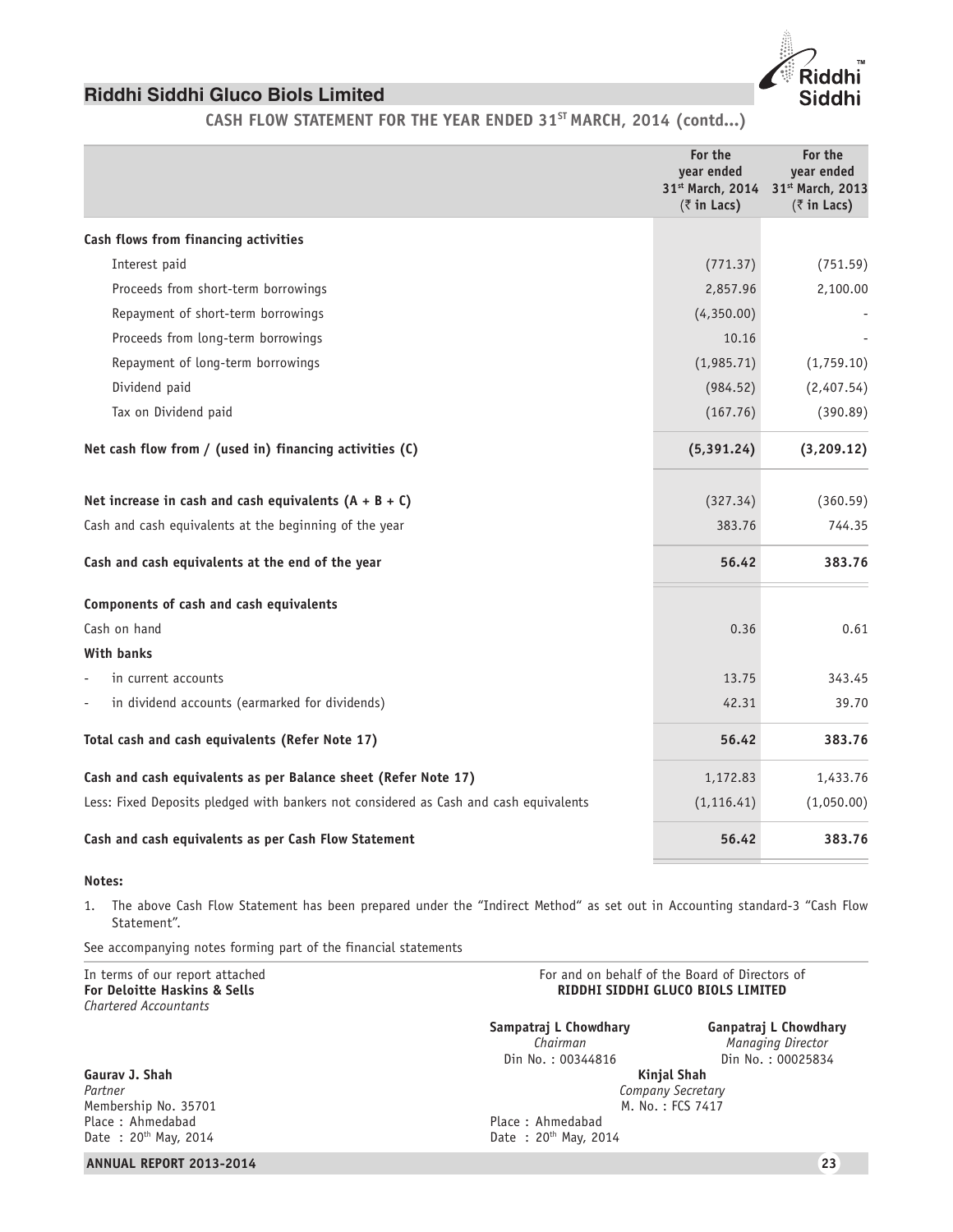

**NOTES TO FINANCIAL STATEMENTS FOR THE YEAR ENDED 31ST MARCH, 2014**

#### **1. CORPORATE INFORMATION:**

Riddhi Siddhi Gluco Biols Limited ("the Company") is engaged in the business of generation and selling power through windmill and in business of trading in agriculture and metal commodity items.

### **2. SIGNIFICANT ACCOUNTING POLICIES:**

#### **a) Basis of accounting and preparation of financial statements:**

The financial statements have been prepared in accordance with the Generally Accepted Accounting Principles in India (Indian GAAP) to comply with the Accounting Standards notified by the Companies (Accounting Standards) Rules, 2006, (which continue to be applicable in respect of Section 133 of the Companies Act, 2013 in terms of General Circular 15/2013 dated 13 September 2013 of the Ministry of Corporate Affairs)and the relevant provisions of the Companies Act, 1956. The financial statements have been prepared as a going concern under historical cost convention on an accrual basis except in case of assets for which provision for impairment is made and revaluation is being carried out. The accounting policies have been consistently applied by the Company and are consistent with those used in the previous year.

#### **b) Use of estimates:**

The preparation of financial statements in conformity with Indian GAAP requires management to make estimates and assumptions that affect the reported amounts of assets and liabilities (including contingent liabilities) and the results of operations during the reporting period. Although these estimates are based upon management's best knowledge of current events and actions, actual results could differ from these estimates. Future results could differ due to these estimates and the differences between the actual results and the estimates are recognized in the periods in which the results are known / materialise.

#### **c) Revenue recognition:**

Revenue is recognised when the significant risks and rewards of ownership of the goods have passed to the buyer. Revenue is recognized to the extent that it is probable that the economic benefits will flow to the Company and the revenue can be reliably measured.

Revenue from wind Power generation is recognized on the basis of electrical units generated, net of transmission loss, as applicable, as shown in the power generation reports issued by the concerned authorities.

Interest income is recognized on the time basis determined by the amount outstanding and the rate applicable and where no significant uncertainty as to measurability or collectability exists.

Dividend from investments is recognized when the right to receive the payment is established and when no significant uncertainty as to measurability or collectability exists.

Insurance claims are accounted at the time when such income has been realised by the Company.

#### **d) Inventories:**

Inventories are valued at lower of cost and the net realisable value. Cost of Inventories of trading goods is determined on a First In First Out(FIFO)basis.

#### **e) Fixed Assets and Depreciation:**

#### **Tangible Fixed Assets:**

Fixed assets are stated at cost, less accumulated depreciation and impairment losses, if any. Cost comprises the purchase price and any attributable cost of bringing the asset to its working condition for its intended use. Borrowing costs relating to acquisition and construction of fixed assets which takes substantial period of time to get ready for its intended use are also included to the extent they relate to period till such assets are ready to be put to use.

#### **Depreciation:**

Depreciation on fixed assets other than wind farm power generation assets is provided using the Straight Line Method (SLM) at the rates and in the manner prescribed under Schedule XIV of Companies Act, 1956. However, in respect of the following asset categories, the depreciation is provided based on the management's estimate of the useful life:

- **a)** Furniture and Fixtures : 5 Years
- **b)** Office Equipment : 5 Years
- **c)** Plant and Machineries : 20Years

Depreciation on wind farm power generation assets is provided using the Written down Value (WDV) method at the rates and in the manner prescribed under Schedule XIV of Companies Act, 1956.

In respect of fixed assets acquired sold or discarded during the year, depreciation is provided on a pro-rata basis from / to the date on which such assets is ready to be put to use sold or discarded.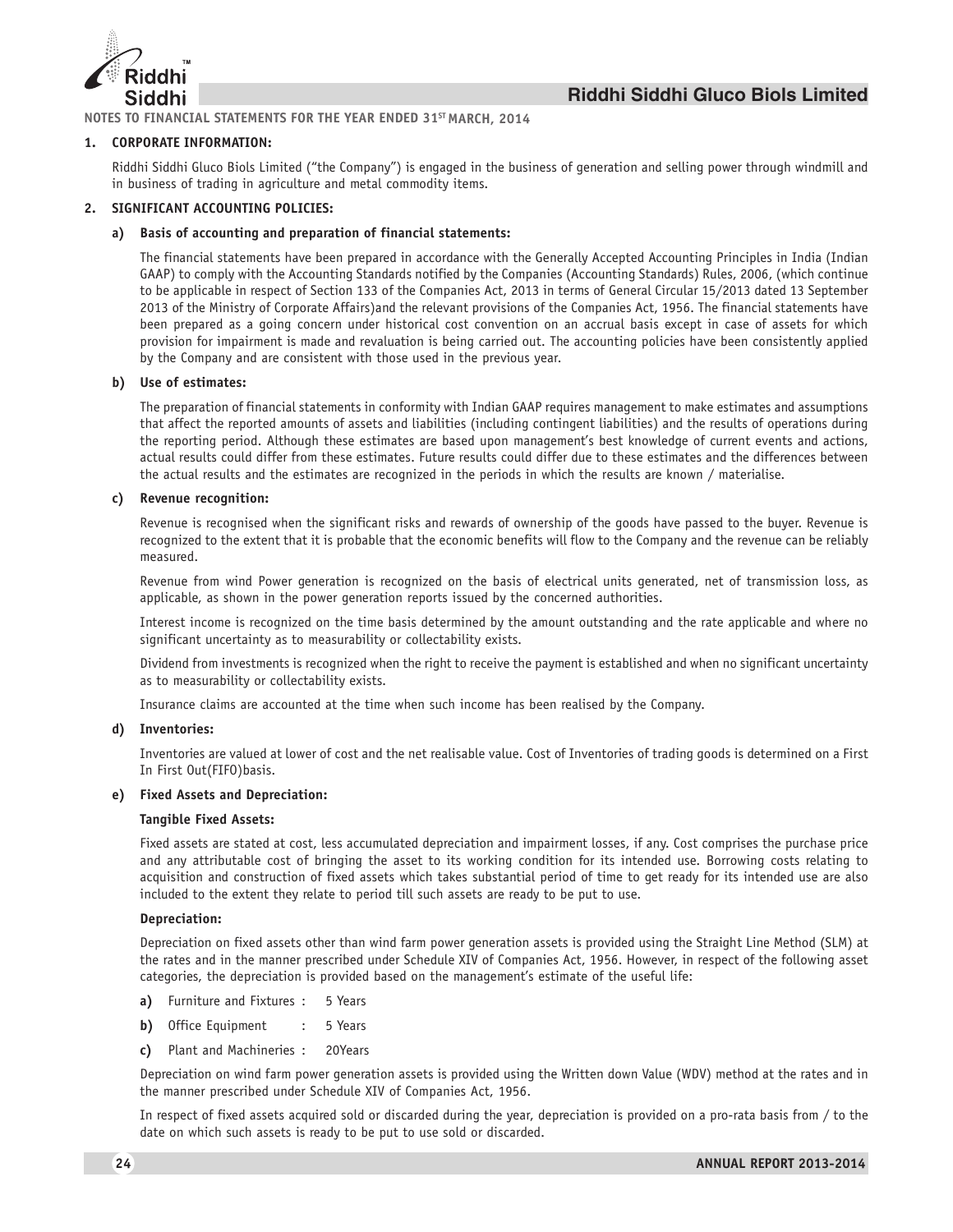

**NOTES TO FINANCIAL STATEMENTS FOR THE YEAR ENDED 31ST MARCH, 2014**

#### **Intangible Assets and Amortization:**

Intangible assets are stated at cost of acquisition less accumulated amortisation and accumulated impairment loss, if any. Intangible asset, Trademark, is amortized based on management's estimation of its useful economic life i.e. 5 years on straight line basis.

#### **f) Impairment:**

The carrying amounts of assets are reviewed at each balance sheet date if there is any indication of impairment based on internal or external factors. An assets is treated as impaired when the carrying cost of assets exceeds its recoverable value. An impairment loss is recognized in the Statement of Profit and Loss where the carrying amount of an asset exceeds its recoverable amount. The recoverable amount is the greater of the asset's net selling price and value in use. The impairment loss recognised in prior accounting periods is reversed if there has been a change in the estimate of recoverable amount. In assessing value in use, the estimated future cash flows are discounted to their present value using a pre-tax discount rate that reflects current market assessments of the time value of money and risks specific to the asset.

After impairment, depreciation is provided on the revised carrying amount of the asset over its remaining useful life.

#### **g) Operating Lease:**

Operating lease payments are recognized as an expense in the Statement of Profit and Loss on a straight-line basis over the lease term.

#### **h) Investments:**

Investments are classified as current and long-term Investments. Current Investments are carried at the lower of cost and fair value determined on an individual investment basis. Long-term investments are carried at cost. A provision for diminution is made to recognize a decline, other than temporary in the value of the investments.

Investments that are readily realizable and intended to be held for not more than a one year from the date on which such investments are made, classified as current investments. All other investments are classified as long-term investments.

#### **i) Foreign Currency Translations**

#### **Initial Recognition**

Foreign currency transactions are recorded in the reporting currency, by applying to the foreign currency amount the exchange rate between the reporting currency and the foreign currency at the date of the transaction.

#### **Conversion**

Foreign currency monetary items are reported using the closing rate. Non-monetary items which are carried in terms of historical cost denominated in a foreign currency are reported using the exchange rate at the date of the transaction.

#### **Exchange Differences**

Exchange differences arising on the settlement of monetary items, or on reporting such monetary items of Company at rates different from those at which they were initially recorded during the year, or reported in previous financial statements, are recognized as income or as expense in the year in which they arise.

#### **Forward Exchange Contracts not intended for trading or speculation purposes**

The premium or discount arising at the inception of forward exchange contracts is amortised as expense or income over the life of the contract. Exchange differences on such contracts are recognised in the Statement of Profit and Loss in the year in which the exchange rates change. Any profit or loss arising on cancellation or renewal of forward exchange contract is recognised as income or as expense for the year.

#### **j) Employee benefits:**

Employee Benefits such as salaries, allowances, non-monetary benefits and employee benefits under defined contribution plans such as provident and other funds, which fall due for payment within a period of twelve months after rendering service, are charged as expense to the Statement of Profit and Loss in the period in which the service is rendered.

Employee Benefits under defined benefit plans and other long-term employee benefits such as gratuity and compensated absences which fall due for payment after completion of employment or after a period of twelve months from rendering service, are measured by the projected unit credit method, on the basis of actuarial valuations carried out by third party actuaries at each balance sheet date. The company's obligations recognised in the balance sheet represent the present value of obligations as reduced by the fair value of plan assets, where applicable.

Short term compensated absences are provided for based on estimates.

Actuarial gains / losses are immediately taken to Statement of Profit and Loss.

#### **k) Income Taxes:**

Tax expense comprises of current and deferred tax. Current income tax is measured at the amount expected to be paid to the tax authorities in accordance with the Income-tax Act, 1961 enacted in India. Deferred income taxes reflects the impact of current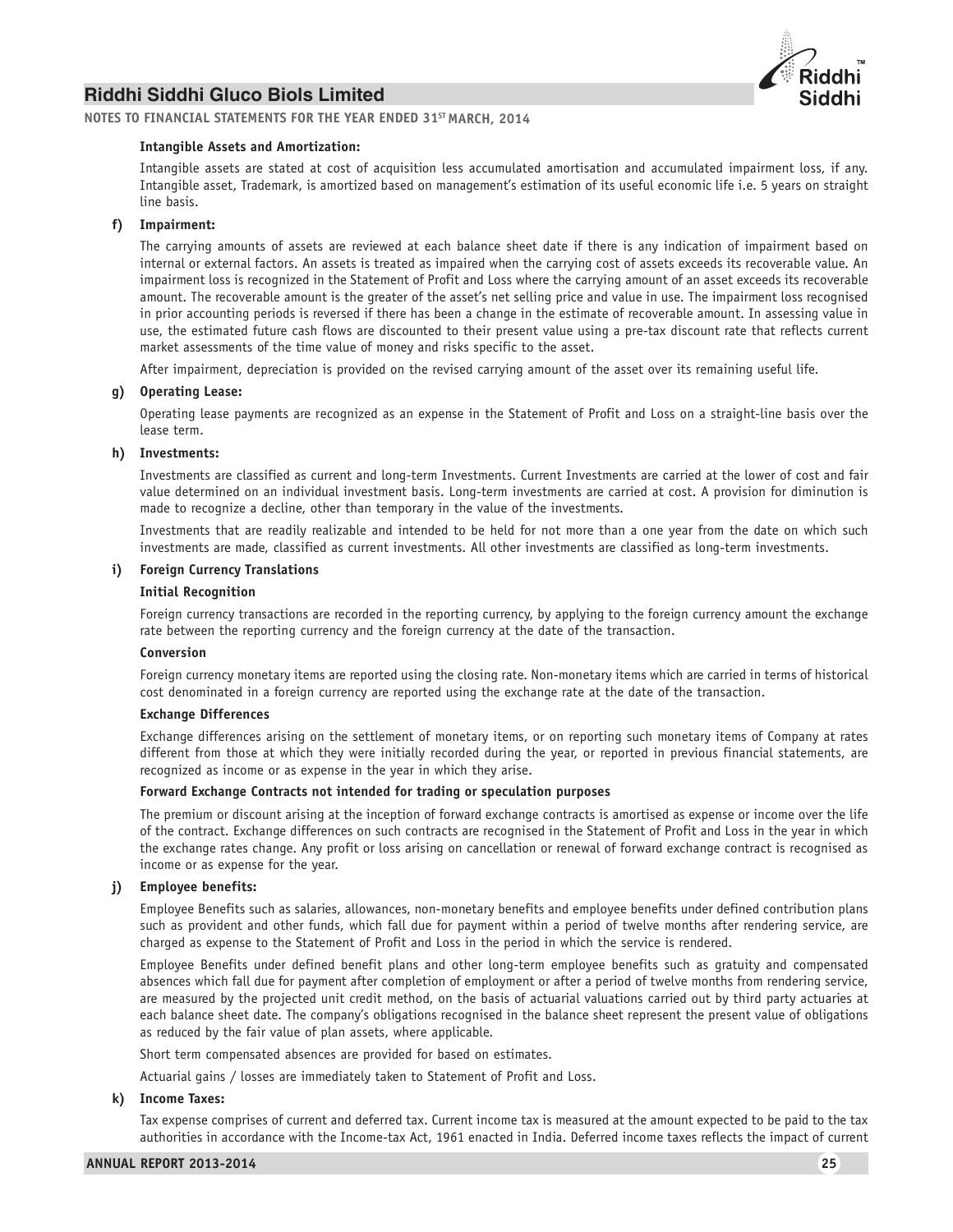

#### **NOTES TO FINANCIAL STATEMENTS FOR THE YEAR ENDED 31ST MARCH, 2014**

year timing differences between taxable income and accounting income for the year and reversal of timing differences of earlier years.

Deferred tax is measured based on the tax rates and the tax laws enacted or substantively enacted at the balance sheet date. Deferred tax assets are recognised only to the extent that there is reasonable certainty that sufficient future taxable income will be available against which such deferred tax assets can be realised.

At each balance sheet date, the Company re-assesses unrecognised deferred tax assets. It recognizes unrecognised deferred tax assets to the extent that it has become reasonably certain or virtually certain, as the case may be that sufficient future taxable income will be available against which such deferred tax assets can be realised.

The carrying amount of deferred tax assets are reviewed at each balance sheet date. The Company writes-down the carrying amount of a deferred tax asset to the extent that it is no longer reasonably certain or virtually certain, as the case may be, that sufficient future taxable income will be available against which deferred tax asset can be realised. Any such write-down is reversed to the extent that it becomes reasonably certain or virtually certain, as the case may be, that sufficient future taxable income will be available.

Minimum Alternative Tax (MAT) credit is recognised as an asset only when and to the extent there is convincing evidence that the Company will pay normal income tax during the specified period. In the year in which the (MAT) credit becomes eligible to be recognized as an asset in accordance with the recommendations contained in Guidance Note issued by the Institute of Chartered Accountants of India, the said asset is created by way of a credit to the Statement of Profit and Loss and shown as MAT Credit Entitlement. The Company reviews the same at each balance sheet date and writes down the carrying amount of MAT Credit Entitlement to the extent there is no longer convincing evidence to the effect that Company will pay normal Income Tax during the specified period.

### **l) Segment Reporting Policies:**

The Company identifies primary segments based on the dominant source, nature of risks and returns and the internal organization and management structure. The operating segments are the segments for which separate financial information is available and for which operating profit / loss amounts are evaluated regularly by the Management in deciding how to allocate resources and in assessing performance.

The accounting policies adopted for segment reporting are in line with the accounting policies of the Company. Segment revenue, segment expenses, segment assets and segment liabilities have been identified to segments on the basis of their relationship to the operating activities of the segment.

Revenue, expenses, assets and liabilities which relate to the Company as a whole and are not allocable to segments on reasonable basis have been included under "unallocated revenue / expenses / assets / liabilities".

#### **m) Borrowing Costs:**

Borrowing costs directly attributable to the acquisition, construction or production of qualifying asset are capitalized as part of the cost of such asset. Other borrowing costs are expensed in the year in which they incurred.

#### **n) Earnings Per Share:**

Basic and diluted Earnings per Share (EPS) are reported in accordance with Accounting Standard 20 on Earnings per Share. Basic EPS is computed by dividing the net profit or loss for the year attributable to equity shareholders (after deducting dividend on preference shares and attributable taxes) by the weighted average number of equity shares outstanding during the year. Partly paid equity shares are treated as a fraction of an equity share to the extent that they were entitled to participate in dividends, relative to a fully paid equity share during the reporting year.

Diluted EPS is computed by dividing the net profit or loss for the year by the weighted average number of equity shares outstanding during the year as adjusted for the effects of all dilutive potential equity shares, except where the results are antidilutive.

#### **o) Derivative Contracts:**

The Company enters into derivative contracts in the nature of foreign currency swaps, currency options, forward contracts with an intention to hedge its existing assets and liabilities, firm commitments and highly probable transactions. Derivative contracts which are closely linked to the existing assets and liabilities are accounted as per the policy stated for Foreign Currency Translations.

All other derivative contracts are marked to market and losses are recognized in the Statement of Profit and Loss. Gains arising on the same are not recognized, until realized on the grounds of prudence.

### **p) Provisions and contingencies:**

Provisions involving substantial degree of estimation in measurement are recognised when there is a present obligation as a result of past events and it is probable that there will be an outflow of resources. Provisions (excluding retirement benefits) are not discounted to their present value and are determined based on the best estimate required to settle the obligation at the Balance Sheet date. Contingent Liabilities are not recognised but are disclosed in the notes to the financial statements. Contingent assets are neither recognised nor disclosed in the financial statements.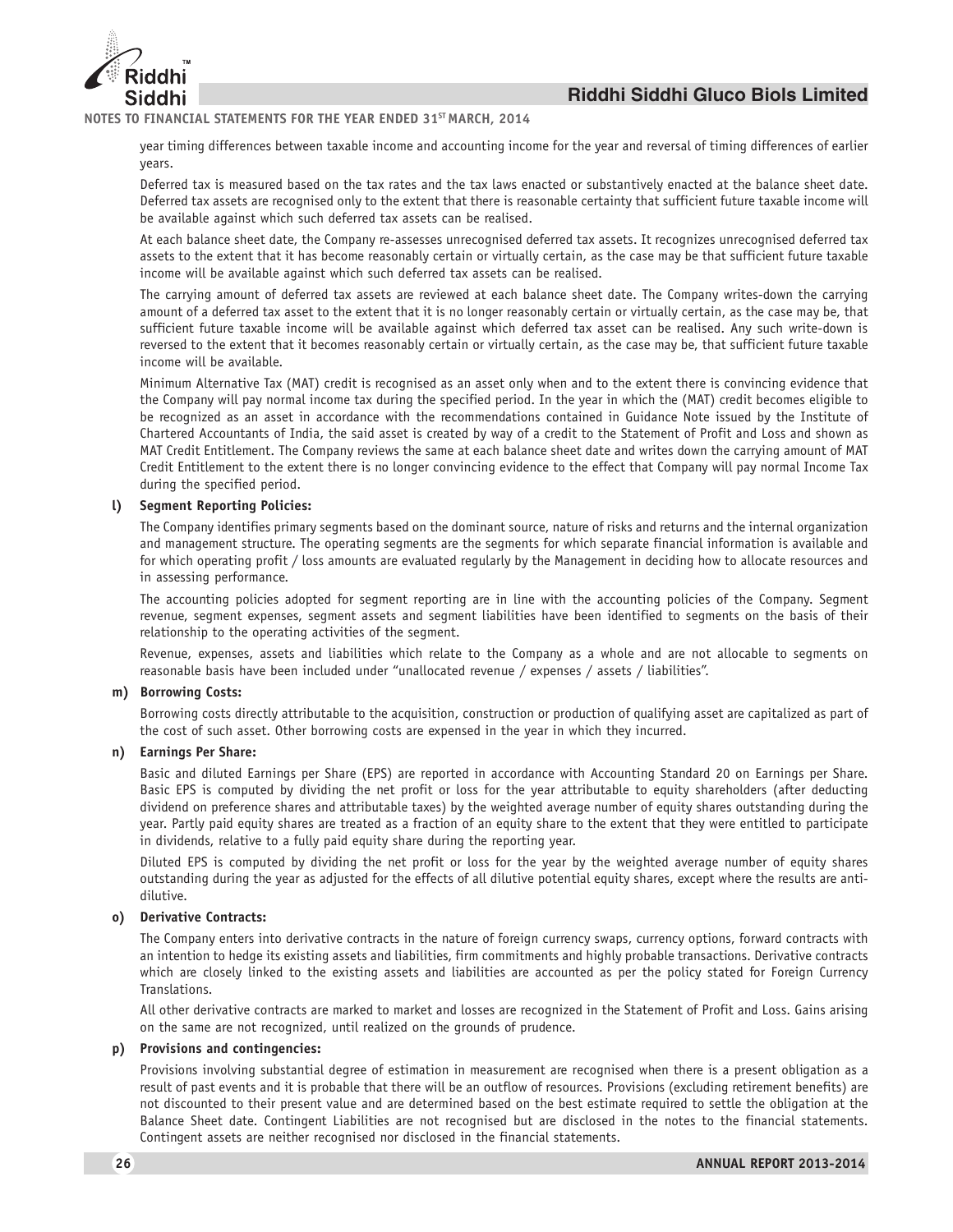

**NOTES TO FINANCIAL STATEMENTS FOR THE YEAR ENDED 31ST MARCH, 2014**

|    |                                                                                       | $(\bar{z}$ in Lacs) | 31st March, 2014 31st March, 2013<br>$(\bar{z}$ in Lacs) |
|----|---------------------------------------------------------------------------------------|---------------------|----------------------------------------------------------|
| 3. | <b>Share Capital</b>                                                                  |                     |                                                          |
|    | <b>Authorised shares</b>                                                              |                     |                                                          |
|    | 14,000,000 (Previous Year: 14,000,000) Equity Shares of ₹10 each                      | 1,400.00            | 1,400.00                                                 |
|    | 12,000,000 (Previous Year: 12,000,000) Preference Shares of ₹10 each                  | 1,200.00            | 1,200.00                                                 |
|    |                                                                                       | 2,600.00            | 2,600.00                                                 |
|    | Issued, subscribed and fully paid-up shares                                           |                     |                                                          |
|    | 9,478,300 (Previous Year: 9,478,300) Equity Shares of $\bar{\tau}$ 10 each fully paid | 947.83              | 947.83                                                   |
|    | Less: Calls in arrears- other than directors                                          | 0.35                | 0.35                                                     |
|    |                                                                                       | 947.48              | 947.48                                                   |
|    | 5,000,000 (Previous Year: 5,000,000) 8% Non Cumulative                                | 500.00              | 500.00                                                   |
|    | Redeemable Preference Share of $\bar{\tau}$ 10 each fully paid up                     |                     |                                                          |
|    | Total Issued, Subscibed and fully Paid-up share capital                               | 1,447.48            | 1,447.48                                                 |

### **a. Reconciliation of number of Equity Share capital outstanding at the beginning and at the end of the year**

# **i) Equity Shares**

|                                    |           | 31 <sup>st</sup> March, 2014 |           | 31 <sup>st</sup> March, 2013       |  |  |
|------------------------------------|-----------|------------------------------|-----------|------------------------------------|--|--|
|                                    | No.       | $(\bar{z}$ in Lacs)          | <b>No</b> | $(5 \in \mathsf{In} \text{ Lacs})$ |  |  |
| At the beginning of the year       | 9,478,300 | 947.83                       | 9,478,300 | 947.83                             |  |  |
| Outstanding at the end of the year | 9,478,300 | 947.83                       | 9,478,300 | 947.83                             |  |  |

### **ii) Preference shares**

|                                    |           | 31 <sup>st</sup> March, 2014 |           | 31 <sup>st</sup> March, 2013       |  |  |
|------------------------------------|-----------|------------------------------|-----------|------------------------------------|--|--|
|                                    | No.       | $(\bar{z}$ in Lacs)          | <b>No</b> | $(5 \in \mathsf{In} \text{ Lacs})$ |  |  |
| At the beginning of the year       | 5,000,000 | 500.00                       | 5,000,000 | 500.00                             |  |  |
| Outstanding at the end of the year | 5,000,000 | 500.00                       | 5,000,000 | 500.00                             |  |  |

### **b. Terms / Rights attached to the sharesholders:**

#### **(i) Equity Shares:**

The Company has only one class of equity shares having at face value of  $\bar{c}$  10 per share. Each share holder of equity shares is entitled to one vote per share. The dividend proposed by the Board of Directors is subject to approval of the shareholders in ensuing Annual General Meeting. The Company declares and pays dividend in Indian rupees. The Board of Directors have recommended dividend pay-out of  $\bar{z}$  3 per share (Previous Year:  $\bar{z}$  10 per share) to the equity shareholders of the Company.

In the event of liquidation of the Company, the holders of the equity shares will be entitled to receive remaining assets of the Company, after distribution of all preferential amounts. The distribution will be in proportion to the number of equity shares held by the Shareholders.

### **(ii) Preference Shares:**

The Company has only one class of preference shares i.e. Non Cumulative Redeemable Preference Shares of  $\bar{\tau}$  10 per share. Such shares shall confer on the holders thereof, the right to a 8% preferential dividend from the date of allotment, on the capital for the time being paid up or credited as paid up thereon.Such shares shall rank for capital and dividend and for repayment of capital in a winding up, pari passu inter se and in priority to the Equity Shares of the Company, but shall not confer any further or other right to participate either in profits or assets.

#### **c. Terms attached to the preference shares:**

The terms of redemption of Preference Share capital at face value is extended by two years during the year from November 2013 to November 2015 with a put and call option. The Preference Share capital has original maturity period of 7 years which was extended over a period of time, and again by two years from November 2013 to November 2015.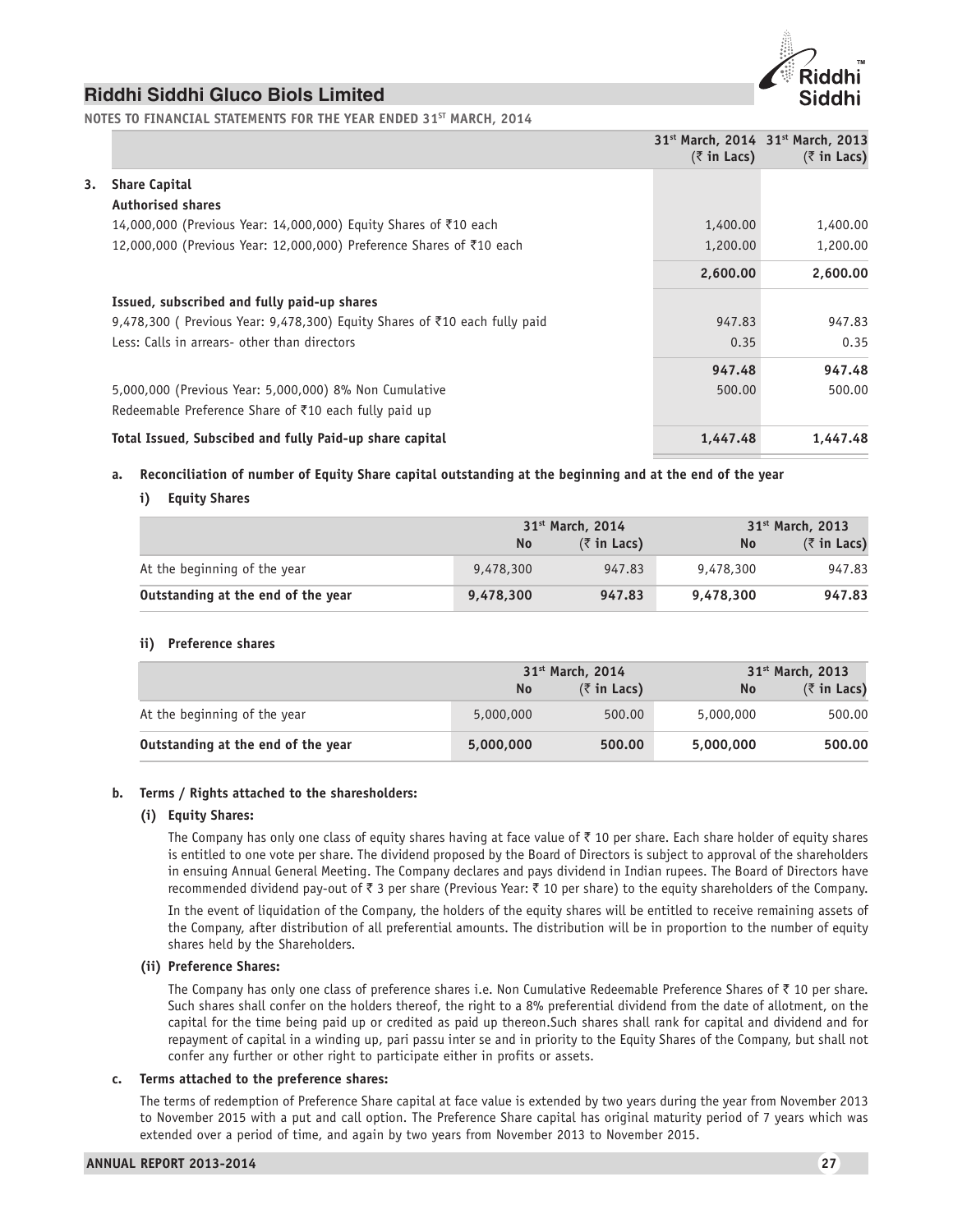

**NOTES TO FINANCIAL STATEMENTS FOR THE YEAR ENDED 31ST MARCH, 2014**

#### **d. Details of equity share holders holding more than 5 % shares in the company**

|                                          |                          | 31 <sup>st</sup> March, 2014 |             | 31 <sup>st</sup> March, 2013 |  |  |
|------------------------------------------|--------------------------|------------------------------|-------------|------------------------------|--|--|
|                                          | No. of                   | %                            | No. of      | $\%$                         |  |  |
|                                          | shares held              | <b>Holding</b>               | shares held | <b>Holding</b>               |  |  |
| Creelotex Engineers Private Limited      | 1,105,748                | 11.67%                       | 1,105,748   | 11.67%                       |  |  |
| Vicas Vehicles Private Limited           | 1,021,943                | 10.78%                       | 1,021,943   | 10.78%                       |  |  |
| Siwana Agri Marketing Limited            | 852,897                  | $9.00\%$                     | 852,897     | $9.00\%$                     |  |  |
| Marg Biotech Private Limited             | $\overline{\phantom{a}}$ | $0.00\%$                     | 600,000     | 6.33%                        |  |  |
| Shreepal Starch Products Private Limited | 548,799                  | 5.79%                        | 548,799     | 5.79%                        |  |  |
| Vascroft Design Private Limited          | 500,000                  | 5.28%                        | 500,000     | 5.28%                        |  |  |

# **e. Details of preference share holders holding more than 5 % shares in the company**

|                           |             | 31 <sup>st</sup> March, 2014 |             | 31 <sup>st</sup> March, 2013 |  |  |
|---------------------------|-------------|------------------------------|-------------|------------------------------|--|--|
|                           | No. of      | $\frac{9}{6}$                | No. of      | $\%$                         |  |  |
|                           | shares held | <b>Holding</b>               | shares held | Holding                      |  |  |
| Siwana Agri Marketing Ltd | 5,000,000   | 100                          | 5,000,000   | 100                          |  |  |

#### **f. Details of calls in arrears**

|                                   |                       | 31 <sup>st</sup> March, 2014 |                                   | 31 <sup>st</sup> March, 2013 |  |  |
|-----------------------------------|-----------------------|------------------------------|-----------------------------------|------------------------------|--|--|
|                                   | No. of<br>shares held | $\bar{z}$ in Lacs            | No. of<br>₹in Lacs<br>shares held |                              |  |  |
| Other than Directors and officers | 7,000                 | 0.35                         | 7,000                             | 0.35                         |  |  |

# **4. Reserves and Surplus**

|                                                                                                          | $(\bar{z}$ in Lacs) | 31 <sup>st</sup> March, 2014 31 <sup>st</sup> March, 2013<br>$(5 \in \mathsf{In} \text{ Lacs})$ |
|----------------------------------------------------------------------------------------------------------|---------------------|-------------------------------------------------------------------------------------------------|
| <b>Capital Reserve:</b>                                                                                  |                     |                                                                                                 |
| At the beginning of the year                                                                             | 574.05              | 64,381.11                                                                                       |
| Less: Sale of Investment                                                                                 |                     | 5.00                                                                                            |
|                                                                                                          | 574.05              | 64,376.11                                                                                       |
| Less: Transferred to General Reserve (Refer Note 28)                                                     |                     | 63,802.06                                                                                       |
|                                                                                                          | 574.05              | 574.05                                                                                          |
| <b>Securities Premium Account:</b>                                                                       |                     |                                                                                                 |
| As per last Balance Sheet                                                                                | 6,802.90            | 6,802.90                                                                                        |
| <b>Preference Share Capital Redemption Reserve:</b>                                                      |                     |                                                                                                 |
| As per last Balance Sheet                                                                                | 500.00              | 500.00                                                                                          |
| <b>General Reserve:</b><br>At the beginning of the year                                                  | 69,625.56           | 5,223.50                                                                                        |
| Add: Amount transferred from Capital Reserve Account (Refer Note 28)                                     |                     | 63,802.06                                                                                       |
| Add: Amount transferred from Statement of Profit and Loss                                                | 100.00              | 600.00                                                                                          |
|                                                                                                          | 69,725.56           | 69,625.56                                                                                       |
| <b>Government Capital Subsidy:</b>                                                                       |                     |                                                                                                 |
| As per last Balance Sheet                                                                                | 568.10              | 568.10                                                                                          |
| Surplus as per Statement of Profit and Loss:                                                             |                     |                                                                                                 |
| At the beginning of the year                                                                             | 22,618.95           | 22,100.81                                                                                       |
| Add: Profit for the year                                                                                 | 468.47              | 2,271.00                                                                                        |
| Add: Excess provision of Dividend and Dividend Tax written back on<br>7,000 shares with calls in arrears |                     | 2.03                                                                                            |
|                                                                                                          | 23,087.42           | 24,373.84                                                                                       |
| Less: Appropriations                                                                                     |                     |                                                                                                 |
| Dividend on Preference Shares                                                                            | 40.00               | 40.00                                                                                           |
| Proposed Dividend on Equity Shares                                                                       | 284.14              | 947.13                                                                                          |
| Tax on Dividend and Proposed Dividend<br>$\overline{\phantom{0}}$                                        | 55.08               | 167.76                                                                                          |
| Transfer to General Reserve                                                                              | 100.00              | 600.00                                                                                          |
|                                                                                                          | 479.22              | 1,754.89                                                                                        |
| Net Surplus in the Statement of Profit and loss                                                          | 22,608.20           | 22,618.95                                                                                       |
| <b>Total Reserves and Surplus</b>                                                                        | 100,778.81          | 100,689.56                                                                                      |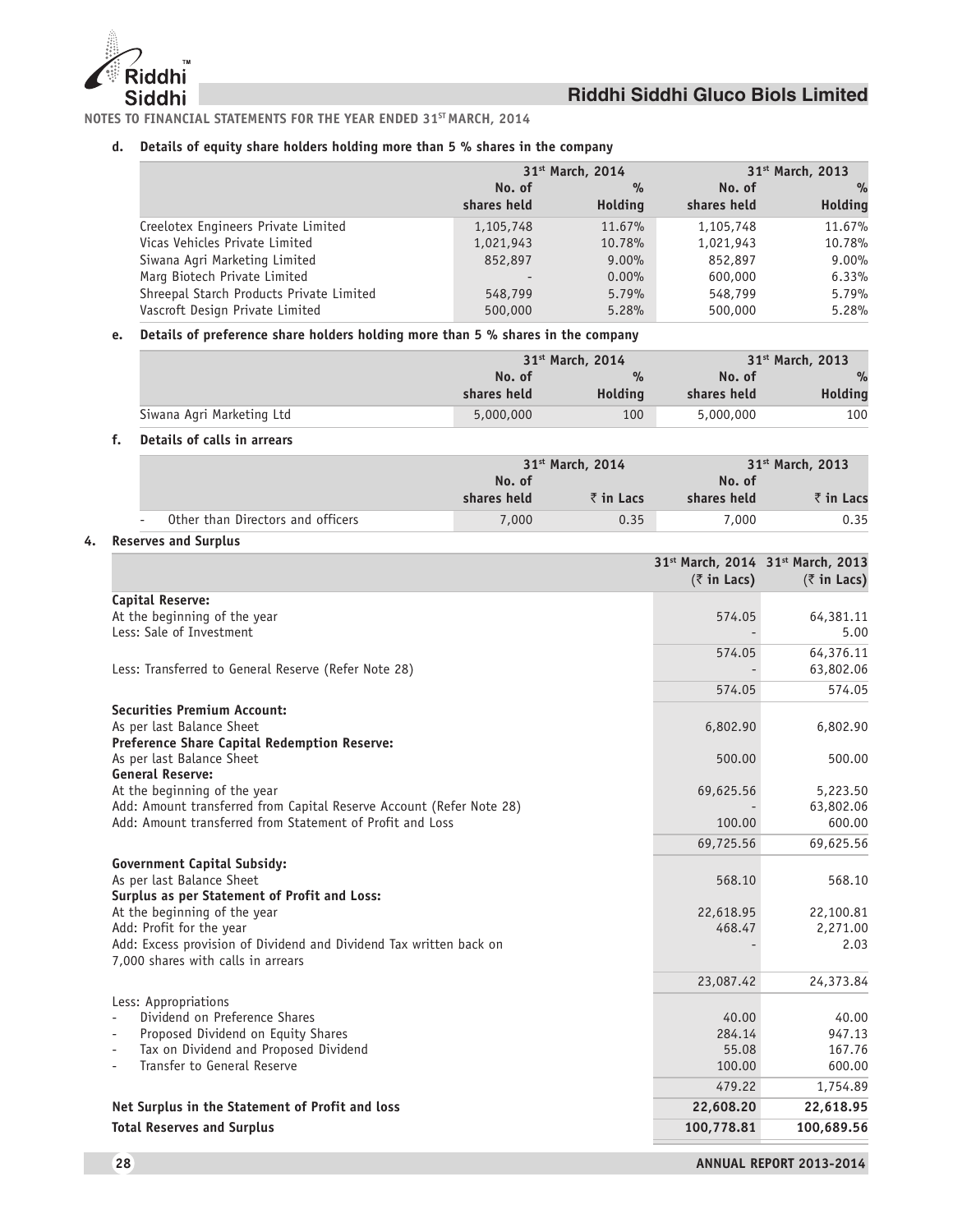

**NOTES TO FINANCIAL STATEMENTS FOR THE YEAR ENDED 31ST MARCH, 2014**

# **5. Long term borrowings**

|                                                                      |                     | Non-current portion                                                              | Current portion     |                                                                                  |  |
|----------------------------------------------------------------------|---------------------|----------------------------------------------------------------------------------|---------------------|----------------------------------------------------------------------------------|--|
|                                                                      | $(\bar{z}$ in Lacs) | 31 <sup>st</sup> March, 2014 31 <sup>st</sup> March, 2013<br>$(\bar{z}$ in Lacs) | $(\bar{z}$ in Lacs) | 31 <sup>st</sup> March, 2014 31 <sup>st</sup> March, 2013<br>$(\bar{z}$ in Lacs) |  |
| <b>Term loans from Banks</b>                                         |                     |                                                                                  |                     |                                                                                  |  |
| <b>Foreign Currency Loans</b>                                        |                     |                                                                                  |                     |                                                                                  |  |
| External Commercial Borrowings (ECB)<br>(Refer Note (a) below)       | 11,083.94           | 12,023.48                                                                        | 1,893.85            | 1,756.80                                                                         |  |
| Other loans                                                          |                     |                                                                                  |                     |                                                                                  |  |
| Vehicle loans (Refer Note (b) below)                                 | 5.55                | 7.62                                                                             | 10.92               | 22.62                                                                            |  |
|                                                                      | 11,089.49           | 12,031.10                                                                        | 1,904.77            | 1,779.42                                                                         |  |
| The above amount includes:                                           |                     |                                                                                  |                     |                                                                                  |  |
| Secured borrowings                                                   | 11,089.49           | 12,031.10                                                                        | 1,904.77            | 1,779.42                                                                         |  |
| Unsecured borrowings                                                 | ٠                   | ۰                                                                                |                     |                                                                                  |  |
| Less: Amount disclosed under the head<br>"other current liabilities" |                     | $\overline{\phantom{a}}$                                                         | (1,904.77)          | (1, 779.42)                                                                      |  |
| <b>Net Amount</b>                                                    | 11,089.49           | 12,031.10                                                                        |                     |                                                                                  |  |

(a) ECB carries an interest rate of 6% to 7% p.a. and are secured against the windmills of the Company. ECB of JPY 7,117.50 Lacs is payable in 14 half yearly instalments and ECB of USD 177.78 Lacs is payable in 14 half yearly instalments. During the year, the Company has not complied with certain financial debt covenants related to these ECB. The lenders without recalling the loan have served notice of payment of interest at an accelerated rate of interest and have also asked for additional security to cover the shortfall in security provided. The Company is in negotiation with lenders to provide additional security.

(b ) Vehicle loans are secured by hypothecation of underlying vehicle taken against loan.

### **6. Deferred tax liabilities (Net)**

| $(\bar{z}$ in Lacs)                      | $(\bar{z}$ in Lacs) |
|------------------------------------------|---------------------|
| Deferred tax asset                       |                     |
| Provision for employee benefits<br>7.73  | 8.38                |
| Gross deferred tax asset<br>7.73         | 8.38                |
| Deferred tax liability                   |                     |
| Fixed assets<br>1,095.13                 | 1,676.39            |
| Gross deferred tax liability<br>1,095.13 | 1,676.39            |
| Net deferred tax liabilities<br>1,087.40 | 1,668.01            |

#### **7. Provisions**

|                                                                                 |                                                     | Non-current portion                       | <b>Current portion</b>                                                           |                     |  |
|---------------------------------------------------------------------------------|-----------------------------------------------------|-------------------------------------------|----------------------------------------------------------------------------------|---------------------|--|
|                                                                                 | 31 <sup>st</sup> March, 2014<br>$(\bar{z}$ in Lacs) | $31st$ March, 2013<br>$(\bar{z}$ in Lacs) | 31 <sup>st</sup> March, 2014 31 <sup>st</sup> March, 2013<br>$(\bar{z}$ in Lacs) | $(\bar{z}$ in Lacs) |  |
| Provision for employee benefits                                                 |                                                     |                                           |                                                                                  |                     |  |
| Provision for gratuity (Refer Note 27)                                          | 20.66                                               | 20.39                                     |                                                                                  | 0.58                |  |
| Provision for compensated absences (Refer Note 27)                              | 1.91                                                | 2.51                                      | 0.18                                                                             | 1.19                |  |
| Provision for Income tax                                                        |                                                     | ۰                                         | 231.81                                                                           |                     |  |
| Provision for wealth tax                                                        |                                                     | ٠                                         | 1.11                                                                             | 0.70                |  |
| Provision for Dividend and Proposed Dividend<br>- (including Preference Shares) | $\overline{\phantom{a}}$                            | ٠                                         | 324.14                                                                           | 987.13              |  |
| Tax on Dividend and Proposed Dividend                                           | $\overline{\phantom{a}}$                            | ٠                                         | 55.08                                                                            | 167.76              |  |
|                                                                                 | 22.57                                               | 22.90                                     | 612.32                                                                           | 1,157.36            |  |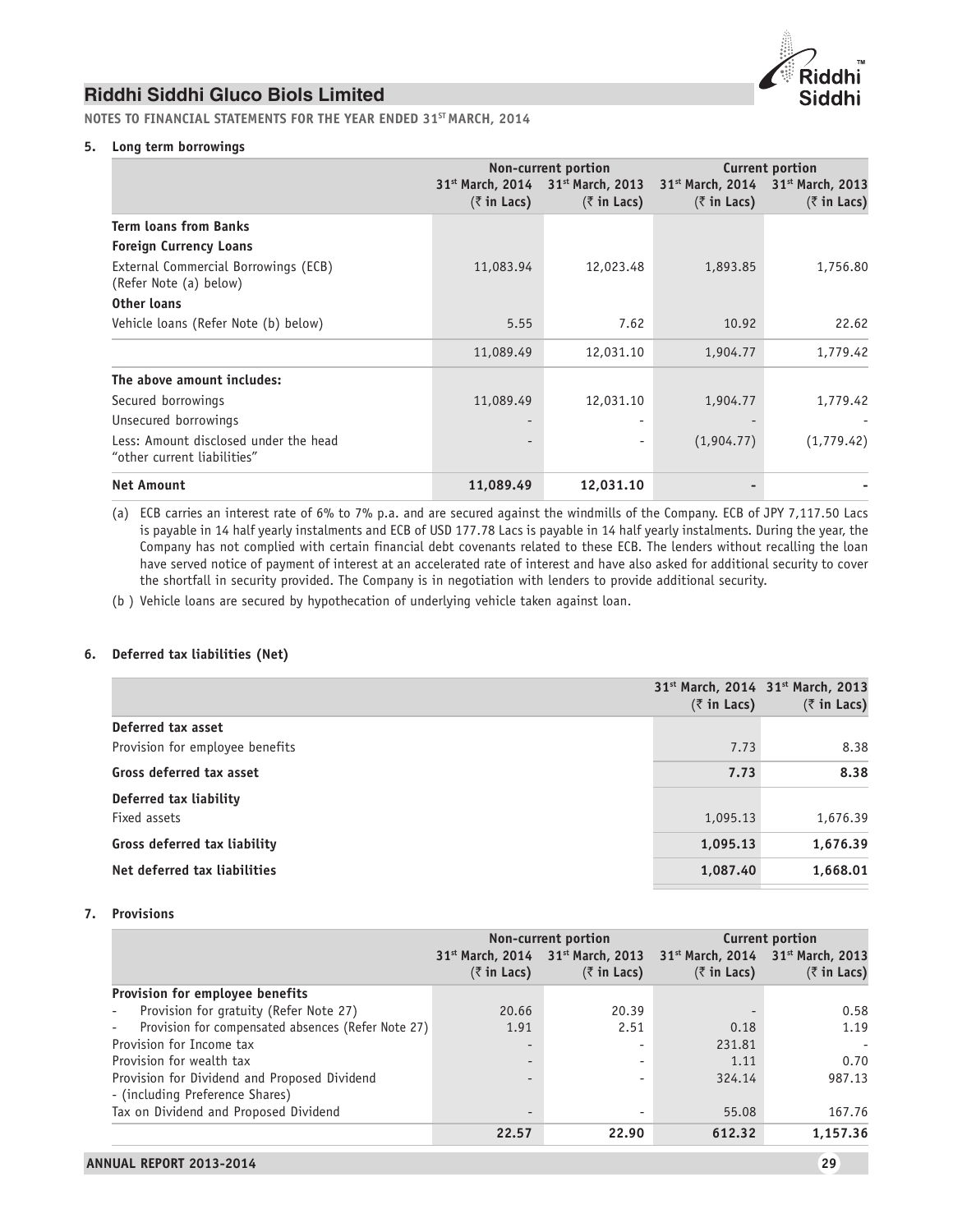

**NOTES TO FINANCIAL STATEMENTS FOR THE YEAR ENDED 31ST MARCH, 2014**

|    |                                                                                                                                                                                                                                                                                                                                                                                                | $(\bar{z}$ in Lacs) | 31 <sup>st</sup> March, 2014 31 <sup>st</sup> March, 2013<br>$(\bar{z}$ in Lacs) |
|----|------------------------------------------------------------------------------------------------------------------------------------------------------------------------------------------------------------------------------------------------------------------------------------------------------------------------------------------------------------------------------------------------|---------------------|----------------------------------------------------------------------------------|
| 8. | Short-term borrowings                                                                                                                                                                                                                                                                                                                                                                          |                     |                                                                                  |
|    | <b>Secured Loans from Others</b>                                                                                                                                                                                                                                                                                                                                                               |                     |                                                                                  |
|    | Short term loans (Refer note (a) below)                                                                                                                                                                                                                                                                                                                                                        |                     | 2,100.00                                                                         |
|    | <b>Working Capital Loans from Banks</b>                                                                                                                                                                                                                                                                                                                                                        |                     |                                                                                  |
|    | Overdraft Account (Refer note (b) below)                                                                                                                                                                                                                                                                                                                                                       | 607.96              |                                                                                  |
|    |                                                                                                                                                                                                                                                                                                                                                                                                | 607.96              | 2,100.00                                                                         |
|    | <b>Nature of Security:</b>                                                                                                                                                                                                                                                                                                                                                                     |                     |                                                                                  |
|    | (a) The Company had Short-term loans from Non Banking Finance Company which is secured<br>against pledge of Debt oriented mutual funds and is repayable within one year from the<br>balance sheet date and carried an interest rate of 11.5% p.a.<br>(b) Bank Overdrafts are secured against the lien of Fixed Deposits placed with the bankers<br>and carries an interest rate of 10.75% p.a. |                     |                                                                                  |
| 9. | <b>Trade payables</b>                                                                                                                                                                                                                                                                                                                                                                          |                     |                                                                                  |
|    | Trade payables                                                                                                                                                                                                                                                                                                                                                                                 |                     |                                                                                  |
|    | Outstanding dues of other than micro and small enterprises (Refer Note 36)                                                                                                                                                                                                                                                                                                                     | 198.13              | 41.25                                                                            |
|    |                                                                                                                                                                                                                                                                                                                                                                                                | 198.13              | 41.25                                                                            |
|    | 10. Other current liabilities                                                                                                                                                                                                                                                                                                                                                                  |                     |                                                                                  |
|    | Interest accrued but not due on borrowings                                                                                                                                                                                                                                                                                                                                                     | 24.36               | 40.64                                                                            |
|    | Current Maturities of long term borrowings (Refer Note 5)                                                                                                                                                                                                                                                                                                                                      | 1,904.77            | 1,779.42                                                                         |
|    | Others:                                                                                                                                                                                                                                                                                                                                                                                        |                     |                                                                                  |
|    | Payable for capital goods                                                                                                                                                                                                                                                                                                                                                                      | 2,187.61            | 2,322.40                                                                         |
|    | Other statutory liabilities                                                                                                                                                                                                                                                                                                                                                                    | 7.18                | 8.72                                                                             |
|    | Unclaimed dividend                                                                                                                                                                                                                                                                                                                                                                             | 42.31               | 39.70                                                                            |
|    | <b>Others</b>                                                                                                                                                                                                                                                                                                                                                                                  | 1,444.24            | 1,401.17                                                                         |
|    |                                                                                                                                                                                                                                                                                                                                                                                                | 5,610.47            | 5,592.05                                                                         |

# **11. Fixed Assets**

| <b>Particulars</b><br><b>Gross Block</b> |            |        |                            |                                     | Depreciation/Amortisation |                                  |                          | <b>Net Block</b>         |                                                 |           |
|------------------------------------------|------------|--------|----------------------------|-------------------------------------|---------------------------|----------------------------------|--------------------------|--------------------------|-------------------------------------------------|-----------|
|                                          | April 2013 |        | At 1st Additions Disposals | At $31st$<br>March, 2014 April 2013 | At 1st                    | Charge for Disposals<br>the year |                          | At $31st$                | At $31st$<br>March, 2014 March, 2014 March 2013 | At $31st$ |
| <b>TANGIBLE ASSETS:</b>                  |            |        |                            |                                     |                           |                                  |                          |                          |                                                 |           |
| Freehold Land                            | 390.29     |        |                            | 390.29                              |                           |                                  |                          | $\overline{\phantom{a}}$ | 390.29                                          | 390.29    |
| <b>Building</b>                          | 320.11     |        |                            | 320.11                              | 61.92                     | 9.51                             | ٠                        | 71.43                    | 248.68                                          | 258.19    |
| Plant and Machineries                    | 21,466.69  |        | ٠                          | 21,466.69                           | 5,658.19                  | 2,424.08                         | $\overline{\phantom{a}}$ | 8,082.27                 | 13,384.43                                       | 15,808.50 |
| Furniture and fixtures                   | 30.56      | 1.00   | $\overline{\phantom{a}}$   | 31.56                               | 23.35                     | 0.99                             | $\blacksquare$           | 24.34                    | 7.22                                            | 7.21      |
| Computers                                | 2.58       |        |                            | 2.58                                | 1.32                      | 0.28                             | ٠                        | 1.60                     | 0.98                                            | 1.26      |
| Vehicles                                 | 234.95     | 12.04  | $\overline{\phantom{a}}$   | 246.99                              | 83.35                     | 21.39                            | ÷                        | 104.74                   | 142.25                                          | 151.60    |
| Sub Total (A)                            | 22,445.18  | 13.04  | $\overline{\phantom{a}}$   | 22,458.22 5,828.13                  |                           | 2,456.25                         | $\overline{\phantom{a}}$ |                          | 8,284.38 14,173.85 16,617.05                    |           |
| <b>INTANGIBLE ASSETS:</b>                |            |        |                            |                                     |                           |                                  |                          |                          |                                                 |           |
| Trade name and Trademark                 | 4.07       |        |                            | 4.07                                | 4.07                      |                                  |                          | 4.07                     |                                                 |           |
| Sub Total (B)                            | 4.07       |        |                            | 4.07                                | 4.07                      |                                  |                          | 4.07                     |                                                 |           |
| Total $(A) + (B)$                        | 22,449.25  | 13.04  | ٠                          | 22,462.29 5,832.20                  |                           | 2,456.25                         | $\overline{\phantom{a}}$ |                          | 8,288.45 14,173.85 16,617.05                    |           |
| Previous year                            | 21,976.85  | 483.25 | 10.84                      | 22,449.26                           | 2,970.46                  | 2,868.79                         | 7.05                     | 5,832.21                 | 16,617.05                                       |           |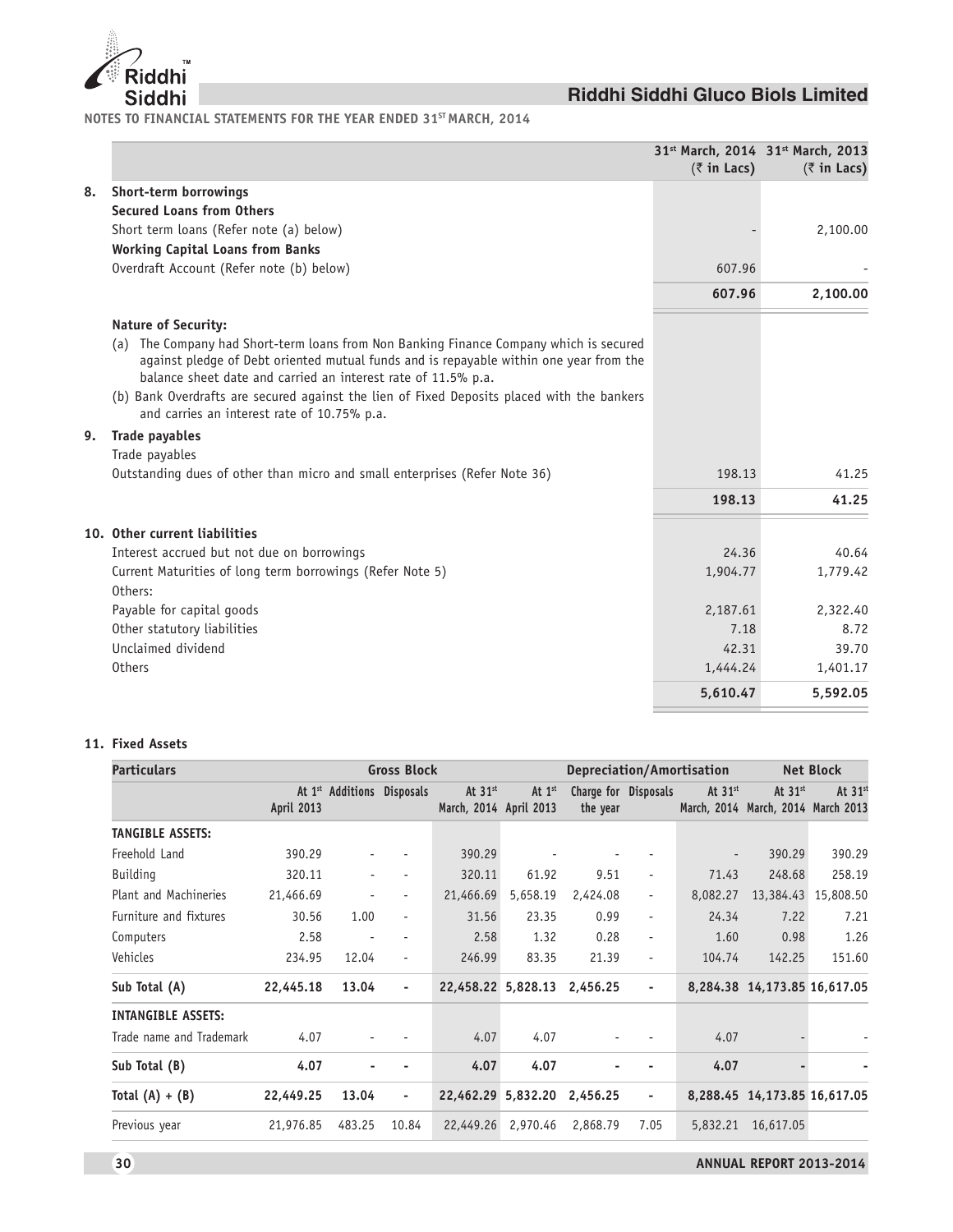

**NOTES TO FINANCIAL STATEMENTS FOR THE YEAR ENDED 31ST MARCH, 2014**

# **12. Non-current investments (Valued at cost)**

|         |                                                                                                                        | <b>Face Value</b><br>$(\overline{\zeta})$ | $(3 \in \mathbb{R})$ in Lacs) | 31st March, 2014 31st March, 2013<br>$(3 \in \mathbb{R})$ in Lacs) |
|---------|------------------------------------------------------------------------------------------------------------------------|-------------------------------------------|-------------------------------|--------------------------------------------------------------------|
|         | Non-trade investments                                                                                                  |                                           |                               |                                                                    |
| a)      | Investment in Equity Instruments (quoted and fully paid up)                                                            |                                           |                               |                                                                    |
| 900     | (Previous Year: 900) Indian Overseas Bank Limited                                                                      | 10                                        | 0.22                          | 0.22                                                               |
| 1,312   | (Previous year: 1,312) Bajaj Finance Limited                                                                           | 5                                         | 16.97                         | 16.97                                                              |
| 992     | (Previous year: 1,089) Bosch Limited                                                                                   | 10                                        | 91.39                         | 100.22                                                             |
| 2,213   | (Previous year: 2,213) Eicher Motors Limited                                                                           | 10                                        | 61.22                         | 61.22                                                              |
| 1,678   | (Previous year: 1,678) Jammu and Kashmir Bank Limited                                                                  | 10                                        | 23.98                         | 23.98                                                              |
| 28,890  | (Previous year: 28,890) Citi Union Bank Limited                                                                        | $\mathbf{1}$                              | 16.40                         | 16.40                                                              |
| 2,574   | Previous year: 2,574) ING Vysya Bank Limited                                                                           | 10                                        | 13.00                         | 13.00                                                              |
| 6,020   | (Previous year: 6,020) Pidillite Industries Limited                                                                    | $\mathbf{1}$                              | 13.09                         | 13.09                                                              |
| 3,386   | (Previous year: 3,866) Godrej Industries Limited                                                                       | $\mathbf{1}$                              | 10.64                         | 12.14                                                              |
| 630     | (Previous year: 420) Container Corporation of India Limited                                                            | 10                                        | 3.86                          | 3.86                                                               |
| 12,881  | (Previous year: 12,881) Voltas Limited                                                                                 | $\mathbf{1}$                              | 14.52                         | 14.52                                                              |
| 3,553   | (Previous year: 3,553) Cummins India Limited                                                                           | $\overline{c}$                            | 17.99                         | 17.99                                                              |
| 3,499   | (Previous year: 3,499) Engineers India Limited                                                                         | 5                                         | 7.98                          | 7.98                                                               |
| 585     | (Previous year: 585) Glaxo Smithkline Consumer Healthcare Limited                                                      | 10                                        | 22.18                         | 22.18                                                              |
| Nil     | (Previous year: 1,948) Glaxo Smithkline Pharmaceuticals Limited                                                        | 10                                        |                               | 40.13                                                              |
| 2,505   | (Previous year: 1,670) Emami Limited                                                                                   | $\mathbf{1}$                              | 10.33                         | 10.33                                                              |
| 2,840   | (Previous year: 2,840) Speciality Restaurant Limited                                                                   | 10                                        | 5.05                          | 5.05                                                               |
| 2,897   | (Previous year: 2,181) Ipca Lab Limited                                                                                | $\overline{c}$                            | 16.13                         | 10.04                                                              |
| 4,881   | (Previous year: 4,881) Mcleod Russel India Limited                                                                     | 5                                         | 18.07                         | 18.07                                                              |
| 883     | (Previous year: 1,202) Page Industries Limited                                                                         | 10                                        | 30.89                         | 42.02                                                              |
| 1,815   | (Previous year: 1,815) Hero Motocorp Limited                                                                           | $\overline{c}$                            | 33.52                         | 33.52                                                              |
| 11,554  | (Previous year: 13,048) HDFC Bank Limited                                                                              | $\overline{c}$                            | 77.24                         | 87.48                                                              |
| 6,935   | (Previous year: 6,935) Housing Development Finance Corporation Limited                                                 | $\overline{c}$                            | 57.00                         | 57.00                                                              |
| 2,755   | (Previous year: 2,755) State Bank of India                                                                             | $10\,$                                    | 64.95                         | 64.95                                                              |
| 3,711   | (Previous year: 2,474) Larsen & Tubro Limited                                                                          | $\overline{c}$                            | 41.52                         | 41.52                                                              |
| 1,194   | (Previous year: 1,381) Nestle Limited                                                                                  | 10                                        | 57.69                         | 66.70                                                              |
| 1,926   | (Previous year: 1,926) Infosys Technologies Limited                                                                    | 5                                         | 45.08                         | 45.08                                                              |
| Nil     | (Previous year: 3,091) Financial Technologies (India) Limited                                                          | 2                                         |                               | 33.85                                                              |
| Nil     | (Previous year: 9,212) Hindustan Petroleum Corporation Limited                                                         | 10                                        |                               | 34.21                                                              |
| 3,406   | (Previous year: Nil) Tech Mahindra Limited                                                                             | 10                                        | 53.95                         |                                                                    |
| 9,499   | (Previous year: 9,499) Cairn India Limited                                                                             | 10                                        | 31.26                         | 31.26                                                              |
| 7,390   | (Previous year: Nil) Asian Paints Limited                                                                              | $\mathbf{1}$                              | 36.70                         |                                                                    |
| 2,876   | (Previous year: 2,876) Divis Laboratories Limited                                                                      | $\overline{c}$                            | 34.09                         | 34.09                                                              |
|         |                                                                                                                        | (a)                                       | 926.90                        | 979.07                                                             |
|         | <b>Investment in Debentures or Bonds:</b>                                                                              |                                           |                               |                                                                    |
|         | Nil (Previous year: 50) 19% Redeemable fully paid up                                                                   | 1,000,000                                 |                               | 517.50                                                             |
|         | Non-Convertible Secured Debentures of                                                                                  |                                           |                               |                                                                    |
|         | Wadhwa Group Holdings Private Limited (Unquoted)                                                                       |                                           |                               |                                                                    |
|         | Nil (Previous year: 15) 17.5% fully paid up Redeemable                                                                 | 10,000,000                                |                               | 1,500.00                                                           |
|         | Non-Convertible Secured Debentures of                                                                                  |                                           |                               |                                                                    |
|         | Marathon Realty Private Limited (Quoted)                                                                               |                                           |                               |                                                                    |
| 225,000 | (Previous year: 1,50,000) 18% Oceanus Dwellings                                                                        | 96                                        | 216.01                        | 150.02                                                             |
|         | Private Limited Non Convertible Secured Debenture (Unquoted)                                                           |                                           |                               |                                                                    |
| 217,286 | (Previous year: Nil) 18.5% Jain Heights Private Limited<br>Non Convertible Secured Debenture (Unquoted)                | 100                                       | 217.29                        |                                                                    |
| 600,000 | (Previous year: Nil) 18% Omkar Realtors and Developers<br>Private Limited Non Convertible Secured Debenture (Unquoted) | 94.28                                     | 565.69                        |                                                                    |
| 161,646 | (Previous year: Nil) 16% Peeble Bay Developers Private Limited<br>Non Convertible Secured Debenture (Unquoted)         | 100                                       | 161.72                        |                                                                    |
| 323,293 | (Previous year: Nil) 16% Galleria Developers Private Limited<br>Non Convertible Secured Debenture (Unquoted)           | 100                                       | 323.29                        |                                                                    |
|         |                                                                                                                        |                                           | 1,484.00                      | 2,167.52                                                           |
|         |                                                                                                                        | (b)                                       |                               |                                                                    |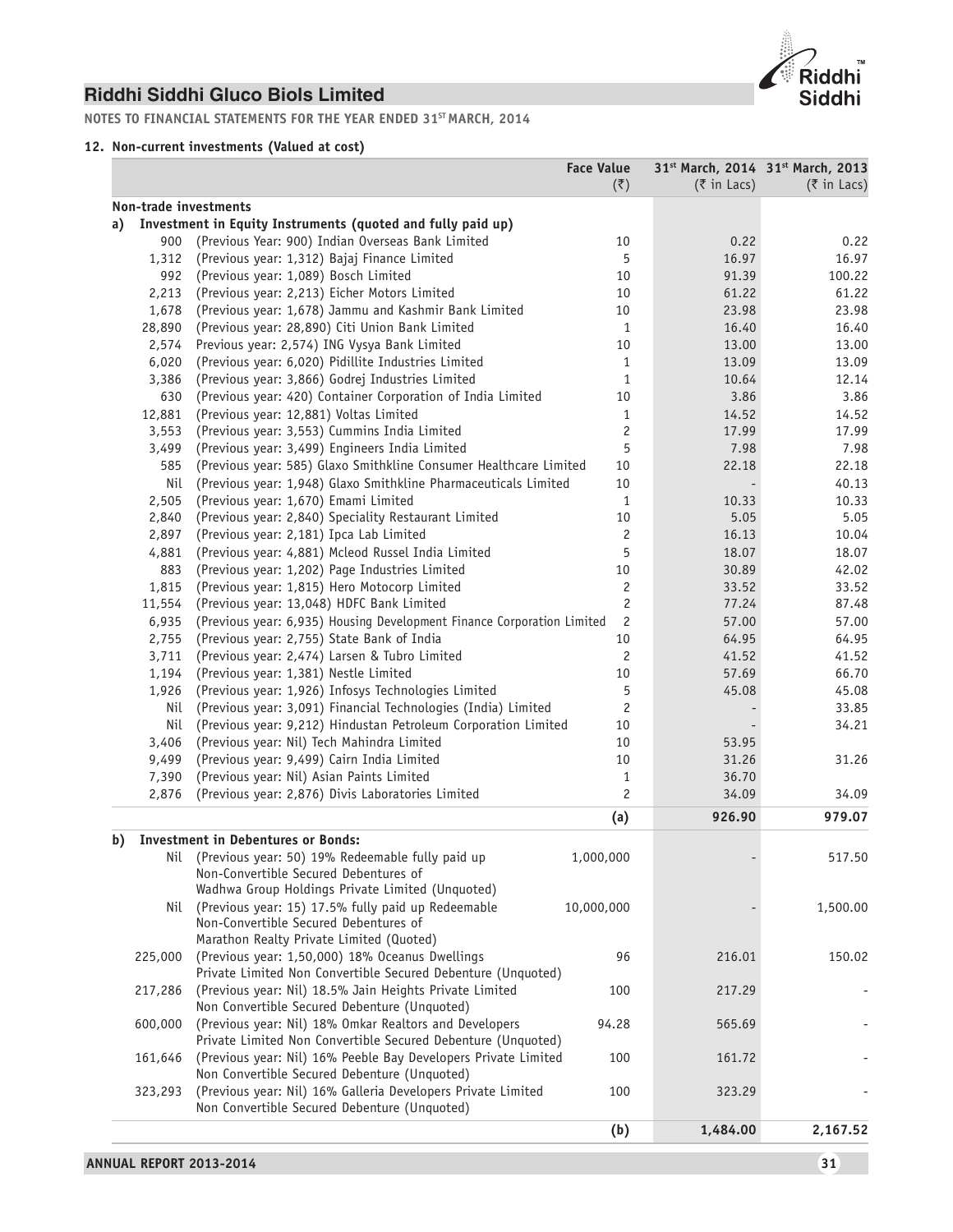

**NOTES TO FINANCIAL STATEMENTS FOR THE YEAR ENDED 31ST MARCH, 2014**

|    |        |                                                                                                                 | <b>Face Value</b><br>$(\overline{\zeta})$ | $31st$ March 2014<br>$(5 \in \mathsf{In}$ Lacs) | $31st$ March 2013<br>$(\bar{\tau}$ in Lacs) |
|----|--------|-----------------------------------------------------------------------------------------------------------------|-------------------------------------------|-------------------------------------------------|---------------------------------------------|
| C) |        | <b>Investment in Private Equity Funds:</b>                                                                      |                                           |                                                 |                                             |
|    | 50,000 | (Previous year: 50,000) Business Excellence Fund II<br>(partly paid up of ₹ 200 per unit) (Unquoted)            | 1,000                                     | 100.00                                          | 100.00                                      |
|    | 20     | (Previous year: 20) Motilal Ostwal Private Limited -<br>Exchange linked Structured Products (SPIS 22) (Quoted)  | 1,000,000                                 | 200.00                                          | 200.00                                      |
|    | 500    | (Previous year: 500) Motilal Ostwal Private Limited -<br>Exchange linked Structured Products (SPIS 20) (Quoted) | 100,000                                   | 500.00                                          | 500.00                                      |
|    |        |                                                                                                                 | (c)                                       | 800.00                                          | 800.00                                      |
|    |        | <b>Total Non-Current Investments</b>                                                                            | Total $(a+b+c)$                           | 3,210.90                                        | 3.946.59                                    |

|                                  |                                                                    | <b>Book Value</b>                         | <b>Market Value</b>                                                                             |                     |  |
|----------------------------------|--------------------------------------------------------------------|-------------------------------------------|-------------------------------------------------------------------------------------------------|---------------------|--|
|                                  | 31 <sup>st</sup> March, 2014<br>$(5 \in \mathsf{In} \text{ Lacs})$ | $31st$ March, 2013<br>$(\bar{z}$ in Lacs) | 31 <sup>st</sup> March, 2014 31 <sup>st</sup> March, 2013<br>$(5 \in \mathsf{In} \text{ Lacs})$ | $(\bar{z}$ in Lacs) |  |
| Aggregate of Quoted Investment   | 1,626.90                                                           | 3,179.07                                  | 1,812.11                                                                                        | 3,168.45            |  |
| Aggregate of Unguoted Investment | 1,584.00                                                           | 767.52                                    | $\overline{\phantom{0}}$                                                                        |                     |  |
| Total                            | 3,210.90                                                           | 3.946.59                                  | 1,812.11                                                                                        | 3,168.45            |  |

### **13. Loans & advances**

|                                                    |                                                        | Non-current                                         |                                                     | Current                                 |  |
|----------------------------------------------------|--------------------------------------------------------|-----------------------------------------------------|-----------------------------------------------------|-----------------------------------------|--|
|                                                    | 31st March, 2014<br>$(5 \in \mathsf{In} \text{ Lacs})$ | 31 <sup>st</sup> March, 2013<br>$(\bar{z}$ in Lacs) | 31 <sup>st</sup> March, 2014<br>$(\bar{z}$ in Lacs) | 31st March, 2013<br>$(\bar{z}$ in Lacs) |  |
| Security deposit (unsecured, considered good) (A)  | 7.29                                                   | 7.29                                                |                                                     |                                         |  |
| Advances recoverable in cash or kind               |                                                        |                                                     |                                                     |                                         |  |
| Unsecured, considered good                         | 121.13                                                 | 21.13                                               | 5.75                                                | 108.10                                  |  |
| Doubtful                                           | 9.47                                                   | 9.47                                                |                                                     |                                         |  |
|                                                    | 130.60                                                 | 30.60                                               | 5.75                                                | 108.10                                  |  |
| Less: Provision for doubtful advances              | 9.47                                                   | 9.47                                                |                                                     |                                         |  |
| Advances recoverable in cash or kind (net)<br>(B)  | 121.13                                                 | 21.13                                               | 5.75                                                | 108.10                                  |  |
| <b>Other Loans and Advances</b>                    |                                                        |                                                     |                                                     |                                         |  |
| Prepaid expenses                                   |                                                        | ٠                                                   | 131.32                                              | 3.17                                    |  |
| Advances to Suppliers                              |                                                        | $\overline{\phantom{a}}$                            | 580.69                                              | 1,640.46                                |  |
| Loans to employees                                 |                                                        |                                                     | 0.18                                                | 0.30                                    |  |
| Balances with statutory and government authorities |                                                        | $\overline{\phantom{a}}$                            | 3.87                                                | 33.95                                   |  |
| Balance with Portfolio Management Scheme           |                                                        | $\overline{\phantom{a}}$                            | 3.01                                                |                                         |  |
| <b>Inter Corporate Deposit</b>                     |                                                        |                                                     |                                                     |                                         |  |
| Unsecured, considered good                         |                                                        |                                                     | 23,348.27                                           | 19,041.28                               |  |
| Advance tax net of provision                       | 1,190.66                                               | 992.20                                              |                                                     |                                         |  |
| (C)                                                | 1,190.66                                               | 992.20                                              | 24,067.34                                           | 20,719.16                               |  |
| Total $(A+B+C)$                                    | 1,319.08                                               | 1,020.62                                            | 24,073.09                                           | 20,827.26                               |  |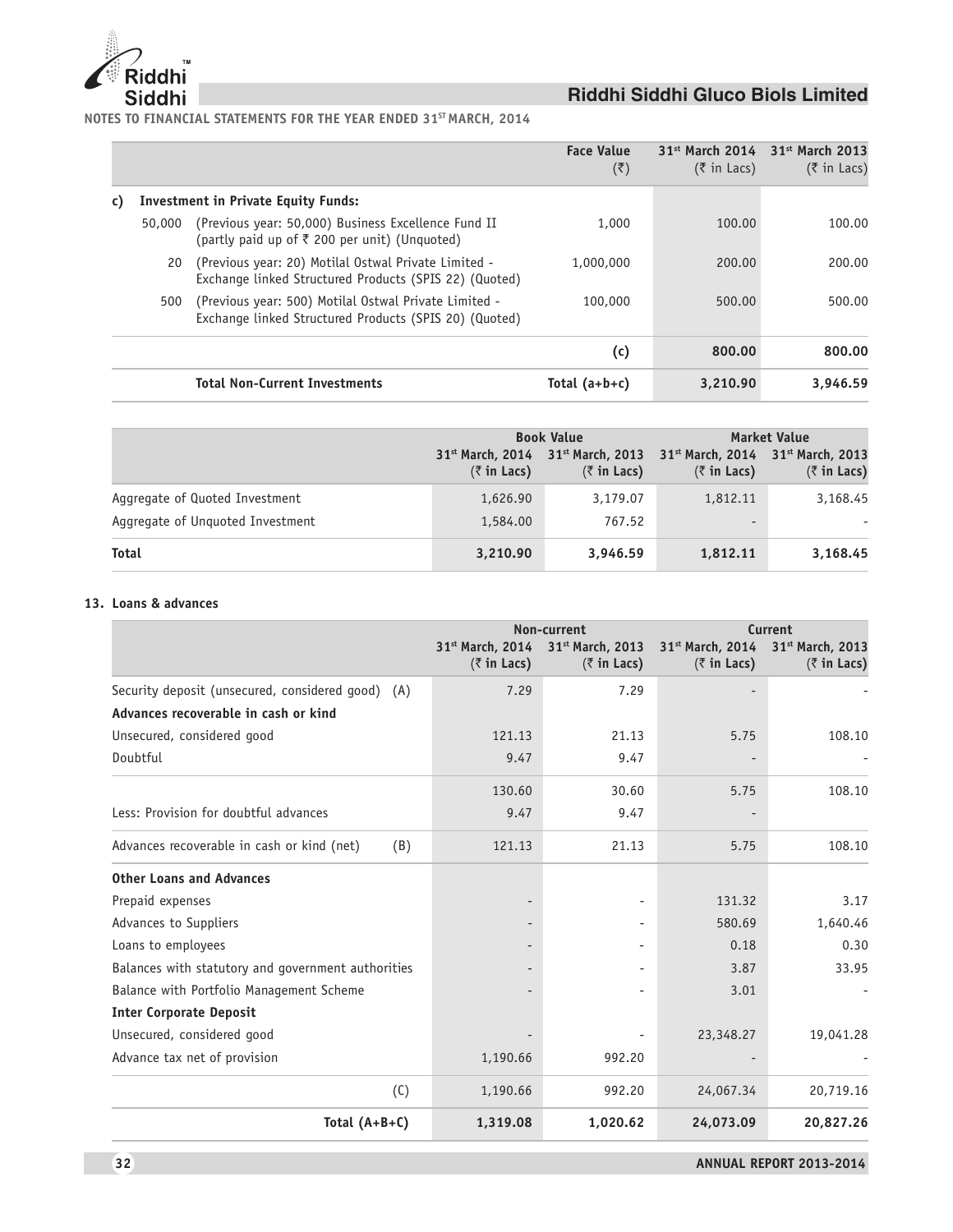

**NOTES TO FINANCIAL STATEMENTS FOR THE YEAR ENDED 31ST MARCH, 2014**

### **14. Current Investments**

|    |           |                                                                                                                        | <b>Face Value</b><br>(5) | $(3 \in \mathbb{R})$ in Lacs) | 31 <sup>st</sup> March, 2014 31 <sup>st</sup> March, 2013<br>$(3 \in \mathbb{R})$ in Lacs) |
|----|-----------|------------------------------------------------------------------------------------------------------------------------|--------------------------|-------------------------------|--------------------------------------------------------------------------------------------|
| a) |           | Investment in Mutual Funds (unquoted and fully paid-up)<br>(valued at lower of cost and fair value)                    |                          |                               |                                                                                            |
|    |           | Nil (Previous year: 10,336,558) units of<br>Axis Short Term Fund Growth                                                | 10                       |                               | 1,250.00                                                                                   |
|    |           | 10,000,000 (Previous year: Nil) units of Birla Sun Life<br>Fixed Term Plan-Series HM                                   | 10                       | 1,000.00                      |                                                                                            |
|    |           | 10,000,000 (Previous year: Nil) units of Birla Sun Life<br>Fixed Term Plan-Series HS                                   | 10                       | 1,000.00                      |                                                                                            |
|    |           | 1,021,795 (Previous year: Nil) units of Birla Sun Life<br>- Cash Plus Daily Dividend - Regular Plan Reinvest           | 100                      | 1,023.79                      |                                                                                            |
|    |           | 16,842,508 (Previous year: 16,842,508) units of Birla Sun Life<br>Dynamic Bond Fund Retail Growth Regular Plan         | 10                       | 3,189.34                      | 3,189.34                                                                                   |
|    |           | 2,025,898 (Previous year: 2,025,898) units of Birla Sun Life<br>Income Plus Growth Regular Plan                        | 10                       | 1,009.83                      | 1,009.83                                                                                   |
|    |           | 5,506,703 (Previous year: 5,506,703) units of DWS Gilt Fund<br>Regular Plan Growth                                     | 10                       | 700.00                        | 700                                                                                        |
|    |           | 55,310,701 (Previous year: 55,310,701) units of DWS Premier Fund<br>Bond - Premium Plus Plan - Growth                  | 10                       | 5,814.33                      | 5,814.33                                                                                   |
|    |           | 6,969,747 (Previous year: 6,969,747) units of HDFC Income Fund Growth                                                  | 10                       | 1,800.00                      | 1,800.00                                                                                   |
|    |           | 16,629,113 (Previous year: 16,629,113) units of HDFC Medium Term<br>Opportunities Fund Growth                          | 10                       | 2,000.00                      | 2,000.00                                                                                   |
|    |           | 36,823,726 (Previous year: 36,823,726) units of HDFC Short Term<br>Opportunities Fund Growth                           | 10                       | 4,450.00                      | 4,450.00                                                                                   |
|    |           | 20,431,476 (Previous year: 20,431,476) units of HSBC Income Fund<br>Short Term Inst Plus Growth                        | 10                       | 2,200.00                      | 2,200.00                                                                                   |
|    |           | 38,894,549 (Previous year: 38,894,549) units of ICICI Prudential Income<br>Opportunities Fund Institutional Growth     | 10                       | 5,135.85                      | 5,135.85                                                                                   |
|    |           | 20,441,791 (Previous year: 20,441,791) units of ICICI Prudential Income<br>Opportunities Fund - Regular Plan Growth    | 10                       | 3,165.00                      | 3,165.00                                                                                   |
|    |           | 11,017,917 (Previous year: 11,017,917) units of ICICI Prudential<br>Short Term - Regular Plan -Growth Option           | 10                       | 2,603.58                      | 2,603.58                                                                                   |
|    |           | 18,014,035 (Previous year: 18,014,035) units of IDFC SSIF Medium Term<br>Plan B Institutional Plan Growth              | 10                       | 2,200.00                      | 2,200.00                                                                                   |
|    |           | 16,930,787 (Previous year: 16,930,787) units of IDFC SSIF Short Term<br>Plan D Growth (Defunct Plan)                   | 10                       | 2,500.00                      | 2,500.00                                                                                   |
|    |           | 16,625,285 (Previous year: 16,625,285) units of JP Morgan India<br>Short Term Income Fund Reqular Plan Growth          | 10                       | 2,023.37                      | 2,023.37                                                                                   |
|    |           | 8,767,985 (Previous year: 8,767,985) units of Kotak Bond Scheme Plan                                                   | 10                       | 2,850.00                      | 2,850.00                                                                                   |
|    |           | 3,209,174 (Previous year: Nil) L & T Triple Ace Bond fund-Bonus original                                               | 10                       | 394.34                        |                                                                                            |
|    |           | Nil (Previous year: 8,093,955) units of Peerless Short Term Fund-<br>Growth Plan                                       | 10                       |                               | 1,006.43                                                                                   |
|    |           | 100,000 (Previous year: Nil) units of Pramerica Fixed Duration Fund-<br>Series 6 Direct Plan Growth Option             | 1,000                    | 1,000.00                      |                                                                                            |
|    |           | 33,424 (Previous year: Nil) units of Pramerica Ultra<br>Short Term Bond Fund Direct Plan Daily Dividend Reinvest       | 1,000                    | 335.04                        |                                                                                            |
|    |           | Nil (Previous year: 50,030) units of Pramerica Liquid Fund<br>Direct Plan Daily Dividend Reinvest                      | 1,000                    |                               | 500.42                                                                                     |
|    |           | 4,585,426 (Previous year: 4,585,426) units of Reliance Floating<br>Rate Fund - Short Term Plan - Growth Plan           | 10                       | 809.26                        | 809.26                                                                                     |
|    |           | 4,064,567 (Previous year: 4,064,567) units of Reliance Income Fund<br>Growth Plan                                      | 10                       | 1,500.00                      | 1,500.00                                                                                   |
|    |           | 16,490,651 (Previous year: 16,490,651) units of Reliance Regular<br>Savings Fund - Debt Plan Institutional Growth Plan | 10                       | 2,527.31                      | 2,527.31                                                                                   |
|    |           | 10,868,647 (Previous year: 10,868,647) units of Reliance<br>Short Term Fund Growth Plan- Growth Option                 | 10                       | 2,250.00                      | 2,250.00                                                                                   |
|    |           | 3,861,413 (Previous year: 3,861,413) units of SBI Dynamic Bond<br>Fund Regular Plan Growth                             | 10                       | 541.03                        | 541.03                                                                                     |
|    | 1,073,988 | (Previous year: 1,073,988) units of SBI Magnum Income<br>Fund Regular Plan Growth                                      | 10                       | 312.00                        | 312.00                                                                                     |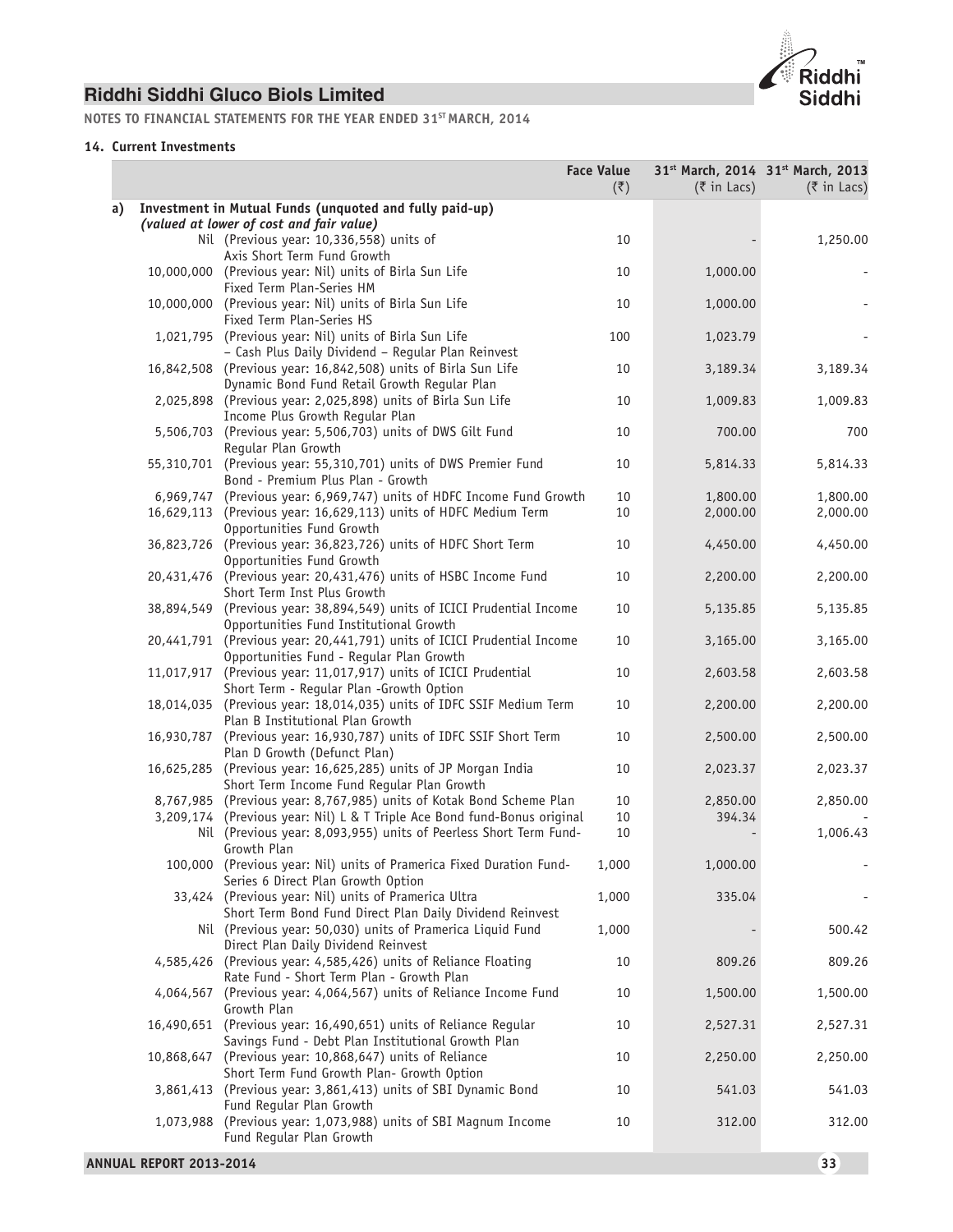

**NOTES TO FINANCIAL STATEMENTS FOR THE YEAR ENDED 31ST MARCH, 2014**

|    |                                                                                                                                                                                                                 | <b>Face Value</b><br>$(\overline{\zeta})$ | $(3\overline{5})$ in Lacs) | 31st March, 2014 31st March, 2013<br>$(3 \times 1)$ acs) |
|----|-----------------------------------------------------------------------------------------------------------------------------------------------------------------------------------------------------------------|-------------------------------------------|----------------------------|----------------------------------------------------------|
|    | 5,543,660 (Previous year: Nil) units of Sundaram Flexible Fund<br>Flexible Income Plan Growth                                                                                                                   | 10                                        | 928.55                     |                                                          |
|    | 7,309,746 (Previous year: Nil) units of Tata Fixed Maturity Plan<br>Series 43 Scheme D Plan A Dividend Payout                                                                                                   | 10                                        | 730.98                     |                                                          |
|    | 3,936,399 (Previous year: 3,936,399) units of Tata Short Term<br>Bond Fund Plan A Growth                                                                                                                        | 10                                        | 809.28                     | 809.28                                                   |
|    | Nil (Previous year: 86,851) units of Templeton India Short<br>Term Income Plan Institutional Monthly Dividend Reinvest                                                                                          | 1,000                                     |                            | 1,043.20                                                 |
|    | Nil (Previous year: 124,648) Reliance Liquidity Fund - Direct<br>- Daily Dividend Reinvestment                                                                                                                  | 1,000                                     |                            | 1,247.11                                                 |
|    | 140,379 (Previous year: 140,379) units of Templeton India<br>Short Term Income Plan Institutional Growth                                                                                                        | 1,000                                     | 2,500.00                   | 2,500.00                                                 |
|    | 2,090,662 (Previous year: 2,090,662) units of<br>Templeton India Income Fund Growth                                                                                                                             | 10                                        | 800.00                     | 800.00                                                   |
|    | 10,198,975 (Previous year: 10,198,975) units of<br>Templeton India Income Opportunities Fund Growth                                                                                                             | 10                                        | 1,281.55                   | 1,281.55                                                 |
|    | 4,853 (Previous year: Nil) units of Templeton India Short Term<br>Income Retail Plan - Monthly Dividend Pay out<br>4,806,121 (Previous year: Nil) units of J P Morgan Indian Banking                            | 1,000<br>10                               | 56.67<br>500.00            |                                                          |
|    | and PSU Debt Fund-Regular Growth<br>84,972 (Previous year: Nil) units of Pramerica Income Fund                                                                                                                  | 1,000                                     | 850.00                     |                                                          |
|    | - Direct Plan - Quarterly Dividend Reinvest<br>21,456,092 (Previous year: 30,511,797) units of UTI Short Term                                                                                                   | 10                                        | 2,820.92                   | 4,010.00                                                 |
|    | Income Fund Institutional Option Growth<br>Total (A)                                                                                                                                                            |                                           | 65,612.02                  | 64,028.94                                                |
|    |                                                                                                                                                                                                                 |                                           |                            |                                                          |
| b) | Investment in Debentures (valued at lower of cost and fair value)<br>10 (Previous year: 15) 17.5% fully paid up Secured<br>Non-Convertible Redeemable Debentures of<br>Marathon Realty Private Limited (Quoted) | 9,600,000                                 | 960.00                     |                                                          |
|    | 5 (Previous year: 15) 17.75% fully paid up Secured<br>Non-Convertible Redeemable Debentures of<br>Marathon Realty Private Limited (Quoted)                                                                      | 9,400,000                                 | 470.00                     |                                                          |
|    | 100 (Previous year: Nil) 18.5% Secured Non-Convertible<br>Redeemable Debentures of Inesh Realtors Private Limited<br>(Quoted)                                                                                   | 98,000                                    | 98.00                      |                                                          |
|    | Nil (Previous year: 150) 12.50% Secured Non-Convertible<br>Redeemable Debentures of Manappuram Finance Limited<br>(Quoted)                                                                                      | 1,000,000                                 |                            | 1,500.00                                                 |
|    | Total (B)                                                                                                                                                                                                       |                                           | 1,528.00                   | 1,500.00                                                 |
|    | Total $(A+B)$                                                                                                                                                                                                   |                                           | 67,140.02                  | 65,528.94                                                |
|    |                                                                                                                                                                                                                 |                                           |                            |                                                          |

|                                  | <b>Book Value</b>      |                                                                 | <b>Market Value</b>      |                             |
|----------------------------------|------------------------|-----------------------------------------------------------------|--------------------------|-----------------------------|
|                                  |                        | 31st March 2014 31st March 2013 31st March 2014 31st March 2013 |                          |                             |
|                                  | $($ $\bar{z}$ in lacs) | $($ $\bar{z}$ in lacs)                                          | $($ $\bar{z}$ in lacs)   | $($ $\overline{z}$ in lacs) |
| Aggregate of Quoted Investment   | 1,528.00               | 1,500.00                                                        | 1,528.00                 | 1,500.00                    |
| Aggregate of Unguoted Investment | 65,612.02              | 64,028.94                                                       | $\overline{\phantom{a}}$ |                             |
| <b>Total</b>                     | 67.140.02              | 65,528.94                                                       | 1,528.00                 | 1,500.00                    |

|                                                             | $(5 \in \mathsf{In} \text{ Lacs})$ | 31st March, 2014 31st March, 2013<br>$(5 \in \mathsf{In} \text{ Lacs})$ |
|-------------------------------------------------------------|------------------------------------|-------------------------------------------------------------------------|
| 15. Inventories (at lower of Cost and Net Realisable Value) |                                    |                                                                         |
| Stock-in-Trade                                              |                                    |                                                                         |
| Closing stock - Commodities                                 |                                    |                                                                         |
| Agriculture and Metal Commodities                           | 746.31                             | 13,250.82                                                               |
|                                                             | 746.31                             | 13,250.82                                                               |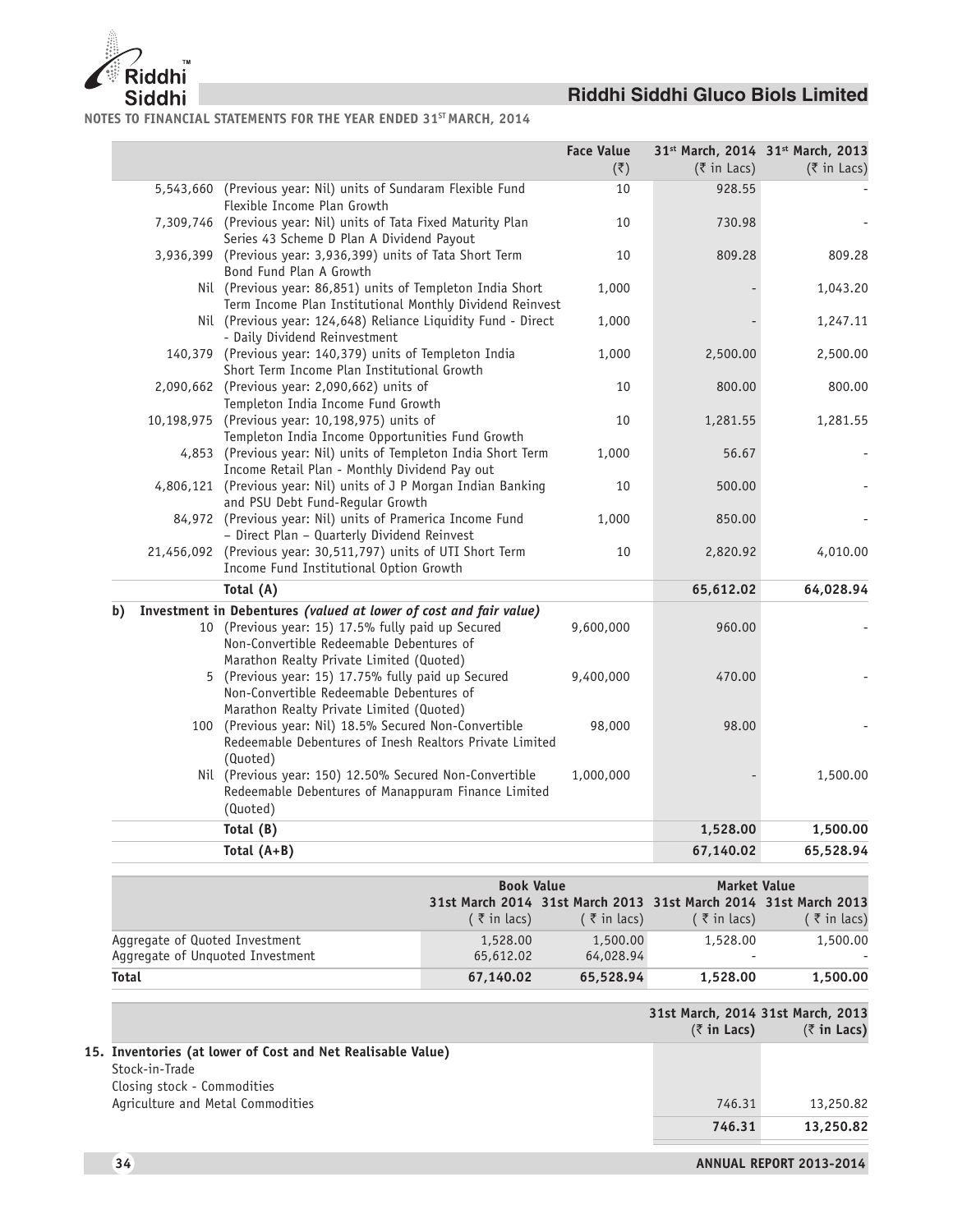

**NOTES TO FINANCIAL STATEMENTS FOR THE YEAR ENDED 31ST MARCH, 2014**

|                                                                                                                                                                                     | 31st March, 2014 31st March, 2013 |                        |
|-------------------------------------------------------------------------------------------------------------------------------------------------------------------------------------|-----------------------------------|------------------------|
|                                                                                                                                                                                     | $(\bar{z}$ in Lacs)               | $(\bar{z}$ in Lacs)    |
| 16. Trade receivables                                                                                                                                                               |                                   |                        |
| Outstanding for a period exceeding six months from the date they are due for payment<br>Unsecured, considered good                                                                  | 7,623.69                          | 515.59                 |
| Doubtful<br>(A)                                                                                                                                                                     | 7,623.69                          | 515.59                 |
| Outstanding for a period less than six months from the date they are due for payment                                                                                                |                                   |                        |
| Unsecured, considered good<br>Doubtful                                                                                                                                              | 171.53                            | 832.97                 |
| Less: Provision for doubtful receivables                                                                                                                                            | 171.53                            | 832.97                 |
| (B)                                                                                                                                                                                 | 171.53                            | 832.97                 |
| Total $(A+B)$                                                                                                                                                                       | 7,795.22                          | 1,348.56               |
| 17. Cash and cash equivalents                                                                                                                                                       |                                   |                        |
| Cash and cash equivalents                                                                                                                                                           |                                   |                        |
| Cash on Hand<br><b>Balances with Banks</b>                                                                                                                                          | 0.36                              | 0.61                   |
| In Current Accounts                                                                                                                                                                 | 13.75                             | 343.45                 |
| In Dividend Accounts                                                                                                                                                                | 42.31                             | 39.70                  |
| (A)                                                                                                                                                                                 | 56.42                             | 383.76                 |
| Fixed deposits with the banks*                                                                                                                                                      | 1,116.41                          | 1,050.00               |
| (B)<br>Total $(A+B)$                                                                                                                                                                | 1,116.41                          | 1,050.00<br>1,433.76   |
|                                                                                                                                                                                     | 1,172.83                          |                        |
| $\star$<br>Fixed deposits placed with the bankers amounting $\bar{z}$ 1,116.41 lacs(Previous<br>Year: $\bar{\tau}$ 1,050 lacs) are under lien against credit facilities sanctioned. |                                   |                        |
| 18. Other current assets                                                                                                                                                            |                                   |                        |
| Unsecured, considered good<br>Fixed Assets held for sale<br>(at net book value or estimated net realisable value, whichever is lower)                                               | 30.00                             | 30.00                  |
| Interest accrued and due on Inter Corporate Deposits and Debentures<br>Interest accrued but not due on Fixed deposits                                                               | 1,788.80<br>4.53                  | 718.03<br>28.08        |
|                                                                                                                                                                                     | 1,823.33                          | 776.11                 |
|                                                                                                                                                                                     |                                   |                        |
|                                                                                                                                                                                     | 2013-14                           | 2012-13                |
|                                                                                                                                                                                     | $(\bar{z}$ in Lacs)               | $(\bar{z}$ in Lacs)    |
| 19. Revenue from operations:                                                                                                                                                        |                                   |                        |
| <b>Revenue from operations</b><br><b>Sales</b>                                                                                                                                      | 48,604.46                         | 47,545.31              |
|                                                                                                                                                                                     | 48,604.46                         | 47,545.31              |
| Details of products sold                                                                                                                                                            |                                   |                        |
| Sale of Power                                                                                                                                                                       | 1,337.70                          | 1,647.25               |
| Sales of Agriculture and Metal Commmodities                                                                                                                                         | 47,266.75<br>48,604.45            | 45,898.06<br>47,545.31 |
|                                                                                                                                                                                     |                                   |                        |
| 20. Other Income:                                                                                                                                                                   |                                   |                        |
| <b>Dividend Income</b><br>On Shares                                                                                                                                                 | 26.17                             |                        |
| On Mutual Funds                                                                                                                                                                     | 206.64                            | 452.28                 |
| <b>Interest Income</b><br>from Banks                                                                                                                                                | 99.80                             | 2,169.88               |
| from Others                                                                                                                                                                         | 2,781.46                          | 1,469.91               |
| Profit on sale<br>of Mutual Funds and Debentures                                                                                                                                    | 276.58                            | 595.94                 |
| of Equity Shares                                                                                                                                                                    | 49.87                             | 23.87                  |
| Rent Income<br>Miscellaneous Income                                                                                                                                                 | 72.00<br>39.15                    | 60.00<br>32.18         |
|                                                                                                                                                                                     | 3,551.67                          | 4,804.06               |
|                                                                                                                                                                                     |                                   |                        |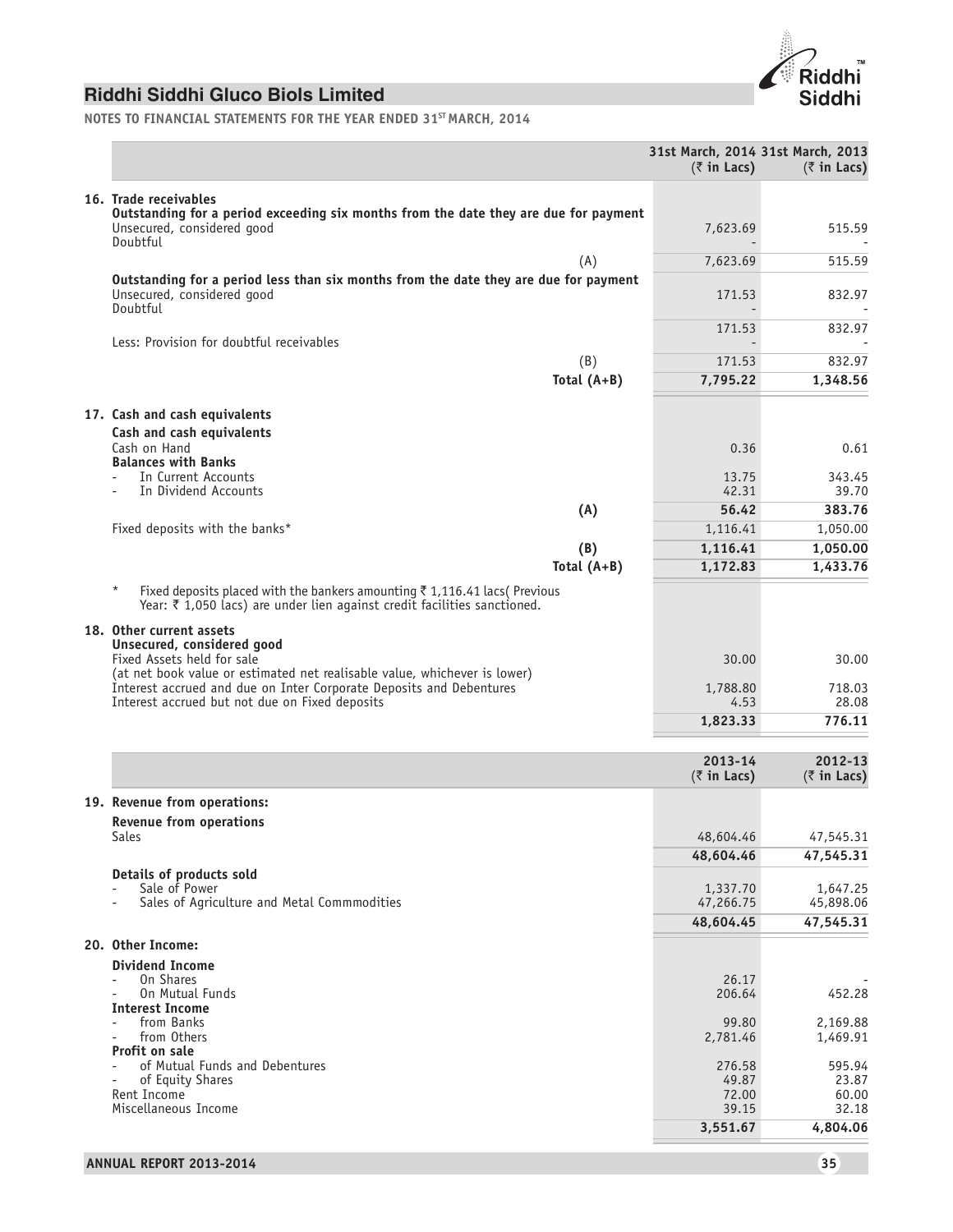

**NOTES TO FINANCIAL STATEMENTS FOR THE YEAR ENDED 31ST MARCH, 2014**

|                                                     | 2013-14             | 2012-13             |
|-----------------------------------------------------|---------------------|---------------------|
|                                                     | $(\bar{z}$ in Lacs) | $(\bar{z}$ in Lacs) |
| 21. Purchase of Stock-in-Trade                      |                     |                     |
| Purchase of Agriculture and Metal Commodities       | 34,017.60           | 58,299.79           |
|                                                     | 34,017.60           | 58,299.79           |
|                                                     |                     |                     |
| 22. Changes in inventories of Stock-in-Trade        |                     |                     |
| <b>Opening Inventories</b>                          |                     |                     |
| Stock-in-Trade                                      |                     |                     |
| Agriculture and Metal Commodities                   | 13,250.82           |                     |
| (A)                                                 | 13,250.82           |                     |
| <b>Closing Inventories</b>                          |                     |                     |
| Stock-in-Trade                                      |                     |                     |
| Agriculture and Metal Commodities                   | 746.31              | 13,250.82           |
| (B)                                                 | 746.31              | 13,250.82           |
| $(A-B)$<br>(Increase)/decrease in stock in trade    | 12,504.51           | (13, 250.82)        |
|                                                     |                     |                     |
| 23. Employee benefit expenses                       |                     |                     |
| Salaries and wages                                  | 121.50              | 121.19              |
| Contribution to Provident Fund and Gratuity         |                     | 20.96               |
| Staff welfare expenses                              | 2.65                | 1.60                |
|                                                     | 124.15              | 143.75              |
|                                                     |                     |                     |
| 24. Finance costs                                   |                     |                     |
| Interest on                                         |                     |                     |
| loans from Banks                                    | 658.65              | 745.02              |
| from Others                                         | 95.47               | 15.08               |
| Foreign currency fluctuation (net)                  | 1,156.67            | 417.52              |
| Other Borrowing costs                               | 0.97                | 0.61                |
|                                                     | 1,911.76            | 1,178.23            |
|                                                     |                     |                     |
| 25. Other expenses                                  |                     |                     |
| Windmill Expenses                                   | 70.86               | 67.60               |
| Legal and Professional Expenses                     | 108.18              | 69.73               |
| Repairs and Maintenance                             | 12.25               | 17.96               |
| Vehicle Running Expenses<br>Electricity Expenses    | 7.86<br>14.22       | 9.05<br>8.88        |
| <b>Insurance Expenses</b>                           | 14.17               | 8.37                |
| Travelling Expenses                                 | 2.31                | 7.61                |
| Office Expenses                                     | 28.70               | 4.90                |
| Rent, Rates and Taxes                               | 3.83                | 4.27                |
| Security Expenses                                   | 4.53                | 4.14                |
| Advertisement Expenses                              | 4.67                | 3.84                |
| Loss on Sale of Investments/Assets                  |                     | 3.90                |
| Printing and Stationery Expenses<br><b>Bad Debt</b> | 2.02<br>300.00      | 1.26<br>16.39       |
| <b>Payment to Auditors</b>                          |                     |                     |
| For Audit Fees<br>$\overline{\phantom{a}}$          | 10.67               | 7.87                |
| For Others                                          | 0.05                | 0.30                |
| Selling and Distribution Expenses                   |                     | 1.20                |
| Miscellaneous Expenses                              | 3.49                | 2.31                |
|                                                     | 587.81              | 239.58              |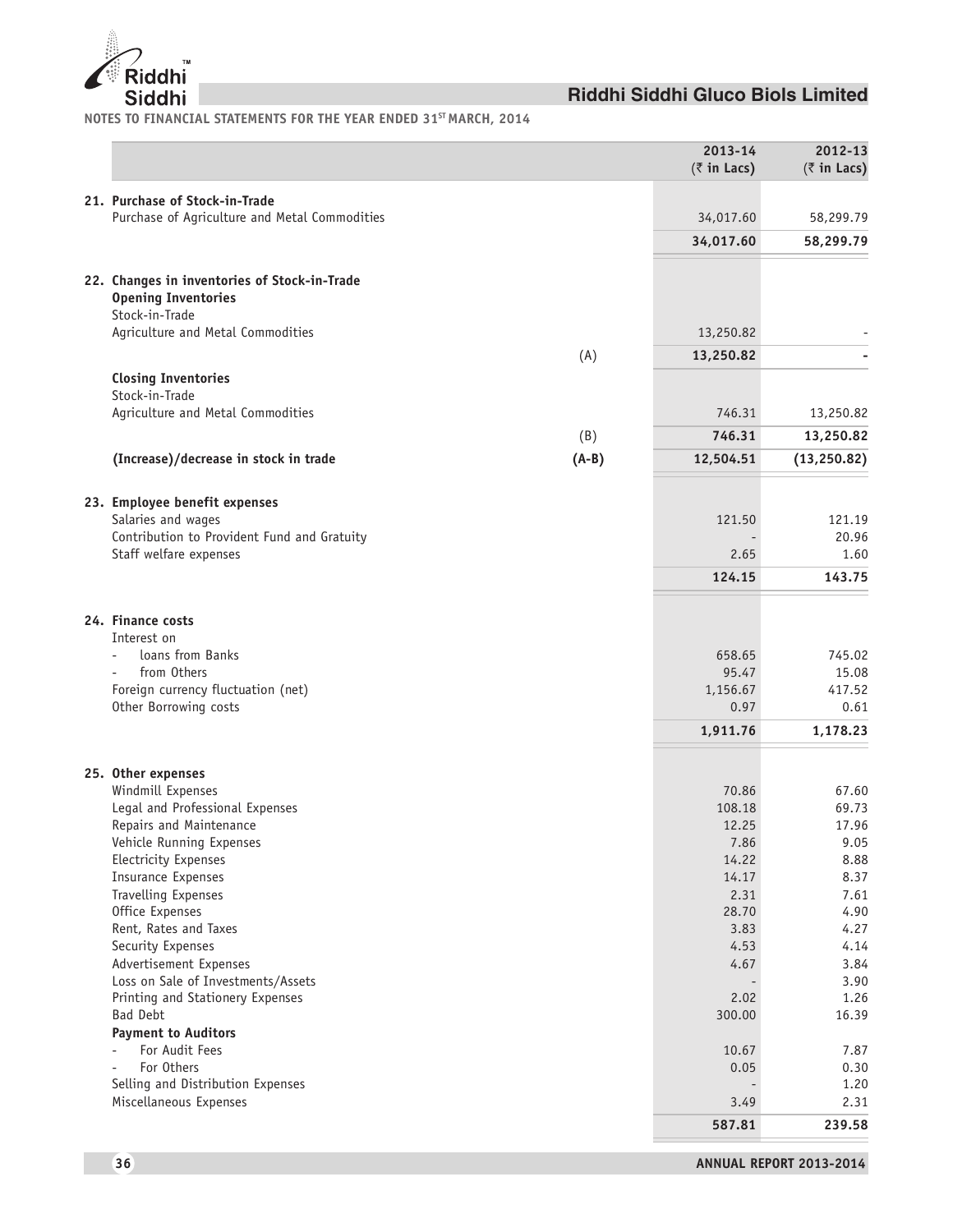

**NOTES TO FINANCIAL STATEMENTS FOR THE YEAR ENDED 31ST MARCH, 2014**

# **26. Contingent liabilities and commitments (to the extent not provided for):**  $\left( \bar{\epsilon} \text{ in } |a \cap \epsilon \right)$

| Contingent trabitities and commitments (to the extent not provided for ). |                   | $\sim$ III Lacs)            |
|---------------------------------------------------------------------------|-------------------|-----------------------------|
| <b>Particulars</b>                                                        | As at             | As at                       |
|                                                                           | $31st$ March 2014 | 31 <sup>st</sup> March 2013 |
| Claims against the Company not acknowledged as debt                       |                   |                             |
| Excise Duty (refer note a)                                                | 2,486.48          | 2,486.48                    |
| Sales Tax (refer note b)                                                  | 1.00              | 1.00                        |
| Service Tax (refer note c)                                                | 27.60             | 27.60                       |
| Income Tax (refer note d)                                                 | 2,976.64          | 921.13                      |
| <b>Total</b>                                                              | 5,491.72          | 3,436.21                    |
| Commitments:                                                              |                   |                             |
| Estimated amount of sales contracts to be executed against                |                   | 13,250.82                   |
| the stock in trade lying as an inventory                                  |                   |                             |
| Uncalled amount of contribution in private equity funds                   | 800.00            | 400.00                      |

- **a.** Towards Levy of excise duty, including penalty but other than interest thereof on account of dispute in classification of finished goods, against which Company has appealed before Appellate Authorities and Commissioner (Appeals).
- **b.** Towards penalty charges on account of dispute for sales tax demand against the pending form 19 to be submitted to tax authorities.
- **c.** Towards Service Tax demand on refund claimed on services availed on export of goods i.e. CHA Services, Port Services and Goods Transport Services.
- **d.** The Income-Tax assessments of the Company have been completed up to Assessment Year 2012-13. The disputed demand outstanding up to the said Assessment Year is `2,976.64 lacs. Based on the decisions of the Appellate authorities and the interpretations of other relevant provisions, the Company has been legally advised that the demand is likely to be either deleted or substantially reduced and accordingly no provision has been made.

It is not practicable to estimate the timing of cash outflows, if any in respect of matters (a) to (d) above, pending resolution of the proceedings with the respective appellate authorities.

### **27. Employee Benefits:**

- **a. Defined Benefit Plan**
- **I. Gratuity:**

The Company has a Defined benefit Gratuity plan. The unfunded plan provides for a lump sum payment to employees, at retirement, death while in employment or on termination of employment, of an amount equivalent to 15 days salary for each completed year of service or part thereof in excess of six months. Vesting occurs upon completion of five years of continuous service.

The following table summarizes the components of net benefit expense recognised in the Statement of Profit and Loss and funded status and amount recognised in the balance sheet for the plan.

|                                                                |         | $(3\overline{5})$ in lacs) |
|----------------------------------------------------------------|---------|----------------------------|
| <b>Statement of Profit and Loss</b>                            | 2013-14 | 2012-13                    |
| Net employee benefit expense (recognised in employee cost):    |         |                            |
| Current service cost                                           | 0.40    | 27.57                      |
| Interest cost of benefit obligation                            | 1.73    | 20.06                      |
| Expected return of plan assets                                 |         | (18.21)                    |
| Net actuarial loss/(gain) recognised in the year               | (2.43)  | (8.46)                     |
| Net benefit expense                                            | (0.30)  | 20.96                      |
| Actual Return on plan assets                                   |         |                            |
| <b>Details of Provision for Gratuity</b>                       | 2013-14 | 2012-13                    |
| Defined benefit obligation                                     | 20.66   | (20.96)                    |
| Fair value of plan assets                                      |         |                            |
| Plan Asset/(Liability)                                         | (20.66) | (20.96)                    |
| Transferred pursuant to the Scheme                             |         |                            |
| Balance outstanding as at the year end                         | 20.66   |                            |
| Changes in the present value of the defined benefit obligation | 2013-14 | 2012-13                    |
| Opening defined benefit obligation                             | 20.96   |                            |
| Interest Cost                                                  | 1.73    | 20.07                      |
| Current Service Cost                                           | 0.40    | 27.57                      |
| <b>Benefits Paid</b>                                           |         |                            |
| Actuarial losses /(gains) on obligation                        | (2.43)  | (26.67)                    |
| Closing defined benefit obligation                             | 20.66   | 20.97                      |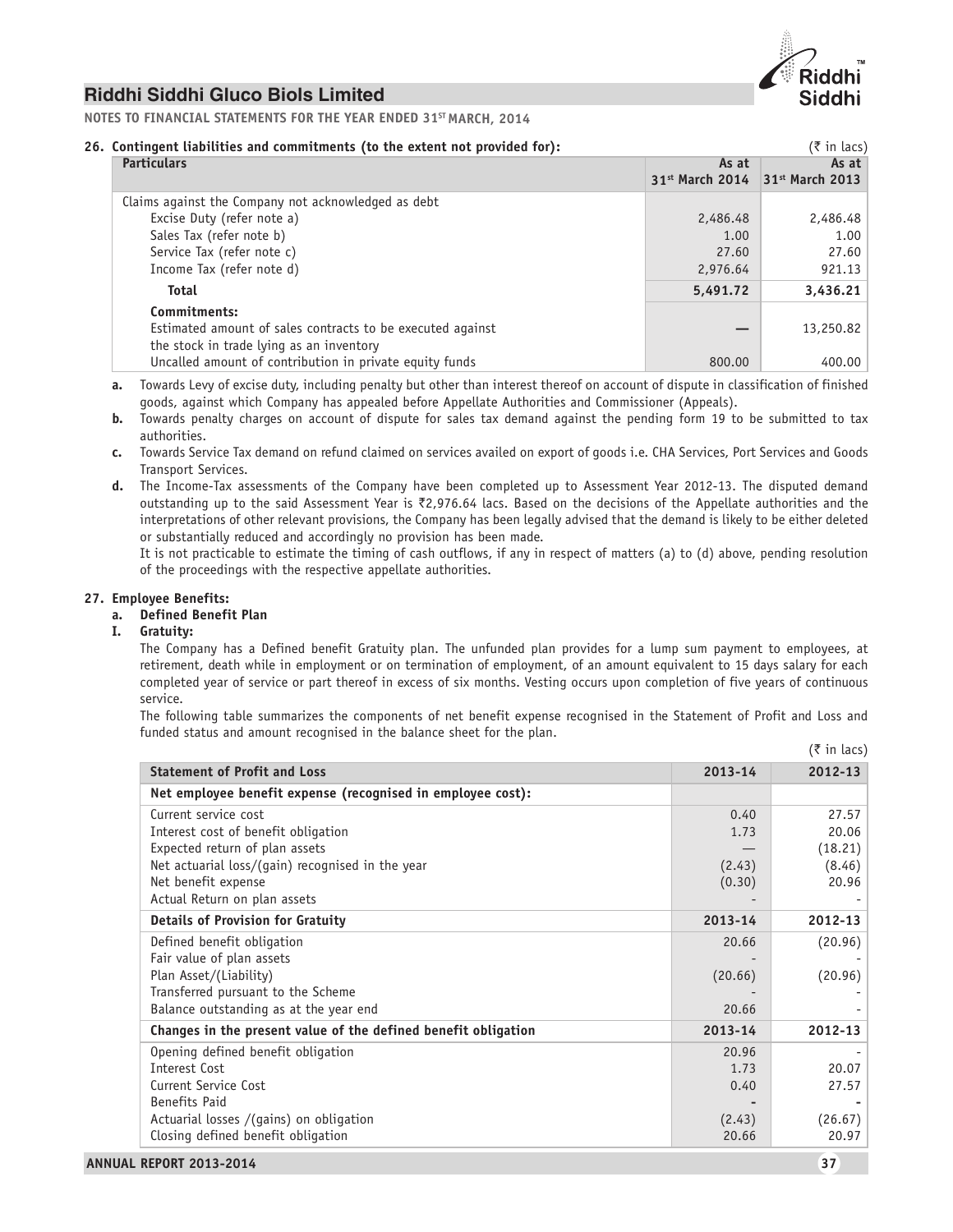

**NOTES TO FINANCIAL STATEMENTS FOR THE YEAR ENDED 31ST MARCH, 2014**

 $($ ₹ in lacs)

|                                        | 2013-14 | 2012-13 |
|----------------------------------------|---------|---------|
| Changes in fair value of plan assets   |         |         |
| Opening fair value of plan assets      |         |         |
| Expected return                        |         | 18.21   |
| Contributions by employer              |         |         |
| Benefits paid                          |         |         |
| Actuarial gain                         |         | (18.21) |
| Closing fair value of plan assets      |         |         |
| Balance outstanding as at the year end |         |         |

The principle actuarial assumptions used in determining gratuity obligation of the Company's are shown below:

| <b>Particulars</b>                     | $2013 - 14$ (%) | $2012 - 13$ (%) |
|----------------------------------------|-----------------|-----------------|
| Discount Rate                          | 9.32            | 8.00            |
| Expected rate of return on plan assets |                 | 8.70            |
| Employee Turnover                      | 2.00            | 2.00            |
| Increase in compensation cost          | 7.50            | 7.50            |

The estimates of future salary increases, considered in actuarial valuation, take account of inflation, seniority problem and other relevant factors, such as supply and demand in the employment market

| Accounts for the current year and previous years are as follows: |  | $(\bar{\tau}$ in lacs) |  |  |  |  |
|------------------------------------------------------------------|--|------------------------|--|--|--|--|
|------------------------------------------------------------------|--|------------------------|--|--|--|--|

| <b>Particulars</b>                        | 2013-14  | 2012-13 | 2011-12 | 2010-11 | 2009-10 |
|-------------------------------------------|----------|---------|---------|---------|---------|
| Defined benefit obligation                | 20.66    | 20.96   |         | 202.64  | 165.59  |
| Plan Assets                               |          |         |         | 162.50  | 145.77  |
| Experience adjustment on Plan Liabilities | $\equiv$ | (27.36) |         | (11.21) | $\star$ |
| Experience adjustments on plan assets     |          | (18.21) |         | 1.61    | $\star$ |

In the absence of availability of relevant information for the past years, the experience adjustments on plan assets and liabilities have not been furnished as required by Para 120(n) of Accounting Standard 15 (R).

### **II. Leave encashment:**

The Company has recognised amount of  $\bar{\zeta}$ 0.39lacs (Previous year:  $\bar{\zeta}$ 3.70lacs) as expense in the Statement of Profit and Loss in respect of Compensated absences.

28. As per Honorable High Court of Gujarat's order approving the Scheme of Arrangement ("the Scheme") in the nature of demerger, from the Appointed Date of October 1, 2011 with Effective Date of May 29, 2012, the Corn Wet Milling undertaking was transferred to Riddhi Siddhi Corn Processing Private Limited ("RSCPPL"). The Scheme and related transactions for demerger and reduction in share capital was given effect to in the audited financial statements for the year ended 31st March, 2012.

As part of the Scheme, all assets and liabilities of the Corn Wet Milling undertaking including employees and their related liabilities were transferred to the RSCPPL, however contingent liabilities related to the period prior to Appointment Date i.e. 1st October 2011, arising out of regulatory, tax, labour, operational or environmental matters etc. remained with the Company.

As per the High Court Order, resultant excess of  $\bar{e}63,807.06$  lacs being the amount of net sale consideration and net value of assets and liabilities transferred had been added to the capital reserve under reserves and surplus. In view of specific option granted by the Honorable High Court of Gujarat's order, during the previous year, the Company has transferred the said amount to the General Reserve.

**29.** The Company has commodity trade receivables amounting to ₹7,623.55 lacs as on 31st March, 2014 pertaining to various commodities contracts executed through brokers on the National Spot Exchange Limited (NSEL). Over past few months, NSEL is unable to fulfill its scheduled payment obligations as agreed by them. Consequently, the Company has pursued a legal action against NSEL through NSEL Investor Forum which has also filed complaint in Economic Offences Wing of Mumbai (EOW). Considering the recent development and action taken by EOW against various borrowers of NSEL, the Company believes that it shall recover the outstanding dues over a period of time and therefore, the management believes that no provision is required to be made as of 31st March, 2014. The Company has received ₹5.79 lacs between year ending 31st March, 2014 and date of adoption of accounts by the Board of Directors.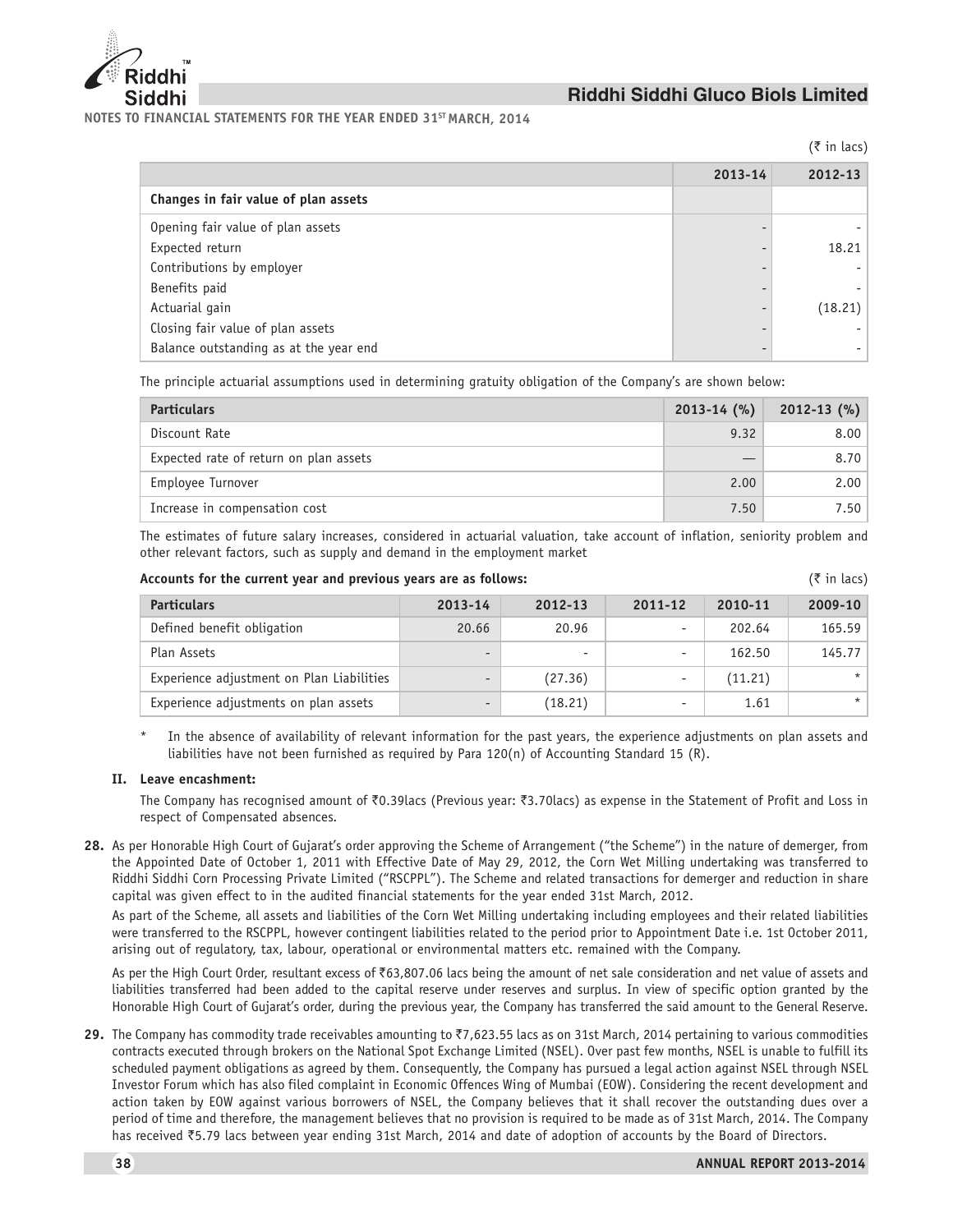

**NOTES TO FINANCIAL STATEMENTS FOR THE YEAR ENDED 31ST MARCH, 2014**

| 30. Earnings Per Share:                                                                               |                      | $(\bar{\tau}$ in lacs) |
|-------------------------------------------------------------------------------------------------------|----------------------|------------------------|
| <b>Particulars</b>                                                                                    | $2013 - 14$          | $2012 - 13$            |
| Net Profit after tax as per Statement of Profit and Loss<br>Less: Preference Dividend and tax thereon | 468.47<br>(46.80)    | 2,271.00<br>(46.80)    |
| Net Profit for calculation of Basic and Diluted Earnings Per Share (A)                                | 421.67               | 2,224.20               |
| Total number of Equity shares<br>Less: Equity shares on which calls-in-arrears                        | 9,478,300<br>(7,000) | 9,478,300<br>(7,000)   |
| Weighted average number of Equity Shares in calculating<br>Basic and Diluted Earnings Per Share (B)   | 9,471,300            | 9,471,300              |
| Basic and Diluted Earnings Per Share (A)/(B)<br>Face Value of Shares                                  | 4.45<br>10.00        | 23.48<br>10.00         |

**31. Segment Reporting:**

- **a.** The Company has disclosed business segment as the primary segment. Segments have been identified taking in to account the nature of the products, the differing risks and return, the organization structure and internal reporting system.
- **b.** After the Demerger of Corn Wet milling business and its transfer to the Resulting Company in 2011-12, the Company's Operations pre-dominantly relates to Wind Energy Generation and trading of agriculture and metal Commodity items. Accordingly, the Company has identified "Wind Energy Generation" and "Trading business" as the operating segments, consisting of sale of wind power and trading of commodity items respectively.
- **c.** Secondary segment reporting is based on the geographical location of customers. Since, company has its operation activities limited to India only; no separate disclosure pertaining to secondary segment based on geographical location has been given. **d.** Segment Information in terms of Accounting Standard 17 for the year ended 31st March, 2014 is as below:
- $(5$  in lacs) **Particulars Trading Total Contract Contract Contract Contract Contract Contract Contract Contract Contract Contra<br>
Particulars Total Contract Contract Contract Contract Contract Contract Contract Contract Contract Contrac Generation business** (a) **Revenue** External Sales **1,337.70 47,266.75 48,604.45**

|     | <b>External Sales</b>                                                                                                                                                                                                                            | 1,337.70<br>1,647.25           | 47,266.75<br>45,898.06 | 48,604.45<br>47,545.31                                                                                                            |
|-----|--------------------------------------------------------------------------------------------------------------------------------------------------------------------------------------------------------------------------------------------------|--------------------------------|------------------------|-----------------------------------------------------------------------------------------------------------------------------------|
| (b) | <b>Results</b><br>Segment Profit/(Loss)<br>Add: Unallocable income net of<br>Unallocable expenses<br>Operating Profit<br>Less: Interest<br>Less: Tax expenses<br>Net Profit after tax                                                            | (1, 157.24)<br>(1249.52)       | 744.63<br>849.09       | (412.61)<br>(400.43)<br>1,721.74<br>4,031.19<br>1,309.13<br>3,630.76<br>755.09<br>760.71<br>85.57<br>599.05<br>468.47<br>2,270.99 |
| (c) | <b>Total Assets</b><br>Segment Assets<br>Unallocated Corporate Assets<br><b>Total</b>                                                                                                                                                            | 13,555.94<br>17.157.06         | 8,954.55<br>15,449.81  | 22,510.49<br>32,606.87<br>98,944.14<br>93,151.41<br>121,454.63<br>125,758.28                                                      |
| (d) | <b>Total Liabilities</b><br>Segment Liabilities<br>Unallocated Corporate Liabilities<br><b>Total</b>                                                                                                                                             | 2,187.61<br>2,332.16           | 180.73<br>525.55       | 2,368.34<br>2,857.71<br>16,860.00<br>20,763.54<br>19,228.34<br>23,621.25                                                          |
| (e) | <b>Other Information</b><br>Capital Expenditure<br>(i)<br>(including Capital work-in-progress)<br>(ii) Capital expenditure (including<br>Capital work-in-progress)(Unallocable)<br>(iii) Depreciation<br>(iv) Depreciation on unallocated assets | 480.00<br>2,424.08<br>2,829.16 |                        | 480.00<br>13.04<br>3.25<br>2,424.08<br>2,829.16<br>32.17<br>39.63                                                                 |

*(Figures in Italics represents previous year's amount)*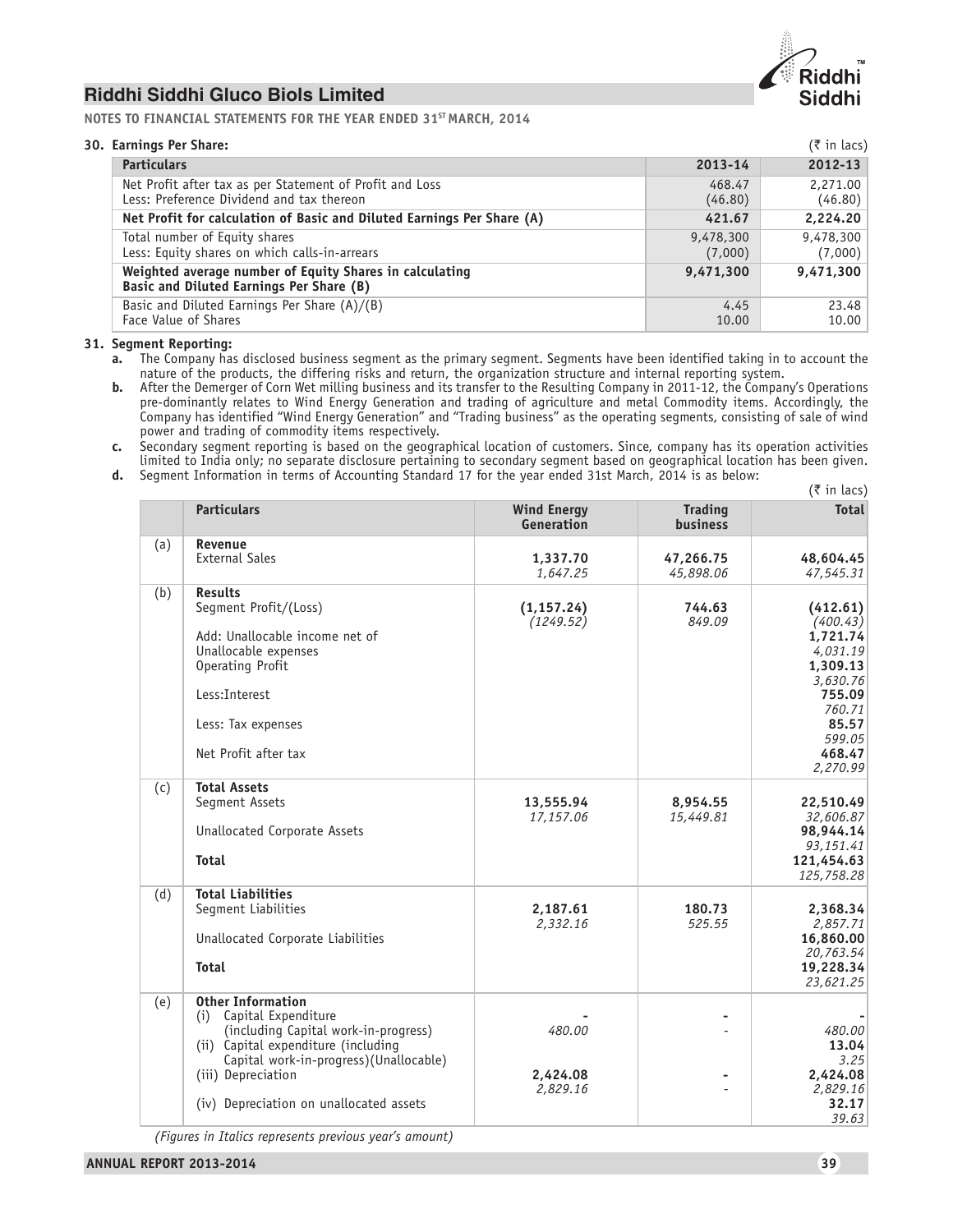

**NOTES TO FINANCIAL STATEMENTS FOR THE YEAR ENDED 31ST MARCH, 2014**

**32.** On September 22 and 23, 2011, the Company was subjected to Search, Survey and Seizure operation by the Income Tax Department under section 132 and 133 of the Income Tax Act, 1961 ("the Act"). Subsequent to the above, during the year ended on March 31, 2012, the Company had made disclosure of an unaccounted income of  $\bar{\tau}$ 1,609.75 lacs under section 132(4) of the Act and the same had been shown as "exceptional item" under Discontinuing Operations in the Statement of Profit and Loss and the unaccounted income of `1,609.75 lacs had been accounted as utilized towards land development at Gokak factory premises during the year ended on March 31, 2012. The return of Income for the Assessment Year 2012-13 has been filed accordingly and the Company has provided for the resultant tax liability. In March 2014, the assessment is completed and there are no significant adverse findings during assessment.

Based on the decision of Appellate authorities and the interpretation of relevant provision, the Management of the Company has assessed that the demand is likely to be either deleted or substantially reduced and accordingly no provision is required to be made in the books of accounts.

**33.** The Company's fixed assets include windmills having generating capacity of 33.5 MW and carrying amount of  $\bar{\tau}$  13,384.43 lacs as at 31<sup>st</sup> March, 2014. The Company has entered into long term Power Purchase Agreement (PPA) in 2012 with State Distribution Corporations (Discoms) for a period ranging from 13-25 years based on a substantially fixed tariff per unit.

An incessantly lower Plant Load Factor (PLF) of windmills then expected over last few years of operations due to non-availability of grid and land related issues has triggered assessment of recoverable amount of the windmills in terms of Accounting Standard (AS) 28, Impairment of Assets. For the purpose of said assessment, windmills considered as a cash generating unit. For the purpose of cash generating unit, management has concluded that each of the windmill cannot be a cash generating unit, windmill farm at each location would be an appropriate cash generating unit.The 'Recoverable Amount' of windmills measured on the basis of its Value in Use by estimating the future cash inflows over the estimated useful life of the windmills. The cash flow projections are based on estimates and assumptions relating to tariff, operational performance of the windmills, recovery of damages from supplier for under performance of the windmills, inflation, terminal value etc., which are considered reasonable by the management.

On a careful evaluation of the aforesaid factors, the management has concluded that the Recoverable Amounts of the windmills are higher than their carrying amounts as at 31st March, 2014. In case, these estimates and assumptions change in future, there could be a corresponding impact on the Recoverable Amounts of the windmills.

**34.** The Board of Directors at their meeting held on 20th May, 2014 have, subject to the approval of shareholders in general meeting through postal ballot and other regulatory approval, recommended a proposal to buy back, on a proportionate basis, from the shareholders/ beneficial owners of the equity shares of the Company as on the record date, up to 23,69,575 equity shares of the face value of  $\bar{\tau}$  10 each (representing 25% of the total equity share capital of the Company) at a price not exceeding  $*450$  per equity share payable in cash for a total consideration not exceeding ₹10,663.09lacs (the Maximum Buy-Back Size) which is less than 25% of the total paid up equity share capital and free reserves as per audited accounts of the Company for the financial year ended 31st March, 2014 through "Tender Offer" route as prescribed under the Securities and Exchange Board of India (Buy-Back of Securities) Regulations, 1998.

#### **35. Information related to Related Parties:**

I) List of related parties as identified by the Management, where control exists and with whom transactions have taken place

| (A) | Key Management Personnel (KMP)                                                                                                            |                              |
|-----|-------------------------------------------------------------------------------------------------------------------------------------------|------------------------------|
|     | Mr. Sampatraj L. Chowdhary                                                                                                                | Chairman                     |
|     | Mr. Ganpatraj L. Chowdhary                                                                                                                | Managing Director            |
|     | Mr. Mukesh Kumar Chowdhary                                                                                                                | Executive Director           |
| (B) | Relatives of Key Management Personnel (RKMP)                                                                                              |                              |
|     | Mr. Shrenik S. Chowdhary                                                                                                                  | Son of Sampatraj L Chowdhary |
|     | Mr. Shripal S. Chowdhary                                                                                                                  | Son of Sampatraj L Chowdhary |
|     | Mr. Siddharth G. Chowdhary                                                                                                                | Son of Ganpatraj L Chowdhary |
| (C) | Enterprises commonly controlled or influenced by Directors / Key Management Personnel of the Company and their<br><b>Relatives (EHSI)</b> |                              |
|     | Vicas Vehicles Private Limited                                                                                                            |                              |
|     | Creelotex Engineers Private Limited                                                                                                       |                              |
|     | Vascroft Design Private Limited                                                                                                           |                              |
|     | Safari Biotech Private Limited                                                                                                            |                              |
|     | Telecon Infotech Private Limited                                                                                                          |                              |
|     | Indigro Exports Private Limited                                                                                                           |                              |
|     | GrainSpan Nutrients Private Limited                                                                                                       |                              |
|     | Imperio Realties Private Limited                                                                                                          |                              |
|     | Diti Logistic Private Limited                                                                                                             |                              |
|     | Diti Resources Private Limited                                                                                                            |                              |
|     | Roquette Riddhi Siddhi Private Limited*(w.e.f. May 30, 2012)                                                                              |                              |
|     | Revival Infrastructure and Recreation Private Limited                                                                                     |                              |
| (D) | <b>Subsidiary Company</b>                                                                                                                 |                              |
|     | Roquette Riddhi Siddhi Private Limited*(till May 29, 2012)                                                                                |                              |
|     | *Earlier known as Riddhi Siddhi Corn Processing Private Ltd                                                                               |                              |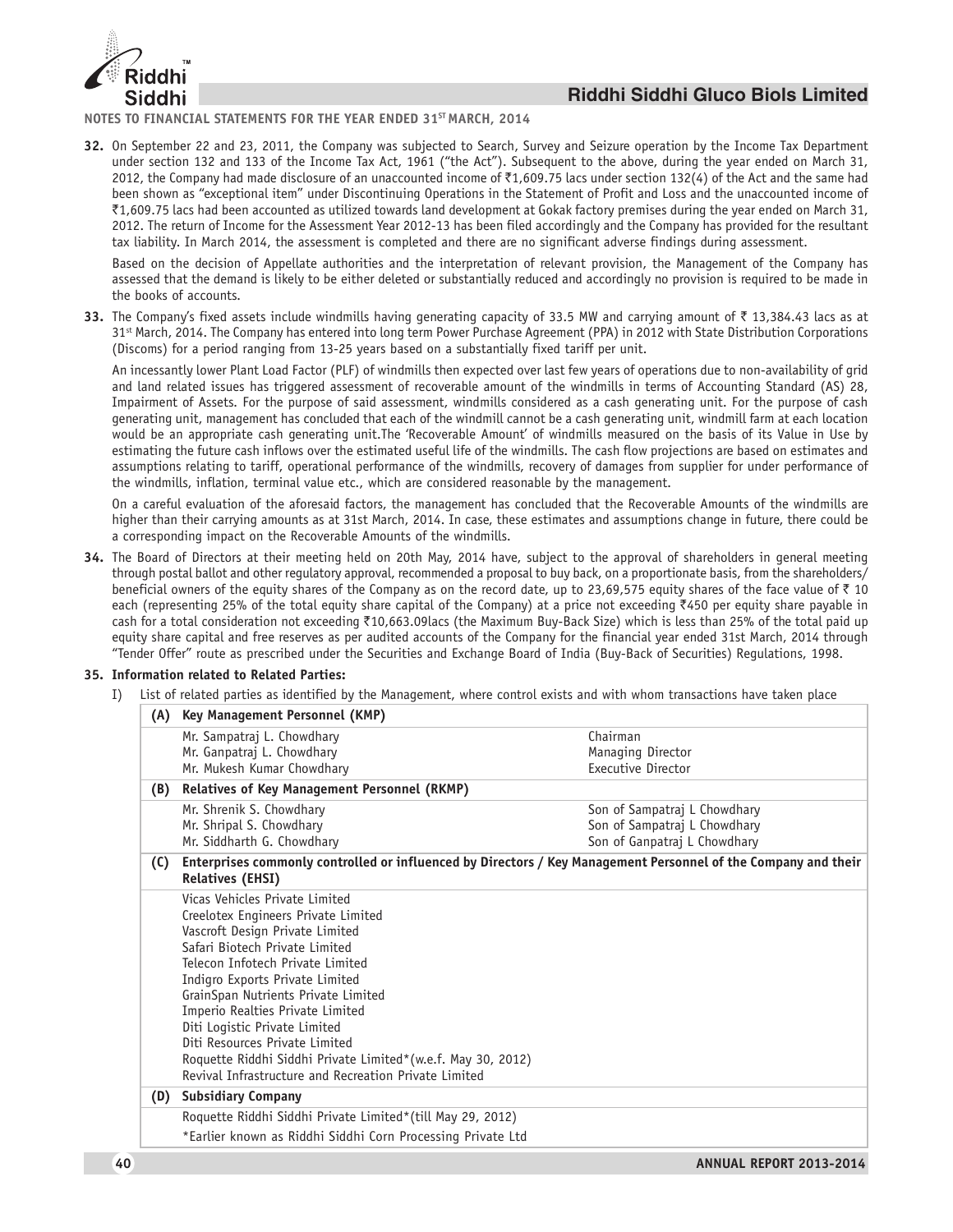

**NOTES TO FINANCIAL STATEMENTS FOR THE YEAR ENDED 31ST MARCH, 2014**

| Transactions during the year with related parties as identified by the management, are as follows: |                                                                                                                               |                         |                          |                                                                                                                        |
|----------------------------------------------------------------------------------------------------|-------------------------------------------------------------------------------------------------------------------------------|-------------------------|--------------------------|------------------------------------------------------------------------------------------------------------------------|
| <b>Particulars</b>                                                                                 | <b>KMP</b>                                                                                                                    | <b>RKMP</b>             | <b>EHSI</b>              | <b>Total</b>                                                                                                           |
| Remuneration paid (including Perquisites)*:<br>Mr. Sampatraj L Chowdhary                           | 60.00<br>45.00                                                                                                                |                         | $\overline{\phantom{0}}$ | 60.00<br>45.00                                                                                                         |
|                                                                                                    | 18.69                                                                                                                         |                         |                          | 18.69                                                                                                                  |
|                                                                                                    |                                                                                                                               | 5.39                    |                          | 5.39                                                                                                                   |
|                                                                                                    |                                                                                                                               | 4.88                    | ۰                        | 4.88                                                                                                                   |
|                                                                                                    |                                                                                                                               | 0.08                    |                          | 0.08                                                                                                                   |
| <b>Dividend Paid</b>                                                                               |                                                                                                                               |                         |                          |                                                                                                                        |
| CreelotexEngineers Pvt. Limited                                                                    | $\overline{a}$                                                                                                                |                         | 110.57<br>276.44         | 110.57<br>276.44                                                                                                       |
| Vicas Vehicles Private Limited                                                                     |                                                                                                                               |                         | 102.19                   | 102.19<br>255.48                                                                                                       |
| Vascroft Design Private Limited                                                                    |                                                                                                                               |                         | 50.00                    | 50.00<br>125.00                                                                                                        |
| Safari Biotech Private Limited                                                                     |                                                                                                                               |                         | 20.00                    | 20.00                                                                                                                  |
| Telecon Infotech Private Limited                                                                   |                                                                                                                               |                         | 20.00                    | 50.00<br>20.00                                                                                                         |
| Mr. Ganpatraj L Chowdhary                                                                          | 22.00                                                                                                                         |                         |                          | 50.00<br>22.00<br>55.00                                                                                                |
| Mr. Sampatraj L Chowdhary                                                                          | 20.00                                                                                                                         |                         | ٠                        | 20.00<br>50.00                                                                                                         |
| Mr. Mukesh Kumar Chowdhary                                                                         | 5.29                                                                                                                          |                         | $\overline{\phantom{a}}$ | 5.29<br>13.25                                                                                                          |
| Mr. Shrenik S Chowdhary                                                                            | ۰                                                                                                                             | 3.50                    | ٠                        | 3.50<br>8.75                                                                                                           |
| Mr. Shripal S Chowdhary                                                                            | ٠                                                                                                                             | 2.00                    | ٠                        | 2.00<br>5.00                                                                                                           |
| Mr. Siddharth G Chowdhary                                                                          |                                                                                                                               | 2.00<br>5.03            | ۰                        | 2.00<br>5.03                                                                                                           |
| <b>Rent Income</b>                                                                                 | $\overline{\phantom{0}}$                                                                                                      |                         | 72.00                    | 72.00<br>60.00                                                                                                         |
| Loans given                                                                                        |                                                                                                                               |                         |                          |                                                                                                                        |
|                                                                                                    |                                                                                                                               |                         |                          | 10,250.00                                                                                                              |
|                                                                                                    |                                                                                                                               |                         | 10,250.00                | 10,250.00                                                                                                              |
| <b>Interest income</b>                                                                             |                                                                                                                               |                         | 352.42                   | 352.42                                                                                                                 |
| <b>Outstanding Balances</b>                                                                        |                                                                                                                               |                         |                          |                                                                                                                        |
|                                                                                                    | Mr. Mukesh Kumar Chowdhary<br>Mr. Shrenik S Chowdhary<br>Mr. Shripal S Chowdhary<br>Mr. Siddharth G Chowdhary<br>Loans repaid | 55.00<br>50.00<br>13.25 | 8.75<br>5.00             | 255.48<br>125.00<br>50.00<br>50.00<br>Ĭ.<br>$\overline{\phantom{a}}$<br>60.00<br>10,250.00<br>$\overline{\phantom{a}}$ |

*(Figures in Italics represents previous year's)*

\* The above figures does not include the provision for compensated absences and contribution to gratuity fund, as separate figures are not available for the Managing Director and Whole-time Directors.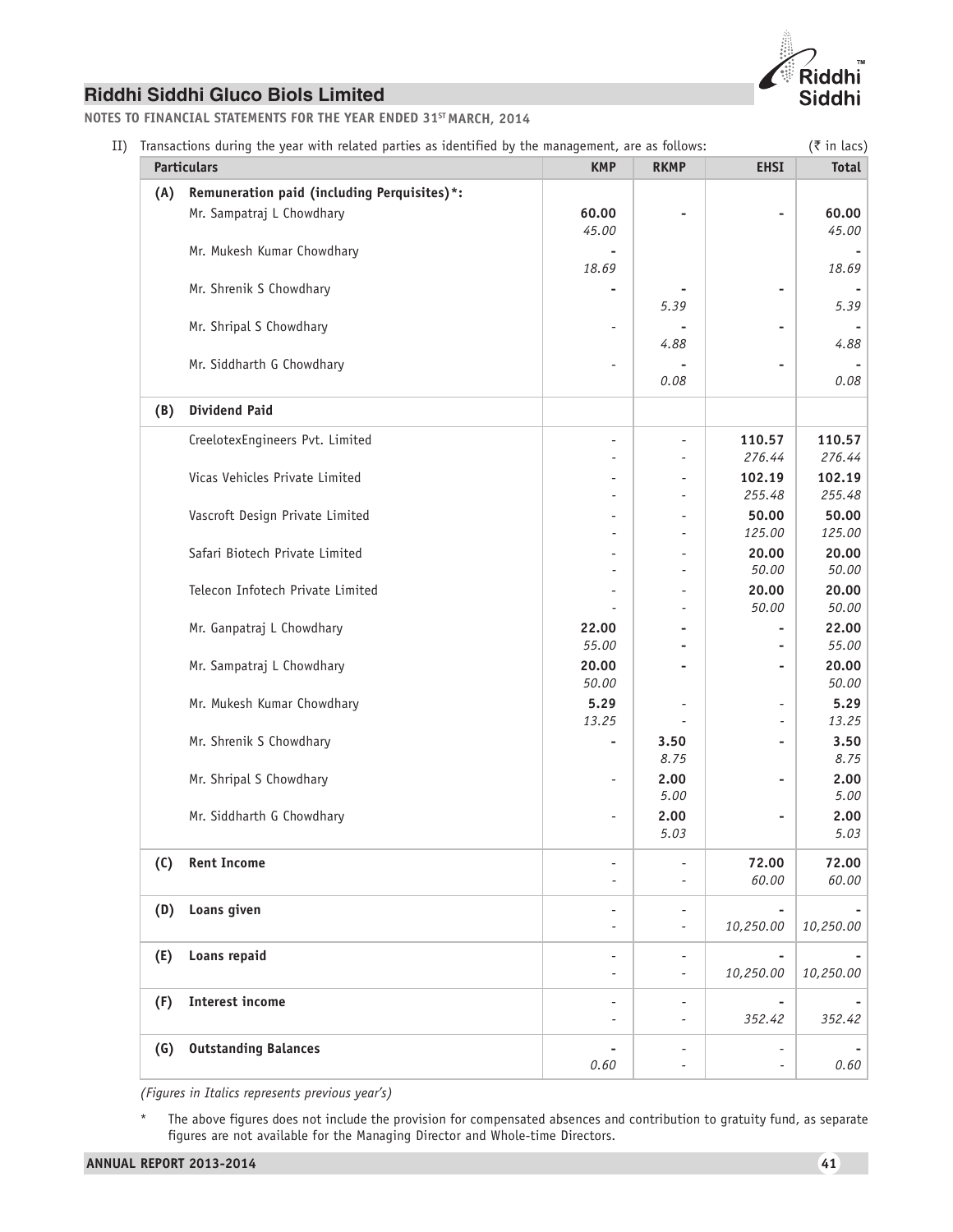

**NOTES TO FINANCIAL STATEMENTS FOR THE YEAR ENDED 31ST MARCH, 2014**

- **36.** The Company has not received any intimation from "Suppliers" regarding their status under the Micro, Small and Medium Enterprises Development Act, 2006 and hence disclosures relating to amount unpaid as at year end together with interest paid/payable under this Act have not been given.
- **37.** The Company has entered into the leasing arrangement in respect of the godown with Riddhi Siddhi Corn Processing Private Limited for a period of 24 months, with an option to vacate by giving notice period of three months. The future lease rental income for these lease arrangement is as under:

|                                                         |                                       | $(3\overline{5})$ in lacs)            |
|---------------------------------------------------------|---------------------------------------|---------------------------------------|
| Lease Rentals Receivable                                | As at<br>31 <sup>st</sup> March, 2014 | As at<br>31 <sup>st</sup> March, 2013 |
| Not Later than one year                                 | 12.00                                 | 72.00                                 |
| Later than one year but not later than five years       |                                       | 12.00                                 |
| Later than five years                                   |                                       |                                       |
| 38. Expenditure in Foreign Currency (on accrual basis): |                                       | $(3\overline{5})$ in lacs)            |

| <b>Particulars</b>                 | 2013-14 | 2012-13 |
|------------------------------------|---------|---------|
| Interest on Foreign Currency Loans | 103.17  | 119.82  |
| <b>Total</b>                       | 103.17  | 119.82  |

(excluding Hedged Foreign Coupon Swap payment of Interest)

### **39. Derivative instruments and un-hedged Foreign Currency Exposure:**

#### **(a) Forward Contracts and Coupon Swap outstanding as at end of the year**

| <b>Particulars of Derivative</b>                                                                                                                                                 | <b>Purpose</b>                                             |
|----------------------------------------------------------------------------------------------------------------------------------------------------------------------------------|------------------------------------------------------------|
| <b>Purchase</b>                                                                                                                                                                  |                                                            |
| Purchase of JPY Nil (Previous Year: JPY 67,450,000)                                                                                                                              | Hedging of Foreign Currency<br>Loan and interest liability |
| Coupon Swap                                                                                                                                                                      |                                                            |
| Coupon swap @ 6.9125% p.a. (payable semi-annually) on USD/INR spot reference<br>rate of ₹44.89/USD on principal amount of USD 20,000,000 for a tenure of<br>9 years and 9 months | Hedging of Interest liability                              |

#### **(b) Particulars of un-hedged of Foreign Currency Exposure**

| <b>Particulars</b>     |      | In Foreign Currency | Exchange Rate $(\bar{z})$ | ₹in Lacs |
|------------------------|------|---------------------|---------------------------|----------|
| Loan Payable           | US\$ | 15,555,556          | 60.0998                   | 9,348.86 |
| As at 31st March, 2014 | JPY  | 616,850,000         | 0.5883                    | 3,628.93 |
| As at 31st March, 2013 | US\$ | 17,777,778          | 54.3893                   | 9,669.21 |
|                        | JPY  | 711,750,000         | 0.5776                    | 4,111.07 |

**40.** Previous year's figures have been regrouped/reclassified wherever necessary to correspond with the current year's classification/ disclosure.

*Chartered Accountants*

**Gaurav J. Shah Kinjal Shah** *Partner Company Secretary* Membership No. 35701<br>Place: Ahmedabad Place : Ahmedabad<br>
Date : 20<sup>th</sup> May, 2014 **Place : Ahmedabad** Place : Ahmedabad Pate : 20<sup>th</sup> May, 20

In terms of our report attached  $\blacksquare$  For and on behalf of the Board of Directors of  $\blacksquare$  For Deloitte Haskins & Sells  $\blacksquare$ **RIDDHI SIDDHI GLUCO BIOLS LIMITED** 

Din No.: 00344816 Din No.: 00025834

**Sampatraj L Chowdhary Ganpatraj L Chowdhary**<br>Chairman **Ganpatraj L Chowdhary** *Managing Director* 

Date :  $20^{th}$  May, 2014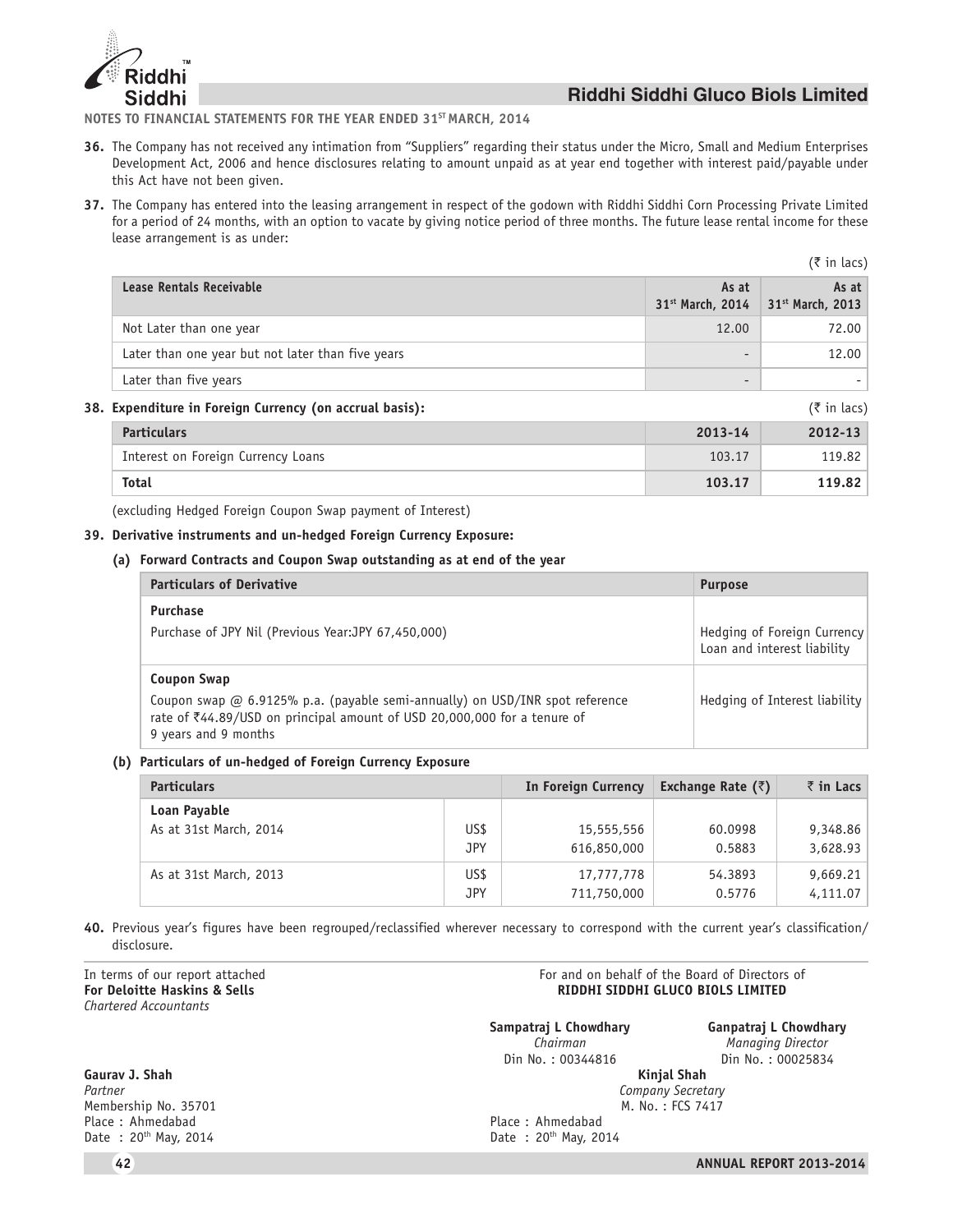

\_\_\_\_\_\_\_\_\_\_\_\_\_\_\_

# **Riddhi Siddhi Gluco Biols Limited**

\_\_\_\_\_\_\_\_\_\_\_\_\_\_\_

# **RIDDHI SIDDHI GLUCO BIOLS LIMITED**

CIN NO. L24110GJ1990PLC013967

REGISTERED OFFICE: 701, Sakar-I, Opp. Gandhigram Railway Station, Ashram Road, Ahmedabad-380 009.

#### **ATTENDANCE SLIP**

(Please complete this Attendance Slip, and hand it over at the entrance of the meeting hall.)

I, hereby record my presence at the Annual General Meeting of Riddhi Siddhi Gluco Biols Limited to be held on 20th September, 2014 at Ahmedabad Textile Mills' Association (Atma Hall), Ashram Road, Ahmedabad-380 009 at 10.00 a.m.

Signature :  $\equiv$ 

Folio No.: / Client ID Name of the Shareholder:

# **Form No. MGT-11**

**Proxy form**

*[Pursuant to section 105(6) of the Companies Act, 2013 and Rule 19(3) of Companies (Management and Administration) Rules, 2014*

| <b>CIN</b>               |  | : L24110GJ1990PLC013967                                                                                                                                                                                                                                                                                 |
|--------------------------|--|---------------------------------------------------------------------------------------------------------------------------------------------------------------------------------------------------------------------------------------------------------------------------------------------------------|
| Name of the company      |  | : Riddhi Siddhi Gluco Biols Limited                                                                                                                                                                                                                                                                     |
| Registered office        |  | : 701, Sakar- I, Opp. Gandhigram Railway Station, Ashram Road, Ahmedabad- 380 009.                                                                                                                                                                                                                      |
| Name of the member (s) : |  |                                                                                                                                                                                                                                                                                                         |
| Registered Address       |  |                                                                                                                                                                                                                                                                                                         |
| E-mail ID                |  |                                                                                                                                                                                                                                                                                                         |
| Folio No/Client ID       |  |                                                                                                                                                                                                                                                                                                         |
| DP ID                    |  |                                                                                                                                                                                                                                                                                                         |
|                          |  |                                                                                                                                                                                                                                                                                                         |
| Name<br>1.               |  | the contract of the contract of the contract of the contract of the contract of the contract of the contract of                                                                                                                                                                                         |
|                          |  |                                                                                                                                                                                                                                                                                                         |
|                          |  |                                                                                                                                                                                                                                                                                                         |
| 2.<br>Name               |  | $\ddot{z}$ , and the contribution of the contribution of the contribution of the contribution of $\ddot{z}$                                                                                                                                                                                             |
|                          |  |                                                                                                                                                                                                                                                                                                         |
|                          |  |                                                                                                                                                                                                                                                                                                         |
| $\mathcal{E}$<br>Name    |  | まいしょう アイ・シー しょうしょう アイ・シー しょうしょう アイ・シー しょうしょう                                                                                                                                                                                                                                                            |
|                          |  |                                                                                                                                                                                                                                                                                                         |
|                          |  | E-mail ID: The contract of the contract of the contract of the contract of the contract of the contract of the contract of the contract of the contract of the contract of the contract of the contract of the contract of the                                                                          |
|                          |  | as my/our proxy to attend and vote (on a poll) for me/us and on my/our behalf at the 23 <sup>rd</sup> Annual General Meeting of the Company, to be<br>held on the 20 <sup>th</sup> day of September, 2014 At 10.00 a.m. at Ahmedabad Textile Mills' Association (Atma Hall), Ashram Road, Ahmedabad-380 |
|                          |  | 009 and at any adjournment thereof in respect of such resolutions as are indicated below:                                                                                                                                                                                                               |
| Resolution No.           |  |                                                                                                                                                                                                                                                                                                         |
| 1.                       |  | Adoption of Annual Accounts of Company as on 31 <sup>st</sup> March, 2014.                                                                                                                                                                                                                              |
| 2.                       |  | Declaration of Dividend on Preference Shares.                                                                                                                                                                                                                                                           |
| 3.                       |  | Declaration of Dividend on Equity Shares.                                                                                                                                                                                                                                                               |

| Re-appointment of Mr. Sampatraj L. Chowdhary, who retires by rotation. |
|------------------------------------------------------------------------|
| Appointment of Auditor.                                                |

6. Re-appointment of Mr. Ganpatraj L. Chowdhary as Managing Director.

7. Re-appointment of Mr. Sampatraj L. Chowdhary as Whole-time Director.<br>8. Approval for power to Board for creating Mortgage or Charge on Property of the C 8. Approval for power to Board for creating Mortgage or Charge on Property of the Company, u/s 180(1)(a) of the Companies Act, 2013. 9. Approval for Borrowing Powers of the Board u/s 180(1)(c) of the Companies Act, 2013. 10. Approval for related party transaction u/s 188 of the Companies Act, 2013. 11. Appointment of Mr. Pramod kumar Zalani as an Independent Director of the Company

12. Appointment of Mr. R. Sathyamurthy as an Independent Director of the Company

13. Appointment of Mr. Jayprakash Patel as an Independent Director of the Company<br>14. Authority to Board to make donation towards charitable and other funds. Authority to Board to make donation towards charitable and other funds.

Signed this day of , 2014

Signature of shareholder

Signature of Proxy holder(s)

**Note: This form of proxy in order to be effective should be duly completed and deposited at the Registered Office of the Company, not less than 48 hours before the commencement of the Meeting.**